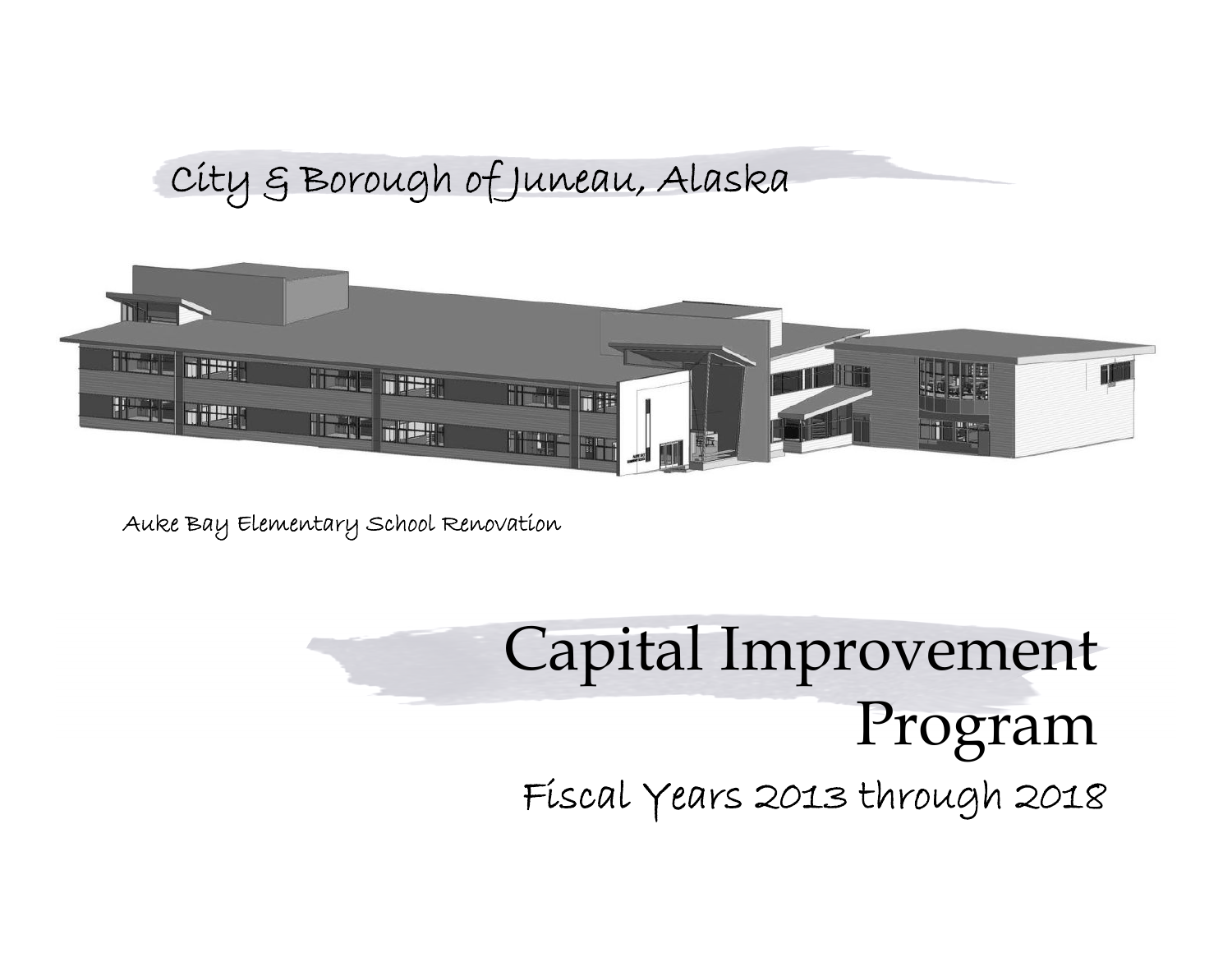## **CITY AND BOROUGH OF JUNEAUCAPITAL IMPROVEMENT PROGRAM**

## *FISCAL YEARS 2013-2018***PRELIMINARY REPORT**



#### **City and Borough of Juneau Assembly**

Bruce Botelho*Mayor*

Mary Becker *Assembly Member*

Ruth Danner*Assembly Member*

*Assembly Member*

David Stone*Assembly Member*

Karen Crane*Assembly Member*

Johan Dybdahl *Assembly Member*

**Jesse Kiehl** Carlton Smith *Assembly Member*

> Randy Wanamaker *Assembly Member*

Rod Swope, *City and Borough Manager* Kim Kiefer, *Deputy City and Borough Manager*

May 29, 2012 Prepared By City and Borough of Juneau Engineering Department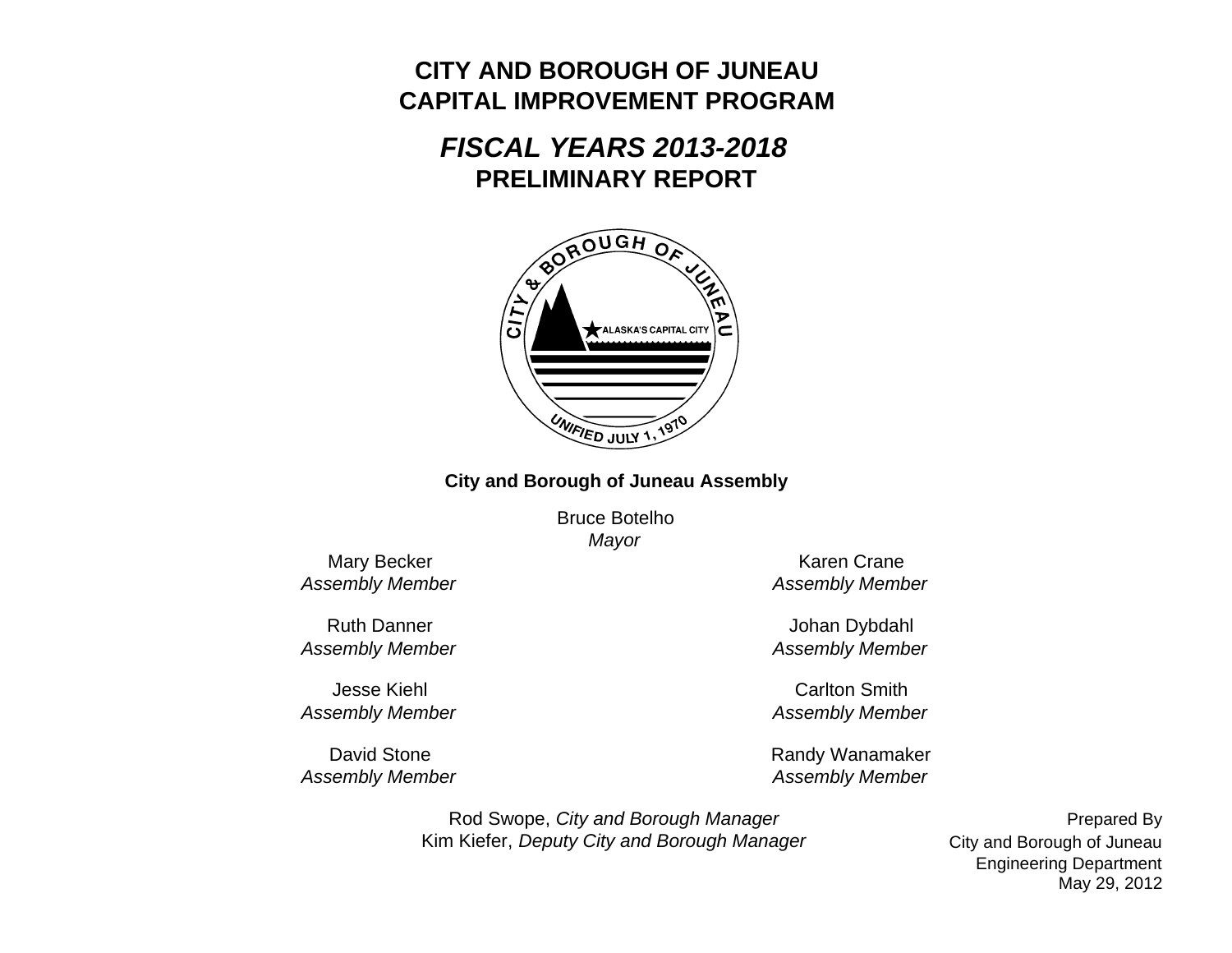## **INTRODUCTION**

Each year, the City and Borough of Juneau (CBJ) adopts <sup>a</sup> Capital Improvement Program (CIP). The legal requirements applicable to the CIP are set forth in Section 9 of the CBJ Charter. In general, the CIP is <sup>a</sup> plan of capital improvements proposed for <sup>a</sup> six-year period, together with an estimated cost of each improvement and the proposed method of financing it. The CIP serves as the overarching strategic plan for improving the public infrastructure of Juneau and is collectively developed by the CBJ Assembly, its boards and commissions, CBJ staff, and the citizens of CBJ.

The CBJ Charter requires the City Manager to assemble and submit <sup>a</sup> Preliminary CIP to the Assembly by April 5 of each year. The Charter further requires this document to be available for public inspection. This document is available from the CBJ Engineering Department at the third floor of the Marine View Building, or online at http://www.juneau.org/engineering/CIP\_Process.php.

By May 1st, the Charter requires the Assembly to hold <sup>a</sup> public hearing on the CIP. In addition to the Charter requirement, the Assembly holds public hearings at its Public Works and Facilities Committee. The Planning Commission reviews it for conformance with the Area Wide Comprehensive Plan. The meetings are announced in the Juneau Empire, on the CBJ's Web Pages, and the public access channel. Citizens are encouraged to provide their comments at these meetings.

The Planning Commission discussed and made recommendations to the CIP at its March 27th meeting. The Assembly Public Works and Facilities Committee (PWFC) reviewed the CIP at its February 27th, and March 12th meetings. The CIP was forwarded to the Assembly Finance Committee at the March 12th PWFC meeting. The CIP was reviewed at the Assembly Finance Committee meeting on April 11th and forwarded to the Assembly. On April 23rd the Assembly held a public hearing on the CIP.

By June 15th, the Assembly must adopt its own CIP or the City Manager's CIP. In practice, the Assembly uses the Manager's CIP as the starting point, adjusts it during the public comment period, and adopts its own CIP at the same time it adopts the budget in early June. The Assembly approved this CIP on June 4, 2012 and Resolution 2610 was adopted.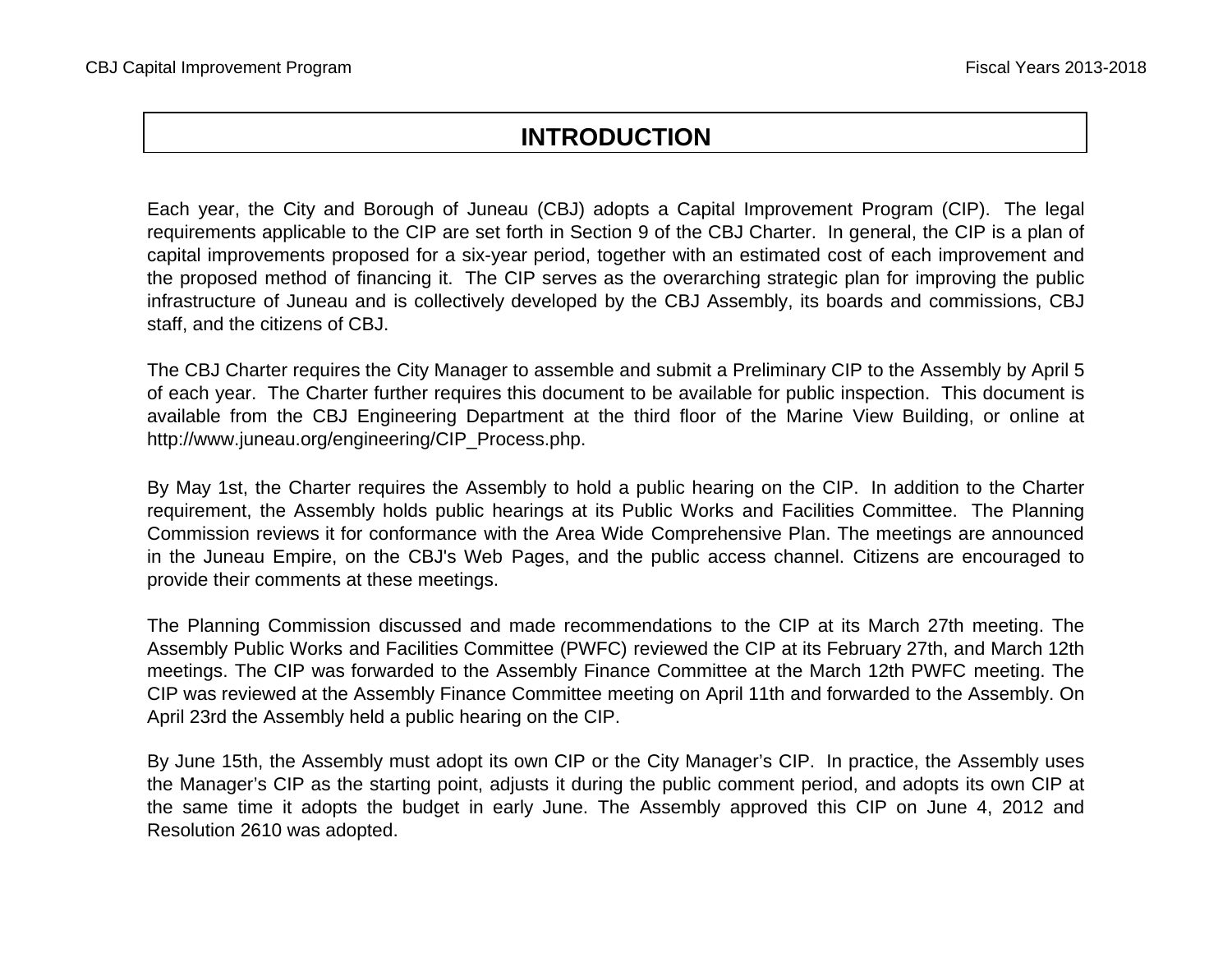## **FY 2013 CIP IMPROVEMENTS**

This section of the CIP lists capital improvements approved by the Assembly for FY 2013. Resolution number 2610 adopting the City and Borough Capital Improvement Program for fiscal years 2013 through 2018, and establishing the capital improvement project priorities for fiscal year 2013 is shown along with <sup>a</sup> table that shows the name of each improvement, the department recommending the improvement, and the amount and type of funding approved by the Assembly. Some of the projects listed herein are not CIP projects but have been inserted for clarity of fund distribution.

A summary table at the end of the section lists all funding sources, and the total amount recommended for expenditure in each fund.

The following criteria is used in determining approval of capital improvement projects:

**Support:** Projects that are <sup>a</sup> high priority of the Department or Committee proposing it, as well as the general public.

**Consistency:** Projects that are consistent with applicable CBJ plans or policies.

**Health and Safety:** Projects that will address an imminent or expected threat or danger to users or occupants.

**Maintenance or Repair of Existing Property:** Projects that will prevent further deterioration or damage to property.

**Local Match for Federal/State Grants:** Funds required to match federal or state capital project funds.

**Maintenance Impact:** Projects that will increase efficiency and reduce on-going operating costs.

**Economic Development Stimulus:** Projects that directly or indirectly stimulate economic development in the community.

**Anticipated Need:** Projects that enhance or expand an existing facility or service to accommodate increased public use.

**Recreational:** Projects that establish, enhance or expand <sup>a</sup> facility or service to accommodate new or increase public use.

**Funding Alternatives:** Funding alternatives are explored for each project.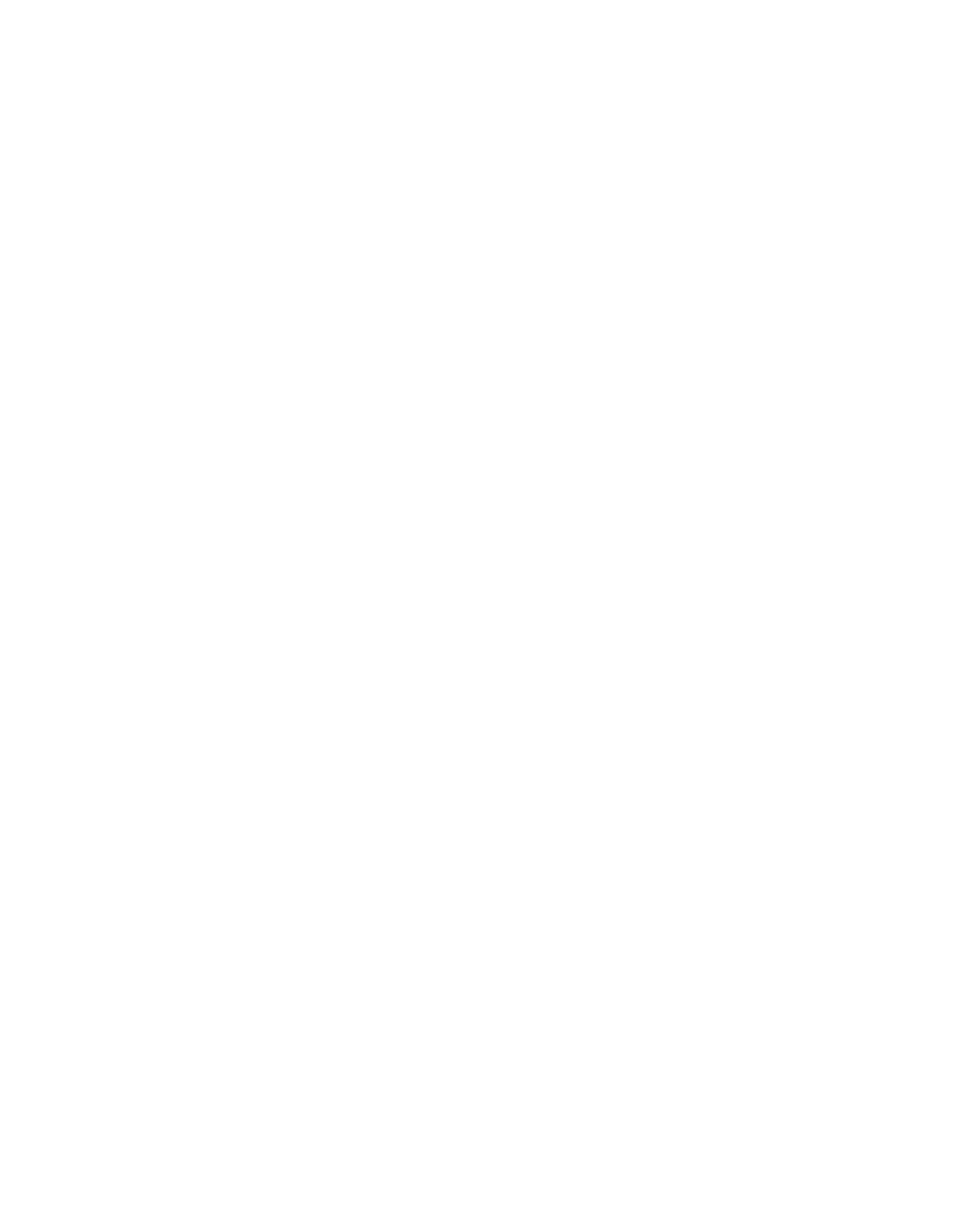#### FISCAL YEAR 2013 AREAWIDE SALES TAX PRIORITIES

|                           |                                                    | <b>FY13</b>   |
|---------------------------|----------------------------------------------------|---------------|
| <b>DEPARTMENT</b>         | <b>PROJECT</b>                                     | <b>BUDGET</b> |
| Eaglecrest                | Lift/Mountain Operational Improvements             | 300,000       |
| Fire                      | Glacier Fire Station Repairs                       | 75,000        |
| Parks & Recreation        | LCB Mining Museum Pedestrian Bridge                | 100,000       |
| Parks & Recreation        | JD City Museum Mechanical & Energy Efficiency      | 200,000       |
| Parks & Recreation        | Park & Playground Repairs & Improvements           | 275,000       |
| Parks & Recreation        | Auke Lake Wayside DOT/PF Match                     | 170,000       |
| <b>Street Maintenance</b> | Consolidated PW Shop Security                      | 30,000        |
| <b>Street Maintenance</b> | AW Drainage Improvements                           | 250,000       |
| <b>Street Maintenance</b> | Pavement Management                                | 850,000       |
| <b>Street Maintenance</b> | AW Snow Storage Improvements                       | 1,200,000     |
| <b>Street Maintenance</b> | Pioneer Avenue Phase II                            | 1,300,000     |
| <b>Street Maintenance</b> | Lakewood Subdivision Recon                         | 600,000       |
| Streets & Water           | Bayview Subdivision - Horizon Drive Reconstruction | 1,900,000     |
| Engineering               | Eagles Edge Subdiv. Phase I                        | 700,000       |
| Engineering               | Riverside Drive DOT/PF Match                       | 300,000       |
| Engineering               | Tanner's Terrace LID                               | 150,000       |
| Engineering               | Contaminated Sites Reporting                       | 50,000        |
| Transit                   | <b>Bus Shelters</b>                                | 50,000        |
|                           | TOTAL                                              | 8,500,000     |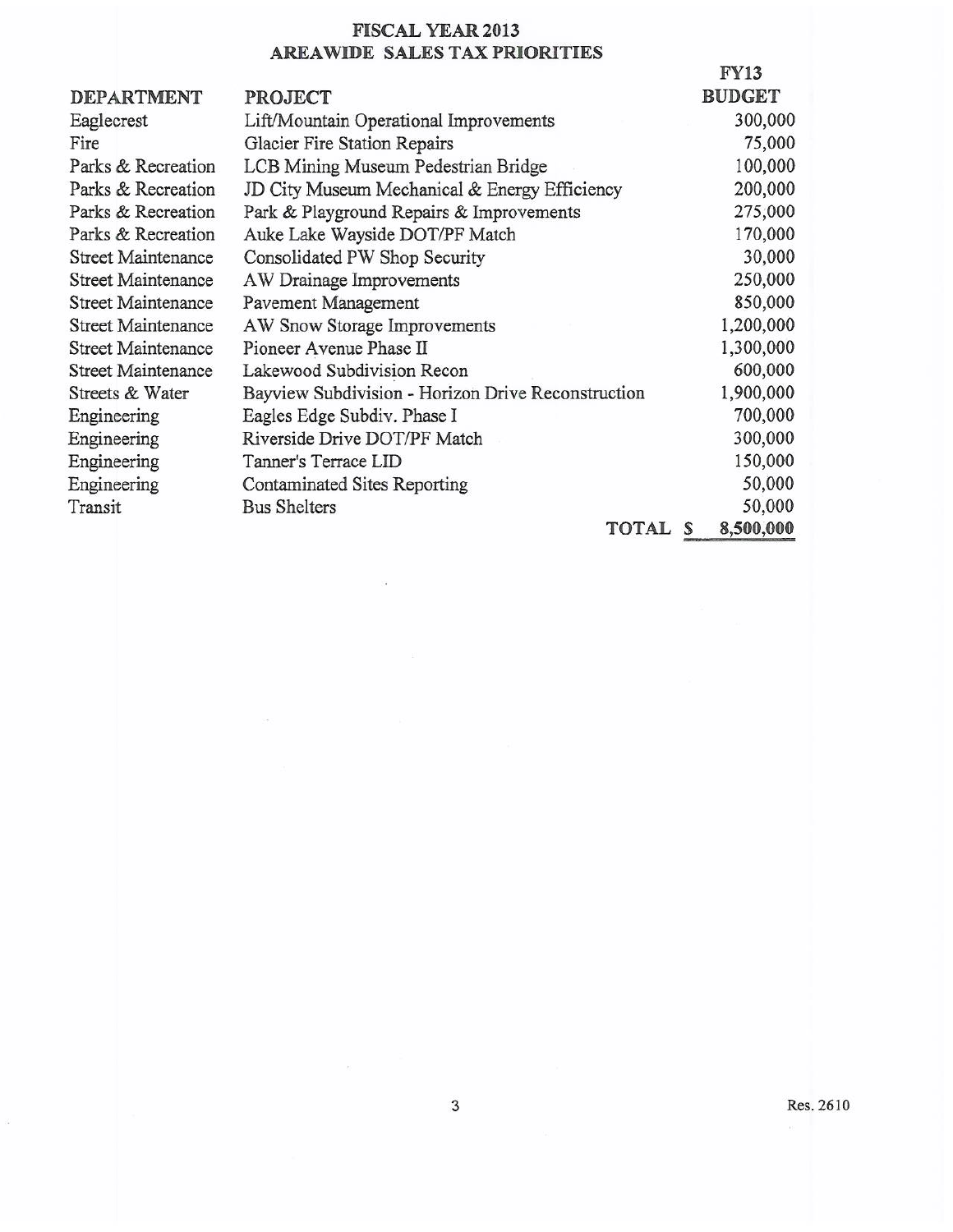#### FISCAL YEAR 2013 **TEMPORARY 1% SALES TAX PRIORITIES** Voter Approved Sales Tax 10/01/08 - 09/30/13

| <b>DEPARTMENT</b> | <b>PROJECT</b>                         | <b>BUDGET</b> |
|-------------------|----------------------------------------|---------------|
| Schools           | School Debt Retirement                 | \$<br>800,000 |
| Building Maint.   | Deferred Building Maintenance          | 720,000       |
| Airport           | Airport Terminal                       | 2,380,000     |
| Lands             | Switzer Area Muni Land Development     | 1,300,000     |
| Engineering       | West Juneau - North Douglas Connection | 1,300,000     |
|                   |                                        | 6,500,000     |

(a) Marine Passenger Fee projects will be as follows:

#### **FISCAL YEAR 2013 MARINE PASSENGER FEE PRIORITIES**

|                    |                                      |          |               | <b>FY15</b> |  |
|--------------------|--------------------------------------|----------|---------------|-------------|--|
| <b>DEPARTMENT</b>  | <b>PROJECT</b>                       |          | <b>BUDGET</b> |             |  |
| Docks              | Cruise Ship Dock Cathodic Protection |          |               | 500,000     |  |
| Parks & Recreation | Waterfront Seawalk                   |          |               | 671,800     |  |
|                    |                                      | TOTAL \$ |               | 1,171,800   |  |

(b) Port Development Fee will be as follows:

#### **FISCAL YEAR 2013**

#### PORT DEVELOPMENT FEE PRIORITIES

| Docks | Downtown Cruise Ship Berth Enhancements |          | 2,800,000 |
|-------|-----------------------------------------|----------|-----------|
|       |                                         | TOTAL \$ | 2,800,000 |
|       |                                         |          |           |

(c) State Marine Passenger Fee will be as follows:

#### **FISCAL YEAR 2013**

#### STATE MARINE PASSENGER FEE PRIORITIES

Downtown Cruise Ship Berth Enhancements 4,000,000 \$ TOTAL \$ 4,000,000

 $FY13$ 

Docks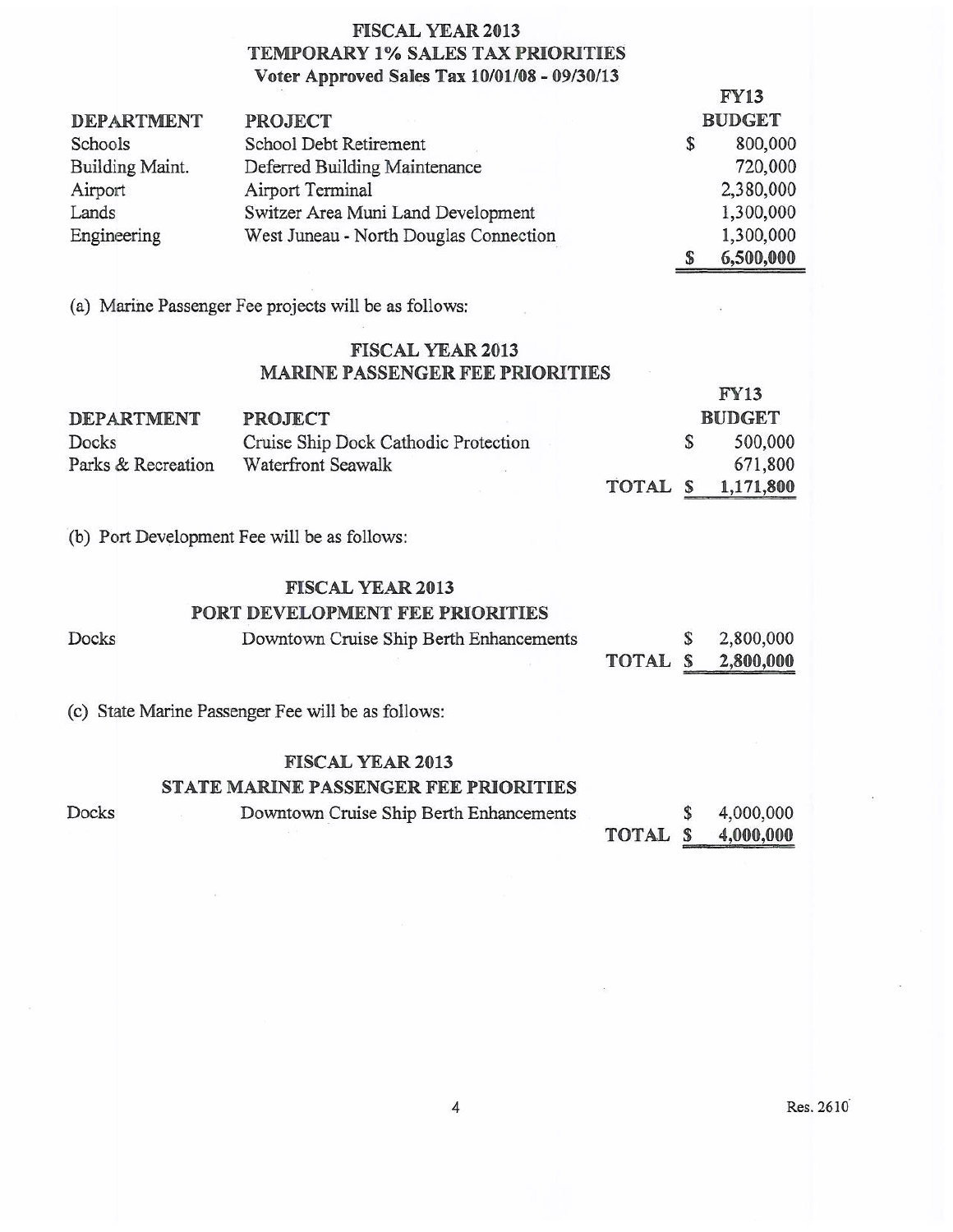#### FISCAL YEAR 2013 WATER ENTERPRISE FUND

|                   |                                       |         | <b>FY13</b>   |
|-------------------|---------------------------------------|---------|---------------|
| <b>DEPARTMENT</b> | <b>PROJECT</b>                        |         | <b>BUDGET</b> |
| Water             | JD Bridge Water Pipe Expansion Joints |         | 200,000       |
| Water             | <b>SCADA System Upgrades</b>          |         | 120,000       |
|                   |                                       | TOTAL S | 320,000       |

#### **FISCAL YEAR 2013 WASTEWATER ENTERPRISE FUND**

|                   |                                             |          | P Y 1.3       |
|-------------------|---------------------------------------------|----------|---------------|
| <b>DEPARTMENT</b> | <b>PROJECT</b>                              |          | <b>BUDGET</b> |
| Sewer             | Lawson Creek Lift Station                   |          | 575,000       |
| Sewer             | Pump & Motor Replacement                    |          | 100,000       |
| Sewer             | <b>SCADA</b> Improvments                    |          | 100,000       |
| Sewer             | Energy Efficiency and Security Improvmeents |          | 100,000       |
|                   |                                             | TOTAL \$ | 875,000       |

(c) The following projects are identified as priorities for FY2013 but are dependent on other unsecured funding sources:

#### **FISCAL YEAR 2013** BRH UNSCHEDULED FUNDING

| <b>DEPARTMENT</b> | <b>PROJECT</b>                                |  |                            |
|-------------------|-----------------------------------------------|--|----------------------------|
| <b>BRH</b>        | Child & Adolescent Health Care                |  | \$13,000,000               |
| BRH               | Information Systems/Electronic Health Records |  | 7,000,000                  |
|                   |                                               |  | <b>TOTAL \$ 20,000,000</b> |

#### **FISCAL YEAR 2013**

#### AIRPORT UNSCHEDULED FUNDING

| <b>DEPARTMENT</b> | <b>PROJECT</b>                  |  |                            |
|-------------------|---------------------------------|--|----------------------------|
| Airport           | Snow Removal Equipment Facility |  | \$23,700,000               |
| Airport           | Runway Safety Area Phase II     |  | 30,000,000                 |
| Airport           | Airport Master Plan             |  | 750,750                    |
|                   |                                 |  | <b>TOTAL \$ 54,450,750</b> |

 $TNTA$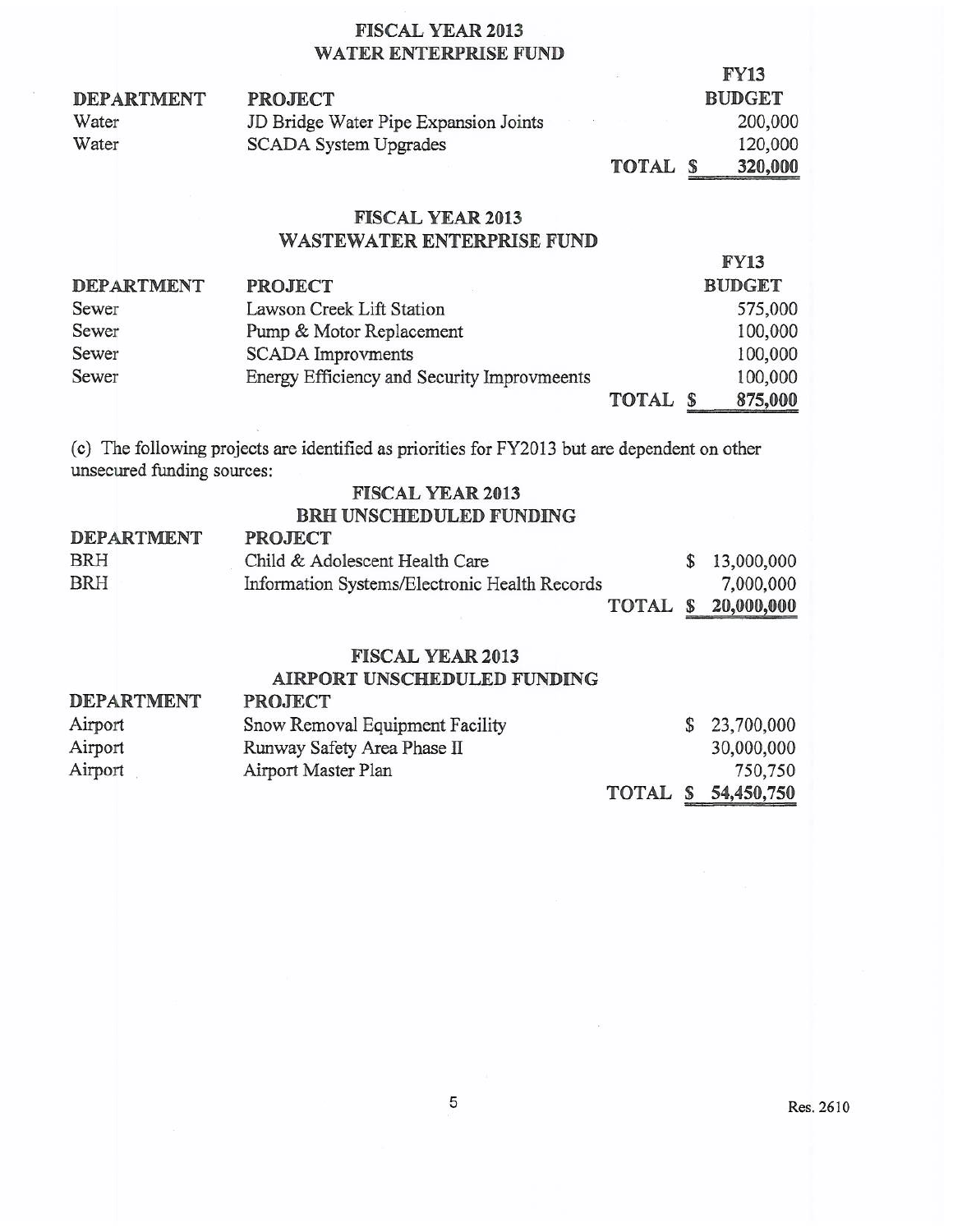#### **FISCAL YEAR 2013 UNSCHEDULED FUNDING (State Grant Requests)**

| <b>DEPARTMENT</b>  | <b>PROJECT</b>                        |           |
|--------------------|---------------------------------------|-----------|
| Airport            | Snow Removal Equipment Facility Match | 3,100,000 |
| Police             | Crisis Intervention Specialist        | 125,000   |
| <b>BRH</b>         | Child & Adolescent Health Care        | 2,000,000 |
| <b>Streets</b>     | Snow Storage Facilities               | 2,000,000 |
| Fire               | Communications Replacement            | 375,000   |
| Fire               | Mobile Data Terminals                 | 66,000    |
| <b>Streets</b>     | Chemical Storage Shed                 | 1,500,000 |
| Harbors            | Aurora Harbor Reconstruction          | 2,000,000 |
| Police             | Dispatch Software                     | 122,000   |
| Parks & Recreation | Centennial Hall Roof                  | 1,300,000 |
| Harbors            | Statter Harbor Haul-Out Ramp          | 1,800,000 |
| Library            | Dimond Park Library                   | 7,000,000 |

Section 2. Fiscal Year 2013 Budget. The capital improvement project budget allocations for sales tax and marine passenger fees established by the tables set forth in the FY2013 Capital Improvements List section shall become a part of the City and Borough of Juneau's Fiscal Year 2013 Budget.

Section 3. State and Federal Funding. To the extent that a project in the Capital Improvement Program includes state funding, federal funding, or both, the amount of funding for that project is an estimate only.

Section 4. Effective Date. This resolution shall be effective immediately upon adoption.

Adopted this 4th day of June, 2012.

Bruce Botelho, Mayor

Attest: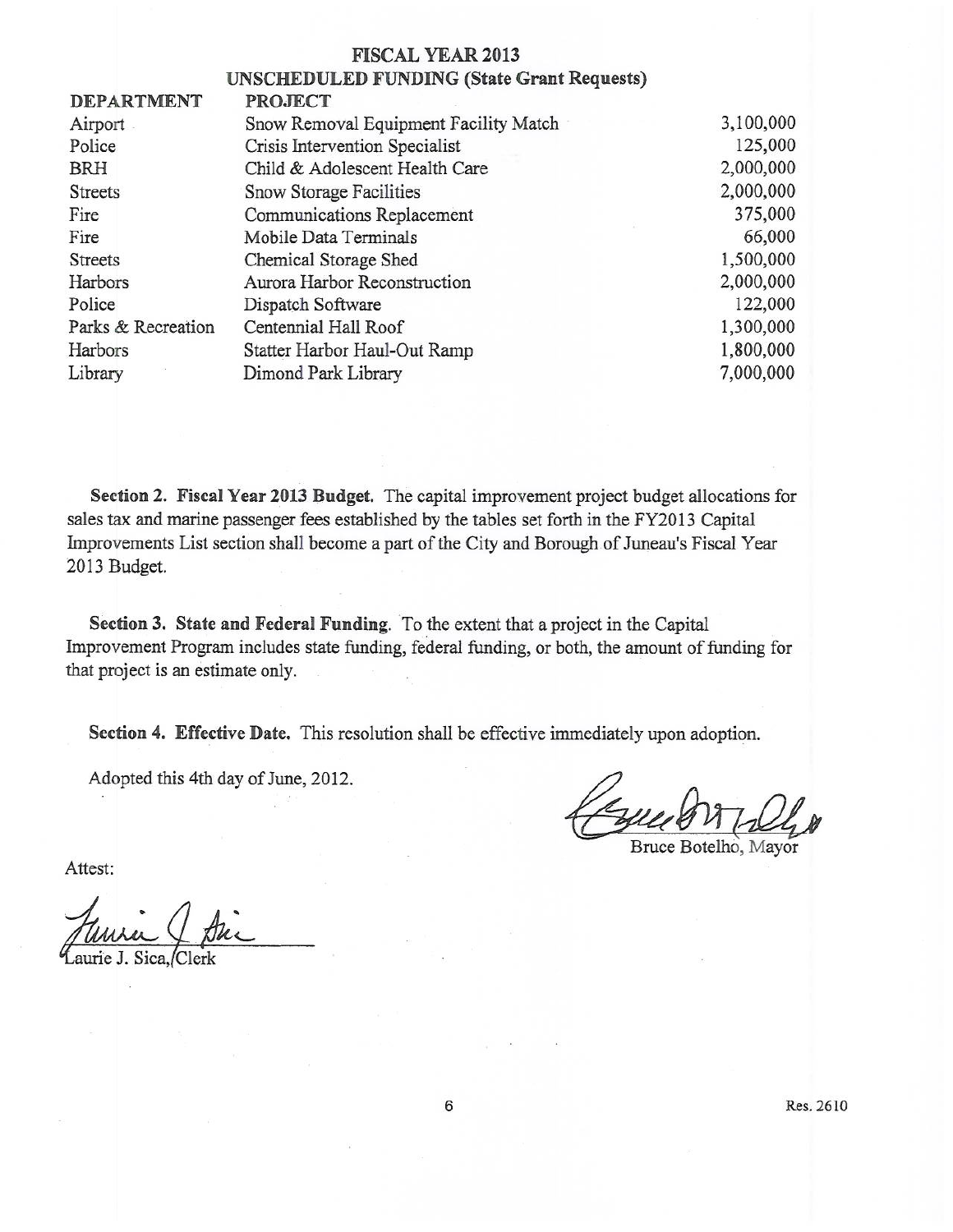|                                   |                         |                         | FY 2013 DEPARTMENT IMPROVEMENT PLANS               |                                                  |                         |               |
|-----------------------------------|-------------------------|-------------------------|----------------------------------------------------|--------------------------------------------------|-------------------------|---------------|
| <b>Department</b>                 | <b>Division</b>         | <b>Priority</b>         | Project                                            | <b>Funding Source</b>                            |                         | <b>Amount</b> |
| <b>Administration</b>             | <b>Manager's Office</b> | 1                       | <b>PRISM - Core Financial System Rplcmnt Lease</b> | <b>General Sales Tax</b>                         | \$                      | 685,000       |
|                                   |                         | $\overline{2}$          | <b>IT Infrastructure Modernization</b>             | <b>General Sales Tax</b>                         | \$                      | 150,000       |
|                                   |                         |                         |                                                    | <b>Administration Total Funding:</b>             | \$                      | 835,000       |
|                                   |                         |                         |                                                    |                                                  |                         |               |
| <b>Airport</b>                    |                         | $\mathbf{1}$            | <b>JIA Terminal Renovation</b>                     | Temporary 1% Sales Tax                           | \$                      | 2,380,000     |
|                                   |                         | $\overline{2}$          | Snow Removal Equipment Facility                    | Unscheduled                                      | \$                      | 23,700,000    |
|                                   |                         |                         |                                                    | <b>Unscheduled - State Grant</b>                 |                         |               |
|                                   |                         |                         |                                                    | Requests                                         | \$                      | 3,100,000     |
|                                   |                         | 3                       | Runway Safety Area, Phase II                       | Unscheduled                                      | \$                      | 30,000,000    |
|                                   |                         | $\overline{\mathbf{A}}$ | <b>Airport Master Plan</b>                         | Unscheduled                                      | \$                      | 750,750       |
|                                   |                         |                         |                                                    | <b>Airport Total Funding:</b>                    | \$                      | 59,930,750    |
|                                   |                         |                         |                                                    |                                                  |                         |               |
| <b>Bartlett Regional Hospital</b> |                         | 1                       | Child & Adolescent Health Care                     | Unscheduled                                      | \$                      | 13,000,000    |
|                                   |                         |                         |                                                    | Unscheduled - State Grant                        |                         |               |
|                                   |                         |                         |                                                    | Requests                                         | \$                      | 2,000,000     |
|                                   |                         | $\overline{2}$          | Information Systems/Electronic Health Records      | Unscheduled                                      | \$                      | 7,000,000     |
|                                   |                         |                         |                                                    | <b>Bartlett Regional Hospital Total Funding:</b> | \$                      | 22,000,000    |
|                                   |                         |                         |                                                    |                                                  |                         |               |
| <b>Building Maintenance</b>       |                         | 1                       | <b>Deferred Building Maintenance</b>               | Temporary 1% Sales Tax                           | \$                      | 720,000       |
|                                   |                         |                         |                                                    | <b>Building Maintenance Total Funding:</b>       | $\overline{\mathbf{s}}$ | 720,000       |
|                                   |                         |                         |                                                    |                                                  |                         |               |
| <b>Docks &amp; Harbors</b>        | <b>Docks</b>            | $\mathbf{1}$            | Downtown Cruise Ship Berth Enhancements            | Port Development Fee                             | \$                      | 2,800,000     |
|                                   |                         |                         |                                                    | State Marine Passenger Fee                       | \$                      | 4,000,000     |
|                                   |                         | $\overline{2}$          | Cruise Ship Dock Cathodic Protection               | Marine Passenger Fee                             | \$                      | 500,000       |
|                                   |                         |                         |                                                    | Unscheduled - State Grant                        |                         |               |
|                                   | <b>Harbors</b>          | 1                       | Aurora Harbor Reconstruction - Phase I             | <b>Requests</b>                                  | \$                      | 2,000,000     |
|                                   |                         |                         |                                                    | Unscheduled - State Grant                        |                         |               |
|                                   |                         | $\overline{2}$          | <b>Statter Harbor Haul-Out Ramp</b>                | <b>Requests</b>                                  | \$                      | 1,800,000     |
|                                   |                         |                         |                                                    | <b>Docks &amp; Harbors Total Funding:</b>        | \$                      | 11,100,000    |
|                                   |                         |                         |                                                    |                                                  |                         |               |
| <b>Eaglecrest</b>                 |                         | 1                       | Lift/Mountain Operational Improvements             | Areawide Sales Tax                               | \$                      | 300,000       |
|                                   |                         |                         |                                                    | <b>Eaglecrest Total Funding:</b>                 | \$                      | 300,000       |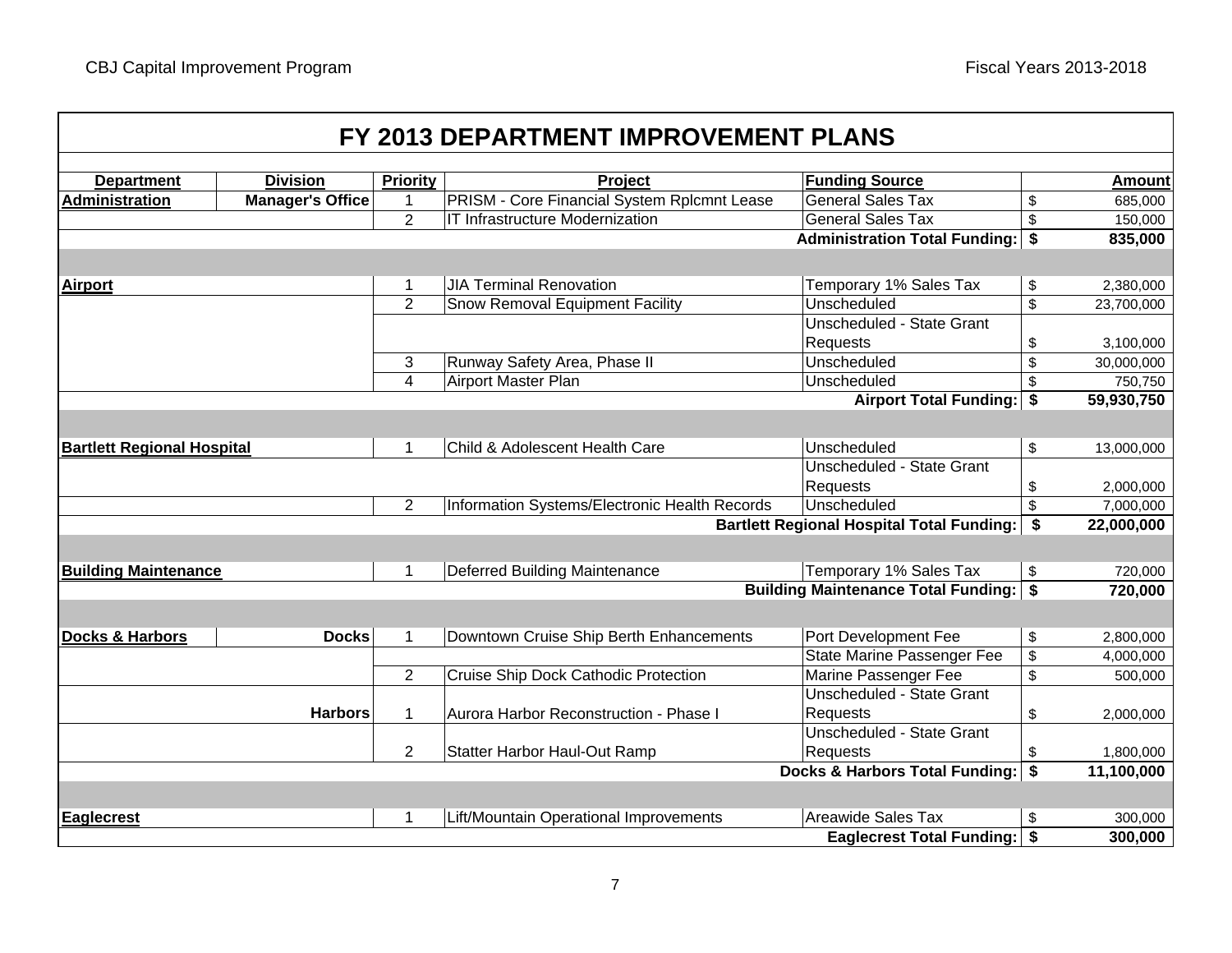| FY 2013 DEPARTMENT IMPROVEMENT PLANS |                          |                 |                                               |                                                      |    |               |
|--------------------------------------|--------------------------|-----------------|-----------------------------------------------|------------------------------------------------------|----|---------------|
| <b>Department</b>                    | <b>Division</b>          | <b>Priority</b> | Project                                       | <b>Funding Source</b>                                |    | <b>Amount</b> |
|                                      |                          |                 |                                               |                                                      |    |               |
| Engineering                          |                          | 1               | Eagles Edge Subdivision - Phase I             | <b>Areawide Sales Tax</b>                            | \$ | 700,000       |
|                                      |                          | $\overline{2}$  | Riverside Drive DOT/PF Match                  | <b>Areawide Sales Tax</b>                            | \$ | 300,000       |
|                                      |                          | 3               | <b>Tanner's Terrace LID</b>                   | Areawide Sales Tax                                   | \$ | 150,000       |
|                                      |                          | 4               | <b>Contaminated Sites Reporting</b>           | Areawide Sales Tax                                   | \$ | 50,000        |
|                                      |                          | 5               | West Juneau - North Douglas Connection        | Temporary 1% Sales Tax                               | \$ | 1,300,000     |
|                                      |                          |                 |                                               | <b>Engineering Department Total Funding:</b>         | \$ | 2,500,000     |
|                                      |                          |                 |                                               |                                                      |    |               |
| Fire                                 |                          | 1               | <b>Glacier Fire Station Repairs</b>           | Areawide Sales Tax                                   | \$ | 75,000        |
|                                      |                          |                 |                                               | Unscheduled - State Grant                            |    |               |
|                                      |                          | 2               | <b>Communications Replacement</b>             | Requests                                             | \$ | 375,000       |
|                                      |                          |                 |                                               | <b>Unscheduled - State Grant</b>                     |    |               |
|                                      |                          | 3               | <b>Mobile Data Terminals</b>                  | Requests                                             | \$ | 66,000        |
|                                      |                          |                 |                                               | <b>Fire Department Total Funding:</b>                | \$ | 516,000       |
|                                      |                          |                 |                                               |                                                      |    |               |
| <b>Lands and Resources</b>           |                          | 1               | Switzer Area Muni Land Development            | Temporary 1% Sales Tax                               | \$ | 1,300,000     |
|                                      |                          |                 |                                               | <b>Lands and Resources Department Total Funding:</b> | \$ | 1,300,000     |
|                                      |                          |                 |                                               |                                                      |    |               |
|                                      |                          |                 |                                               | Unscheduled - State Grant                            |    |               |
| Library                              |                          | $\mathbf{1}$    | <b>Dimond Park Library</b>                    | <b>Requests</b>                                      | \$ | 7,000,000     |
|                                      |                          |                 |                                               | <b>Library Total Funding:</b>                        | \$ | 7,000,000     |
|                                      |                          |                 |                                               |                                                      |    |               |
|                                      |                          |                 |                                               |                                                      |    |               |
|                                      |                          |                 |                                               | Unscheduled - State Grant                            |    |               |
| <b>Parks &amp; Recreation</b>        | <b>Centennial Hall</b>   | $\mathbf{1}$    | <b>Centennial Hall Roof</b>                   | <b>Requests</b>                                      | \$ | 1,300,000     |
|                                      | <b>Parks/Rec Areas</b>   | $\mathbf{1}$    | LCB Mine Museum Pedestrian Bridge             | Areawide Sales Tax                                   | \$ | 100,000       |
|                                      |                          | $\overline{2}$  | JD City Museum Mechanical & Energy Efficiency | Areawide Sales Tax                                   | \$ | 200,000       |
|                                      |                          | 3               | Park & Playground Repairs & Improvements      | Areawide Sales Tax                                   | \$ | 275,000       |
|                                      |                          | $\overline{4}$  | Auke Lake Wayside DOT/PF Match                | <b>Areawide Sales Tax</b>                            | \$ | 170,000       |
|                                      |                          | 5               | <b>OHV Park Site Analysis</b>                 | <b>General Sales Tax</b>                             | \$ | 85,000        |
|                                      |                          | 6               | <b>Waterfront Seawalk</b>                     | Marine Passenger Fee                                 | \$ | 671,800       |
|                                      | <b>Trail Maintenance</b> | 1               | <b>Bridget Cove Trail</b>                     | <b>General Sales Tax</b>                             | \$ | 80,000        |
|                                      |                          |                 |                                               | Parks & Recreation Department Total Funding:         | \$ | 2,881,800     |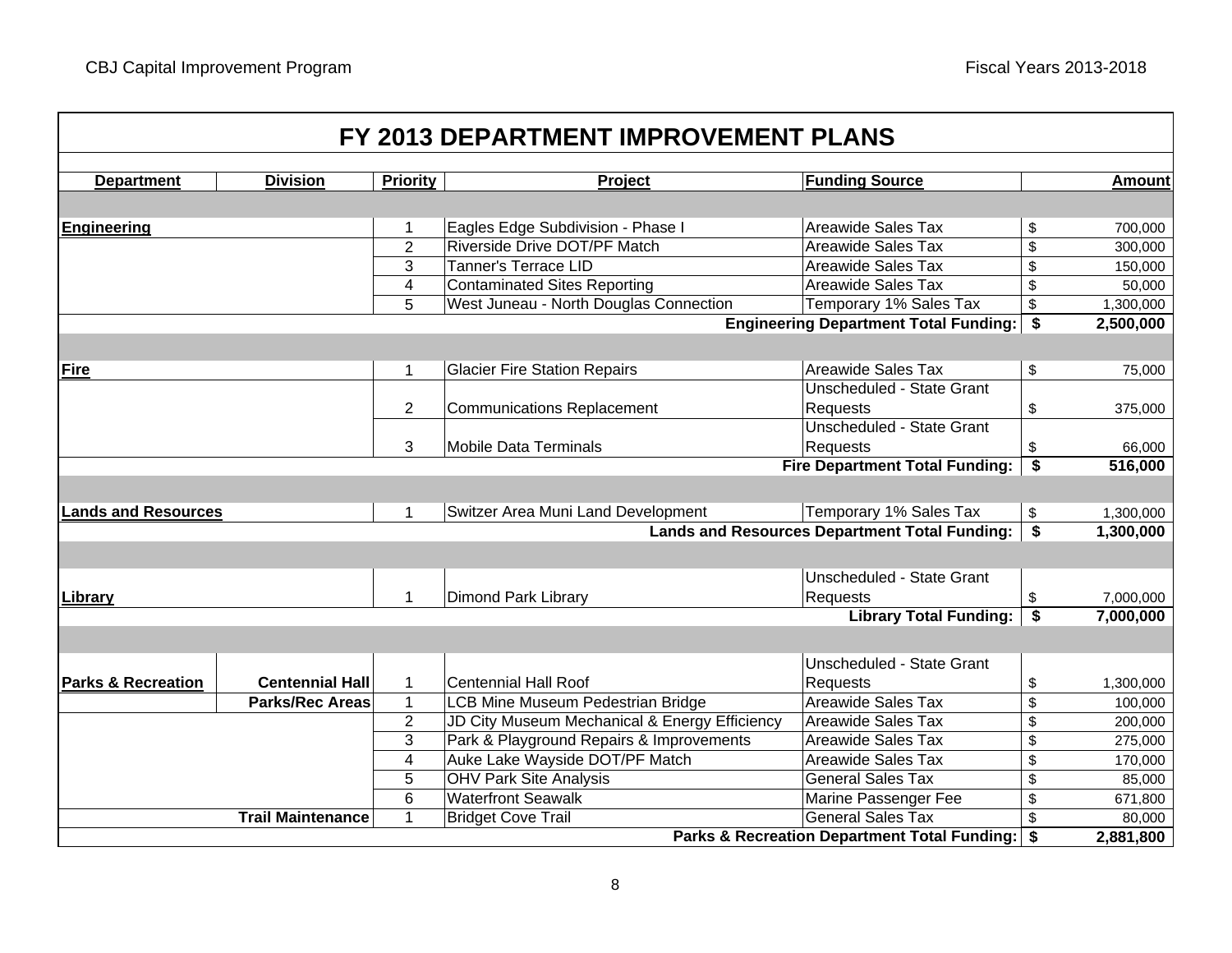| FY 2013 DEPARTMENT IMPROVEMENT PLANS |                                        |                         |                                                    |                                                       |                           |               |
|--------------------------------------|----------------------------------------|-------------------------|----------------------------------------------------|-------------------------------------------------------|---------------------------|---------------|
|                                      |                                        |                         |                                                    |                                                       |                           |               |
| <b>Department</b>                    | <b>Division</b>                        | <b>Priority</b>         | Project                                            | <b>Funding Source</b>                                 |                           | <b>Amount</b> |
|                                      |                                        |                         |                                                    |                                                       |                           |               |
|                                      |                                        |                         |                                                    | Unscheduled - State Grant                             |                           |               |
| Police                               |                                        | 1                       | <b>Crises Intervention Specialist</b>              | Requests                                              | \$                        | 125,000       |
|                                      |                                        |                         |                                                    | Unscheduled - State Grant                             |                           |               |
|                                      |                                        | $\overline{2}$          | <b>Dispatch Software</b>                           | Requests                                              | \$                        | 122,000       |
|                                      |                                        |                         |                                                    | <b>Police Department Total Funding:</b>               | \$                        | 247,000       |
|                                      |                                        |                         |                                                    |                                                       |                           |               |
| <b>Public Works</b>                  | <b>Capital Transit</b>                 | $\mathbf{1}$            | <b>Bus Shelters Improvements</b>                   | Areawide Sales Tax                                    | \$                        | 50,000        |
|                                      |                                        |                         |                                                    |                                                       |                           |               |
|                                      | <b>Streets</b>                         | $\mathbf{1}$            | Consolidated Public Works Facility - Shop Security | Areawide Sales Tax                                    | \$                        | 30,000        |
|                                      |                                        | $\overline{2}$          | Areawide Drainage Improvements                     | Areawide Sales Tax                                    | \$                        | 250,000       |
|                                      |                                        | 3                       | Pavement Management Program                        | <b>Areawide Sales Tax</b>                             | \$                        | 850,000       |
|                                      |                                        | $\overline{\mathbf{4}}$ | Areawide Snow Storage Improvements                 | Areawide Sales Tax                                    | \$                        | 1,200,000     |
|                                      |                                        |                         |                                                    | Unscheduled - State Grant                             |                           |               |
|                                      |                                        |                         |                                                    | Requests                                              | \$                        | 2,000,000     |
|                                      |                                        | 6                       | Pioneer Avenue - Phase II                          | Areawide Sales Tax                                    | \$                        | 1,300,000     |
|                                      |                                        | $\overline{7}$          | Lakewood Subdivision Recon                         | Areawide Sales Tax                                    | \$                        | 600,000       |
|                                      | <b>Streets &amp; Water Departments</b> | 8                       | Bayview Subdivision - Horison Dr. Recon            | Areawide Sales Tax                                    | \$                        | 1,900,000     |
|                                      |                                        |                         |                                                    | Unscheduled - State Grant                             |                           |               |
|                                      |                                        | 9                       | <b>Chemical Storage Shed</b>                       | Requests                                              | \$                        | 1,500,000     |
|                                      | <b>Wastewater Utility</b>              | $\mathbf{1}$            | <b>Lawson Creek Lift Station</b>                   | <b>Wastewater Enterprise Funds</b>                    | $\boldsymbol{\mathsf{S}}$ | 575,000       |
|                                      |                                        | $\overline{2}$          | Pump & Motor Replacement                           | <b>Wastewater Enterprise Funds</b>                    | \$                        | 100,000       |
|                                      |                                        | 3                       | <b>SCADA System Upgrades</b>                       | <b>Wastewater Enterprise Funds</b>                    | $\boldsymbol{\mathsf{S}}$ | 100,000       |
|                                      |                                        | $\overline{4}$          | <b>Energy Efficiency and Security Improvements</b> | Wastewater Enterprise Funds                           | \$                        | 100,000       |
|                                      | <b>Water Utility</b>                   | $\mathbf 1$             | JD Bridge Water Pipe Expansion Joints              | <b>Water Enterprise Fund</b>                          | \$                        | 200,000       |
|                                      |                                        | $\overline{2}$          | <b>SCADA System Upgrades</b>                       | Water Enterprise Fund                                 | \$                        | 120,000       |
|                                      |                                        |                         |                                                    | Public Works Department Total Funding: \$             |                           | 10,875,000    |
|                                      |                                        |                         |                                                    |                                                       |                           |               |
| <b>Schools</b>                       |                                        | 1                       | <b>School Debt Retirement</b>                      | Temporary 1% Sales Tax                                | \$                        | 800,000       |
| <b>Schools Total Funding: \$</b>     |                                        |                         |                                                    |                                                       |                           | 800,000       |
|                                      |                                        |                         |                                                    |                                                       |                           |               |
|                                      |                                        |                         |                                                    |                                                       |                           |               |
|                                      |                                        |                         |                                                    | <b>FY2013 CIP Department Improvement Plans Total:</b> | \$                        | 121,005,550   |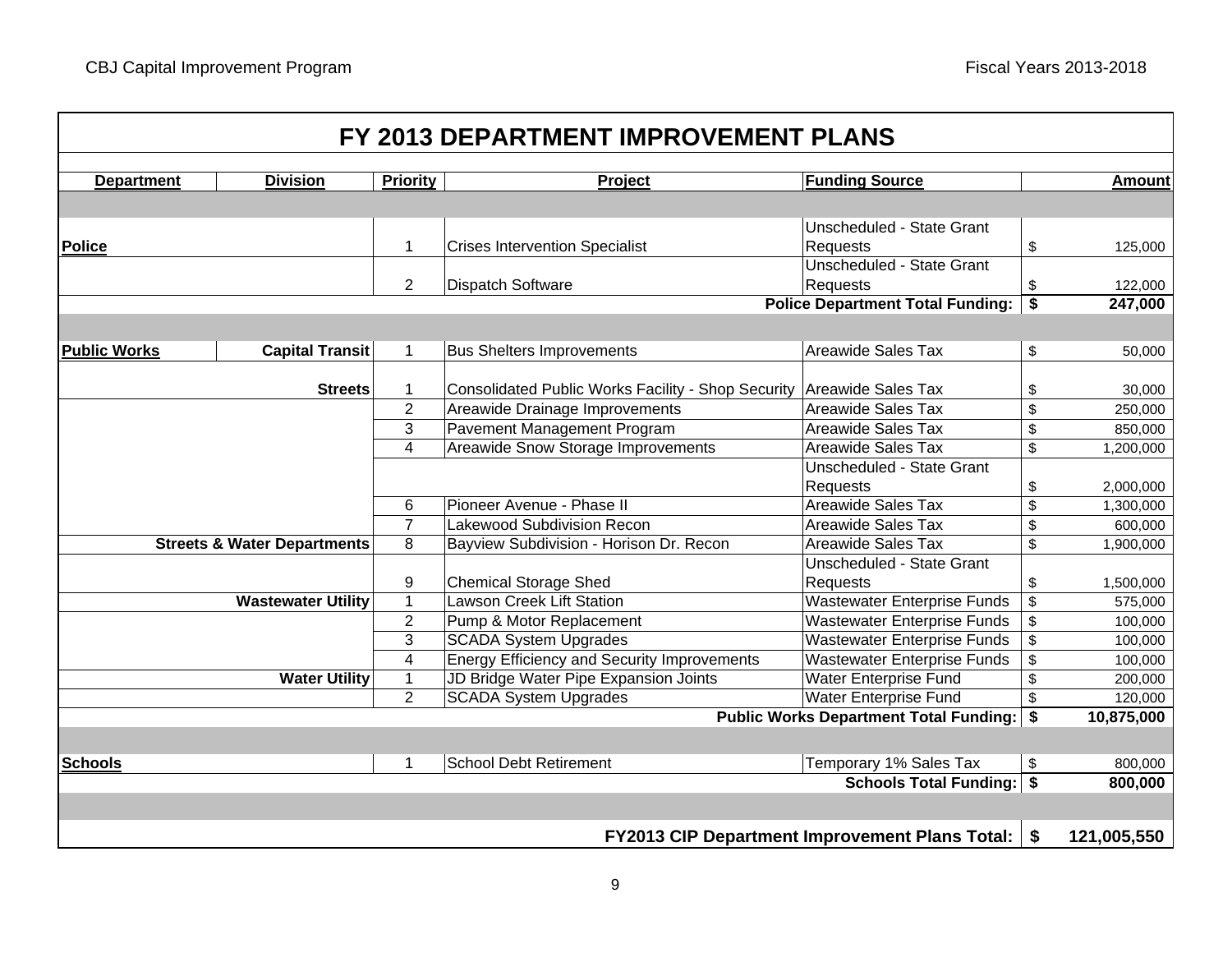## **SUMMARY OF FY 2013 CAPITAL IMPROVEMENT PROJECTS FUNDING SOURCES**

| <b>FUNDING</b> | <b>General Sales Tax Priorities</b>             | \$<br>1,000,000   |
|----------------|-------------------------------------------------|-------------------|
| <b>SOURCES</b> | <b>Areawide Sales Tax Priorities</b>            | \$<br>8,500,000   |
|                | <b>Temporary 1% Sales Tax Priorities</b>        | \$<br>6,500,000   |
|                | <b>Marine Passenger Fee Priorities</b>          | \$<br>1,171,800   |
|                | <b>Port Development Fee Priorities</b>          | \$<br>2,800,000   |
|                | <b>State Marine Passenger Fee Priorities</b>    | \$<br>4,000,000   |
|                | <b>Water Enterprise Fund Priorities</b>         | \$<br>320,000     |
|                | <b>Wastewater Enterprise Fund Priorities</b>    | \$<br>875,000     |
|                | Unscheduled - BRH                               | \$<br>20,000,000  |
|                | Unscheduled - Airport                           | \$<br>54,450,750  |
|                | <b>Unscheduled Other - State Grant Requests</b> | \$<br>21,388,000  |
|                |                                                 |                   |
|                | <b>TOTALI</b>                                   | \$<br>121,005,550 |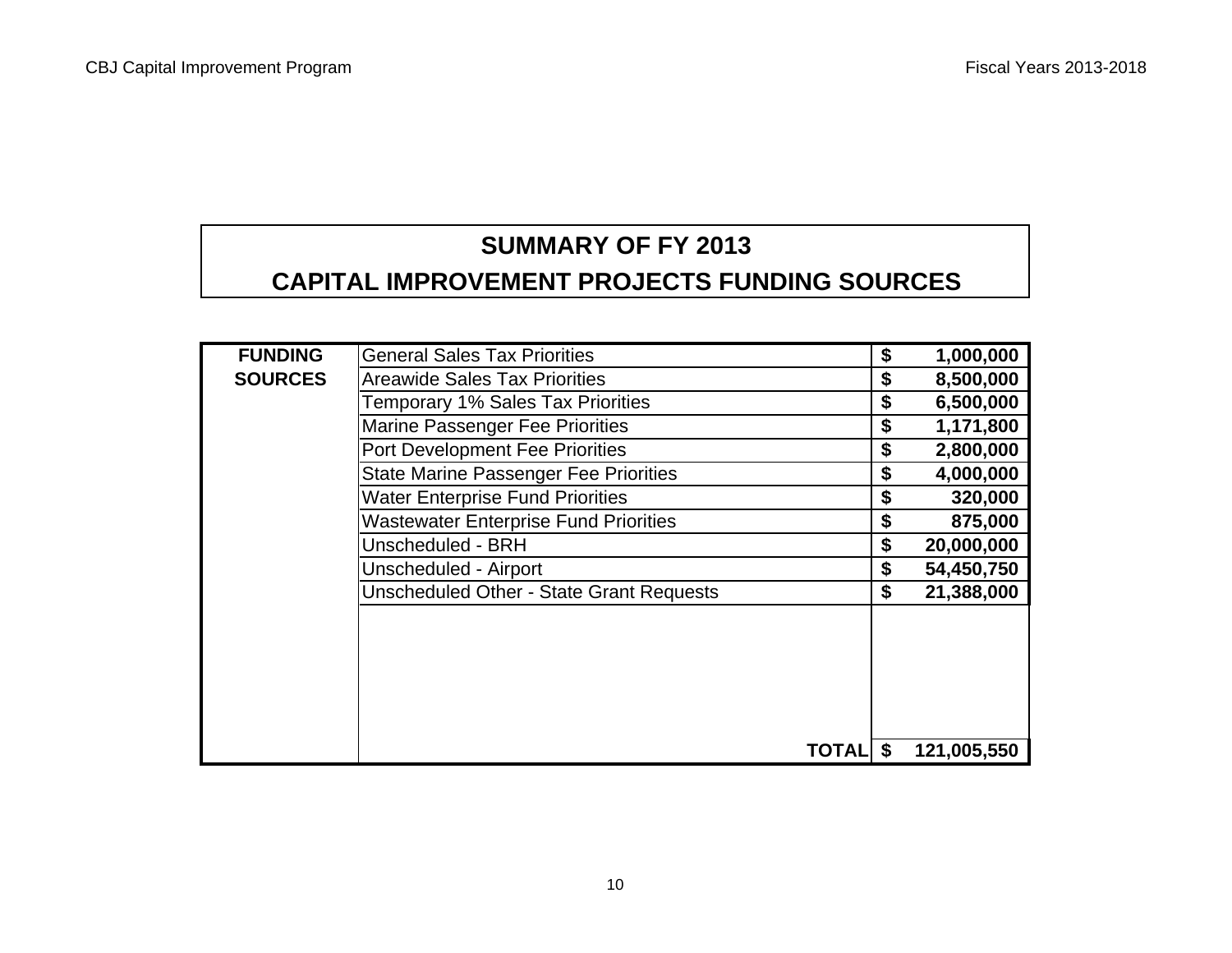This section of the CIP shows the capital improvement plan for each CBJ department for fiscal years 2013 – 2018. The plans were submitted by the director of the department and were developed in conjunction with governing board or committees. For example, the Docks and Harbors plan was submitted by the Port Director and developed by the Port Director and the Docks and Harbors Board.

The projects identified for 2013 are those approved by the Assembly for funding in FY 2013. Projects identified in years 2014 and 2015 will be recommended for funding in the coming fiscal years. Those projects identified for funding beyond 2015 provide a general direction of capital spending in those years, not a specific direction.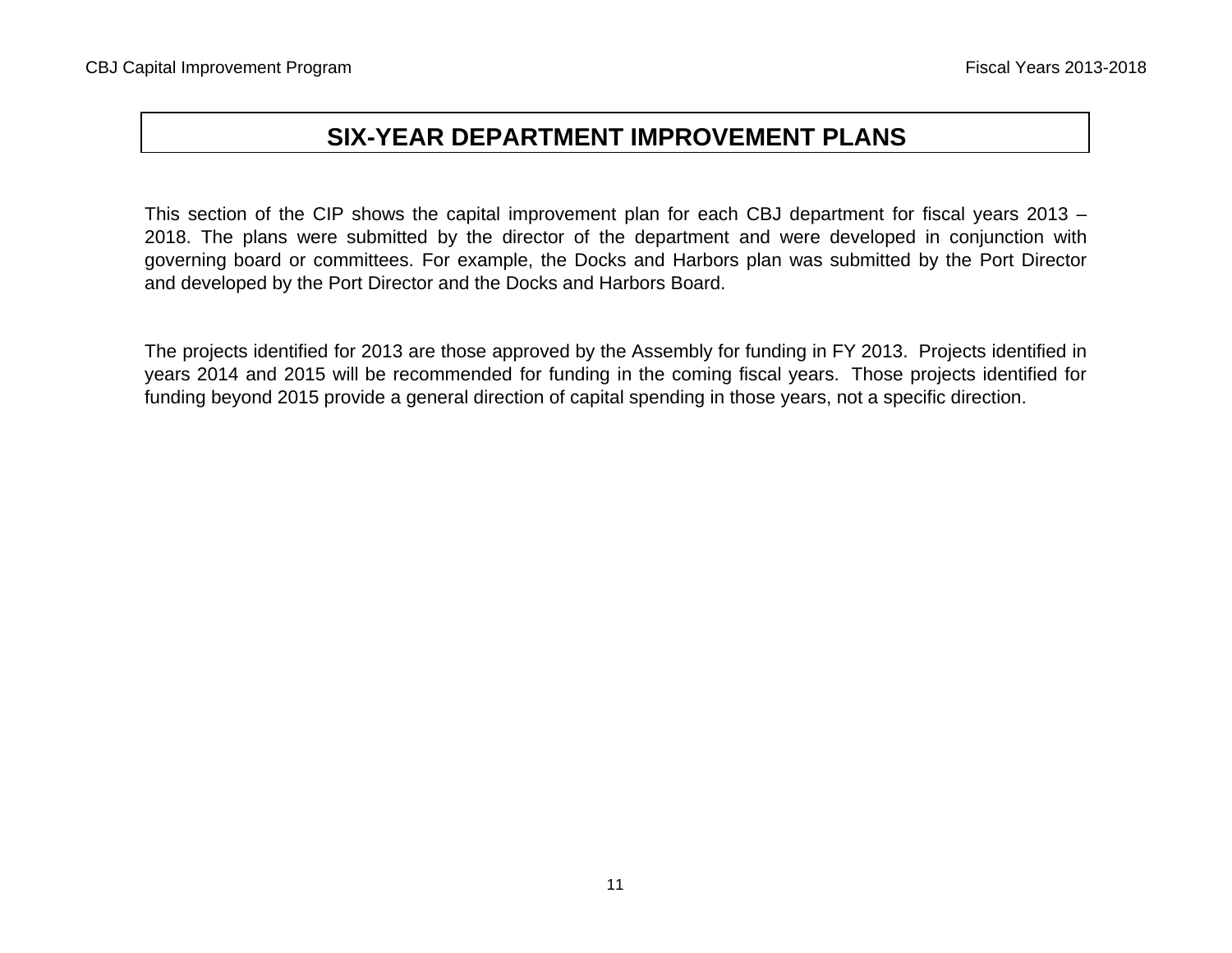| <b>Division</b>         | Project                                                                                  | Priority       | <b>FY13</b>      | <b>FY14</b>        | <b>FY15</b>      |               | <b>FY16</b>  | <b>FY17</b>    | <b>FY18</b> |                | <b>Future</b> |  |
|-------------------------|------------------------------------------------------------------------------------------|----------------|------------------|--------------------|------------------|---------------|--------------|----------------|-------------|----------------|---------------|--|
| <b>Administration</b>   |                                                                                          |                |                  |                    |                  |               |              |                |             |                |               |  |
| <b>Manager's Office</b> | PRISM - Core Financial System Replcment Lease                                            | -1             | \$<br>685,000 \$ | $817,830$ \$       | $817,830$ \$     |               | 487,940      |                |             |                |               |  |
|                         | IT Infrastructure Modernization                                                          | $\overline{2}$ | \$<br>150,000    |                    |                  |               |              |                |             |                |               |  |
|                         | <b>Administration Total:</b>                                                             |                | \$<br>835,000    | \$<br>$817,830$ \$ | 817,830          | $\sqrt[6]{3}$ | $487,940$ \$ | $\blacksquare$ | \$          | $\blacksquare$ | \$            |  |
|                         |                                                                                          |                |                  |                    |                  |               |              |                |             |                |               |  |
| <b>Airport</b>          |                                                                                          |                |                  |                    |                  |               |              |                |             |                |               |  |
|                         | <b>JIA Terminal Renovation</b>                                                           | $\overline{1}$ | \$<br>2,380,000  |                    |                  |               |              |                |             |                |               |  |
|                         | <b>Construct Snow Removal Equipment Facility</b>                                         |                |                  |                    |                  |               |              |                |             |                |               |  |
|                         | (SREF/Shop) - Phase II                                                                   | 2              | \$<br>26,800,000 |                    |                  |               |              |                |             |                |               |  |
|                         | Design and Construct 8-26 Runway Safety Area -                                           |                |                  |                    |                  |               |              |                |             |                |               |  |
|                         | Phase II                                                                                 | 3              | \$<br>30,000,000 |                    |                  |               |              |                |             |                |               |  |
|                         | Update Airport Master Plan                                                               | $\overline{4}$ | \$<br>750,750    |                    |                  |               |              |                |             |                |               |  |
|                         | Design Work to New North Terminal and/or Parking                                         |                |                  |                    |                  |               |              |                |             |                |               |  |
|                         | Facility                                                                                 | 5              |                  | \$<br>1,000,000    |                  |               |              |                |             |                |               |  |
|                         | Design SREF Sand & Chemical Building - Ph III                                            | 6              |                  | \$<br>612,000      |                  |               |              |                |             |                |               |  |
|                         | Design and Construct Apron, Drainage, Electrical,                                        |                |                  |                    |                  |               |              |                |             |                |               |  |
|                         | Taxiways and Tie-Downs (NE Quad)                                                         | $\overline{7}$ |                  | \$<br>6,444,000    |                  |               |              |                |             |                |               |  |
|                         | Replace Snow Removal Equipment and Vehicles                                              | 8              |                  |                    | \$<br>7,663,300  |               |              |                |             |                |               |  |
|                         | Replace North Wing Terminal and/or Construct                                             |                |                  |                    |                  |               |              |                |             |                |               |  |
|                         | Parking Facility                                                                         | 9              |                  |                    | <b>TBD</b>       |               |              |                |             |                |               |  |
|                         | Construct SREF Sand & Chemical Bldg - Ph III                                             | 10             |                  |                    | \$<br>13,400,000 |               |              |                |             |                |               |  |
|                         | Design and Construct Rehab of Runway 8-26 and                                            |                |                  |                    |                  |               |              |                |             |                |               |  |
|                         | Taxiways per 2007 Pavement Condition Report<br>(PCR)                                     |                |                  |                    | <b>TBD</b>       |               |              |                |             |                |               |  |
|                         |                                                                                          | 11             |                  |                    |                  |               |              |                |             |                |               |  |
|                         | Design and Construct Replacement of Runway and                                           |                |                  |                    |                  |               |              |                |             |                |               |  |
|                         | Taxiway Lighting Cans, Cable and Conduit                                                 | 12             |                  |                    | <b>TBD</b>       |               |              |                |             |                |               |  |
|                         | Design and Construct Taxiway Centerline Lights                                           | 13             |                  |                    | <b>TBD</b>       |               |              |                |             |                |               |  |
|                         | Design and Construct Rehab of Cessna Drive, Alex<br>Holden and Renshaw Ways Access Roads |                |                  |                    |                  |               |              |                |             |                |               |  |
|                         | Drainage, Curb & Sidewalk.                                                               | 14             |                  |                    | <b>TBD</b>       |               |              |                |             |                |               |  |
|                         | Design and Construct Aircraft Deicing Recovery and                                       |                |                  |                    |                  |               |              |                |             |                |               |  |
|                         | <b>Collection System</b>                                                                 | 15             |                  |                    |                  |               | <b>TBD</b>   |                |             |                |               |  |
|                         | Design and Construct Rehab of Crest Street ARFF                                          |                |                  |                    |                  |               |              |                |             |                |               |  |
|                         | Access Road from ARFF Station to Yandukin Drive.                                         | 16             |                  |                    |                  |               | TBD          |                |             |                |               |  |
|                         | Design and Construct Rehab of Yandukin Drive                                             |                |                  |                    |                  |               |              |                |             |                |               |  |
|                         | Access Road from Ward Air to FEDEX - Drainage,                                           |                |                  |                    |                  |               |              |                |             |                |               |  |
|                         | Curb, Sidewalk and Access                                                                | 17             |                  |                    |                  |               | <b>TBD</b>   |                |             |                |               |  |
|                         | Design and Construct Aircraft Rescue and                                                 |                |                  |                    |                  |               |              |                |             |                |               |  |
|                         | Firefighting (ARFF) Vehicle Bay                                                          | 18             |                  |                    |                  |               |              | <b>TBD</b>     |             |                |               |  |
|                         | Acquire 3000-gal ARFF Vehicle - Index C - Unit A-3                                       | 19             |                  |                    |                  |               |              |                |             | <b>TBD</b>     |               |  |
|                         | Design and Construct Overflow Parking Area                                               | 20             |                  |                    |                  |               |              |                |             | <b>TBD</b>     |               |  |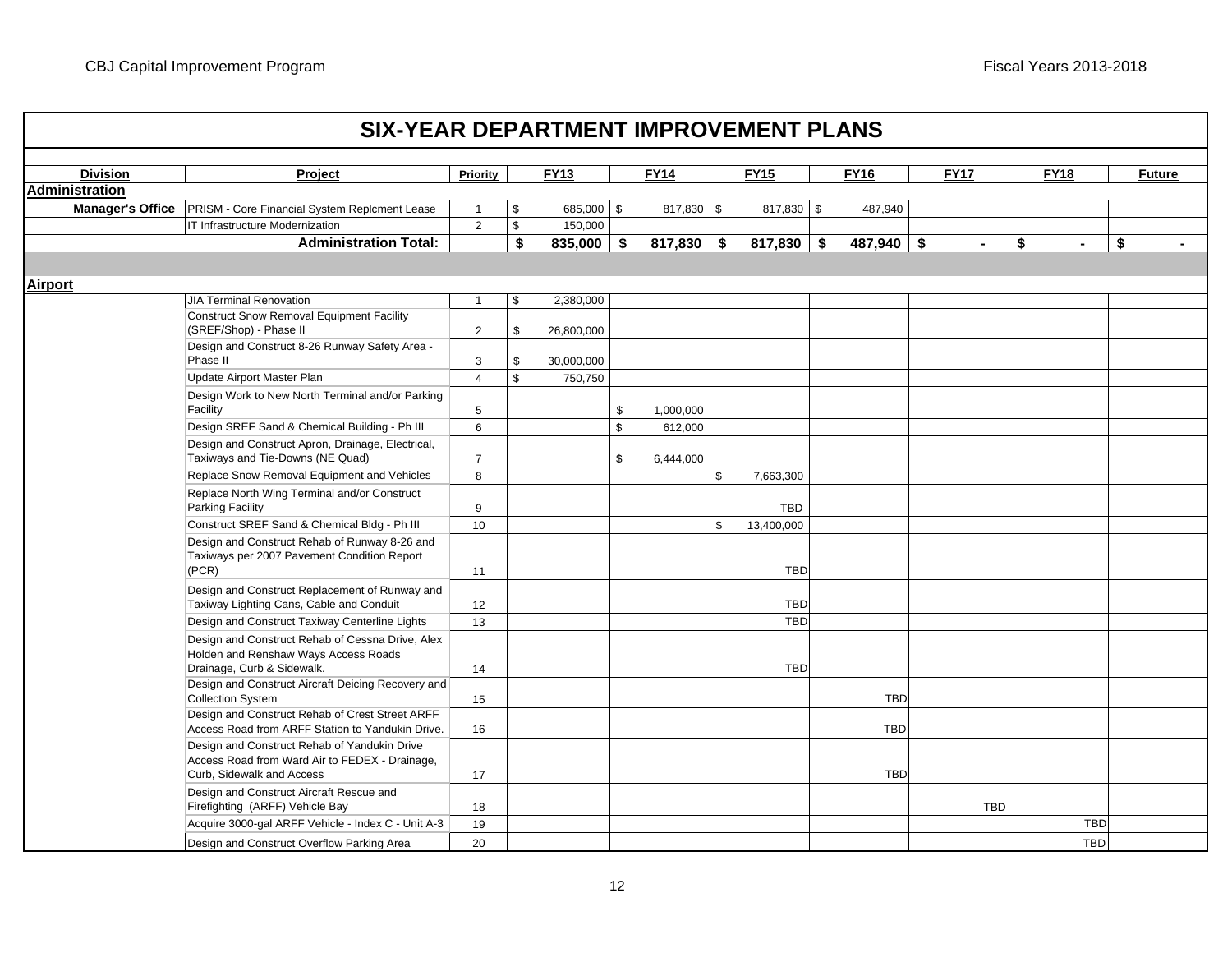|                                   | <b>SIX-YEAR DEPARTMENT IMPROVEMENT PLANS</b>      |                 |                           |                    |                |                                               |             |                 |                      |               |                |                                                                               |                           |               |
|-----------------------------------|---------------------------------------------------|-----------------|---------------------------|--------------------|----------------|-----------------------------------------------|-------------|-----------------|----------------------|---------------|----------------|-------------------------------------------------------------------------------|---------------------------|---------------|
| <b>Division</b>                   | Project                                           | <b>Priority</b> |                           | <b>FY13</b>        |                | <b>FY14</b>                                   |             | <b>FY15</b>     | <b>FY16</b>          |               | <b>FY17</b>    | <b>FY18</b>                                                                   |                           | <b>Future</b> |
|                                   | <b>Airport Total:</b>                             |                 |                           | \$59,930,750       |                | \$8,056,000                                   |             | \$21,063,300    | \$<br>$\sim$         | \$            |                | \$                                                                            | \$                        |               |
|                                   |                                                   |                 |                           |                    |                |                                               |             |                 |                      |               |                |                                                                               |                           |               |
|                                   |                                                   |                 |                           |                    |                |                                               |             |                 |                      |               |                |                                                                               |                           |               |
| <b>Bartlett Regional Hospital</b> |                                                   |                 |                           |                    |                |                                               |             |                 |                      |               |                |                                                                               |                           |               |
|                                   | Child & Adolescent Health Care                    | $\mathbf{1}$    | \$                        | 15,000,000         |                |                                               |             |                 |                      |               |                |                                                                               |                           |               |
|                                   | Information Systems/Electronic Health Records     | $\overline{2}$  | $\mathfrak s$             | 7,000,000          |                |                                               |             |                 |                      |               |                |                                                                               |                           |               |
|                                   | <b>Bartlett Regional Hospital Total:</b>          |                 |                           | $$22,000,000$ \ \$ |                |                                               | \$          |                 | \$<br>$\blacksquare$ | \$            | $\blacksquare$ | \$                                                                            | \$                        |               |
|                                   |                                                   |                 |                           |                    |                |                                               |             |                 |                      |               |                |                                                                               |                           |               |
| <b>Building Maintenance</b>       |                                                   |                 |                           |                    |                |                                               |             |                 |                      |               |                |                                                                               |                           |               |
|                                   | Deferred Building Maintenance                     | $\mathbf{1}$    | \$                        | 720,000 \$         |                | $1,000,000$ \$                                |             | $1,000,000$ \$  | $1,000,000$ \$       |               | $1,000,000$ \$ | 1,000,000                                                                     |                           |               |
|                                   | <b>Building Maintenance Total:</b>                |                 | \$                        |                    |                |                                               |             |                 |                      |               |                | $720,000$ \$ 1,000,000 \$ 1,000,000 \$ 1,000,000 \$ 1,000,000 \$ 1,000,000 \$ |                           |               |
|                                   |                                                   |                 |                           |                    |                |                                               |             |                 |                      |               |                |                                                                               |                           |               |
| <b>Docks &amp; Harbors</b>        |                                                   |                 |                           |                    |                |                                               |             |                 |                      |               |                |                                                                               |                           |               |
| <b>Docks</b>                      | New Cruise Ship Berths (16-B)                     | $\mathbf{1}$    | $\boldsymbol{\mathsf{S}}$ | $6,800,000$ \$     |                | 10,400,000 \$                                 |             | 10,000,000      |                      |               |                |                                                                               |                           |               |
|                                   | <b>Cathodic Protection Maintenance</b>            | $\overline{2}$  | $\mathfrak s$             | 500,000            |                |                                               |             |                 |                      |               |                |                                                                               |                           |               |
|                                   | Auke Bay Passenger for Hire Facility              | 3               |                           |                    | \$             | 800,000 \$                                    |             | 4,000,000       |                      |               |                |                                                                               |                           |               |
|                                   | Downtown Restrooms                                | $\overline{4}$  |                           |                    | \$             | 500,000                                       |             |                 |                      |               |                |                                                                               |                           |               |
|                                   | Marine Services Center                            | 5               |                           |                    |                |                                               |             |                 |                      |               |                |                                                                               | \$                        | 4,000,000     |
|                                   | <b>Docks Total:</b>                               |                 | \$                        | $7,300,000$ \$     |                | $11,700,000$ \$                               |             | $14,000,000$ \$ | $\overline{a}$       | \$            | $\sim$         | \$<br>$\blacksquare$                                                          | \$                        | 4,000,000     |
| <b>Harbors</b>                    |                                                   |                 |                           |                    |                |                                               |             |                 |                      |               |                |                                                                               |                           |               |
|                                   | Aurora Harbor Rebuild                             | $\mathbf{1}$    | \$                        | $2,000,000$ \$     |                | 7,000,000 \$                                  |             | 7,000,000       |                      |               |                |                                                                               |                           |               |
|                                   | Statter Harbor Haul-Out Ramp                      | $\overline{2}$  | \$                        | 1,800,000          |                |                                               |             |                 |                      |               |                |                                                                               |                           |               |
|                                   | Aurora Harbormaster Building                      | 3               |                           |                    |                |                                               |             |                 |                      |               |                |                                                                               | \$                        | 3,000,000     |
|                                   | Direct Market Fish Sales Facility                 | $\overline{4}$  |                           |                    |                |                                               |             |                 |                      |               |                |                                                                               | $\boldsymbol{\mathsf{S}}$ | 1,000,000     |
|                                   | <b>Harbors Total:</b>                             |                 | \$                        | $3,800,000$ \$     |                | $7,000,000$ \$                                |             | $7,000,000$ \$  |                      | \$            |                | \$<br>$\sim$                                                                  | \$                        | 4,000,000     |
|                                   | <b>Docks &amp; Harbors Total:</b>                 |                 |                           |                    |                | $$11,100,000$ $$18,700,000$ $$21,000,000$ $$$ |             |                 | $\blacksquare$       | \$            |                | \$                                                                            |                           | \$8,000,000   |
|                                   |                                                   |                 |                           |                    |                |                                               |             |                 |                      |               |                |                                                                               |                           |               |
| Eaglecrest Ski Area               |                                                   |                 |                           |                    |                |                                               |             |                 |                      |               |                |                                                                               |                           |               |
|                                   | Lift/Mountain Operational Improvements            | $\mathbf{1}$    | $\boldsymbol{\mathsf{S}}$ | 300,000            |                |                                               |             |                 |                      |               |                |                                                                               |                           |               |
|                                   | Lodge Maintenance                                 | $\overline{2}$  |                           |                    | \$             | $25,000$ \$                                   |             | 25,000          |                      | $\mathfrak s$ | $50,000$ \$    | 50,000                                                                        |                           |               |
|                                   | Lift Operations - Structures over Terminals       | 3               |                           |                    | $\mathfrak{S}$ | 25,000                                        |             |                 |                      |               |                |                                                                               |                           |               |
|                                   | Snow Safety - New Explosives Building             | $\overline{4}$  |                           |                    |                |                                               |             |                 |                      |               |                |                                                                               |                           |               |
|                                   | Lift Operations - Lifting Frames, Misc Lift Parts | 5               |                           |                    | \$             | $25,000$ \$                                   |             | $10,000$ \$     | $10,000$ \$          |               | $10,000$ \$    | 10,000                                                                        |                           |               |
|                                   | Mountain Operations - Carl's Bridge               | 6               |                           |                    |                |                                               |             |                 |                      |               |                |                                                                               |                           |               |
|                                   | Snow Safety - Mountain Signage                    | $\overline{7}$  |                           |                    | \$             | $10,000$ \$                                   |             | $10,000$ \$     | $5,000$ \$           |               | $5,000$ \$     | 5,000                                                                         |                           |               |
|                                   | Lodge - Repair Equipment                          | 8               |                           |                    |                |                                               | $\mathbb S$ | 15,000          |                      | $\mathbb{S}$  | 15,000         |                                                                               |                           |               |
|                                   | Mountain Operations - Trail Conditioning          | 9               |                           |                    | \$             | $15,000$ \$                                   |             | $15,000$ \$     | $20,000$ \$          |               | $20,000$ \$    | 20,000                                                                        |                           |               |
|                                   | Lift Operations - Lift Tower Painting             | $10$            |                           |                    | \$             | $15,000$ \$                                   |             | $15,000$ \$     | $15,000$ \ \$        |               | $15,000$ \$    | 15,000                                                                        |                           |               |
|                                   | Lift Operations - Old Shop Repair                 | 11              |                           |                    |                |                                               |             |                 |                      |               |                |                                                                               |                           |               |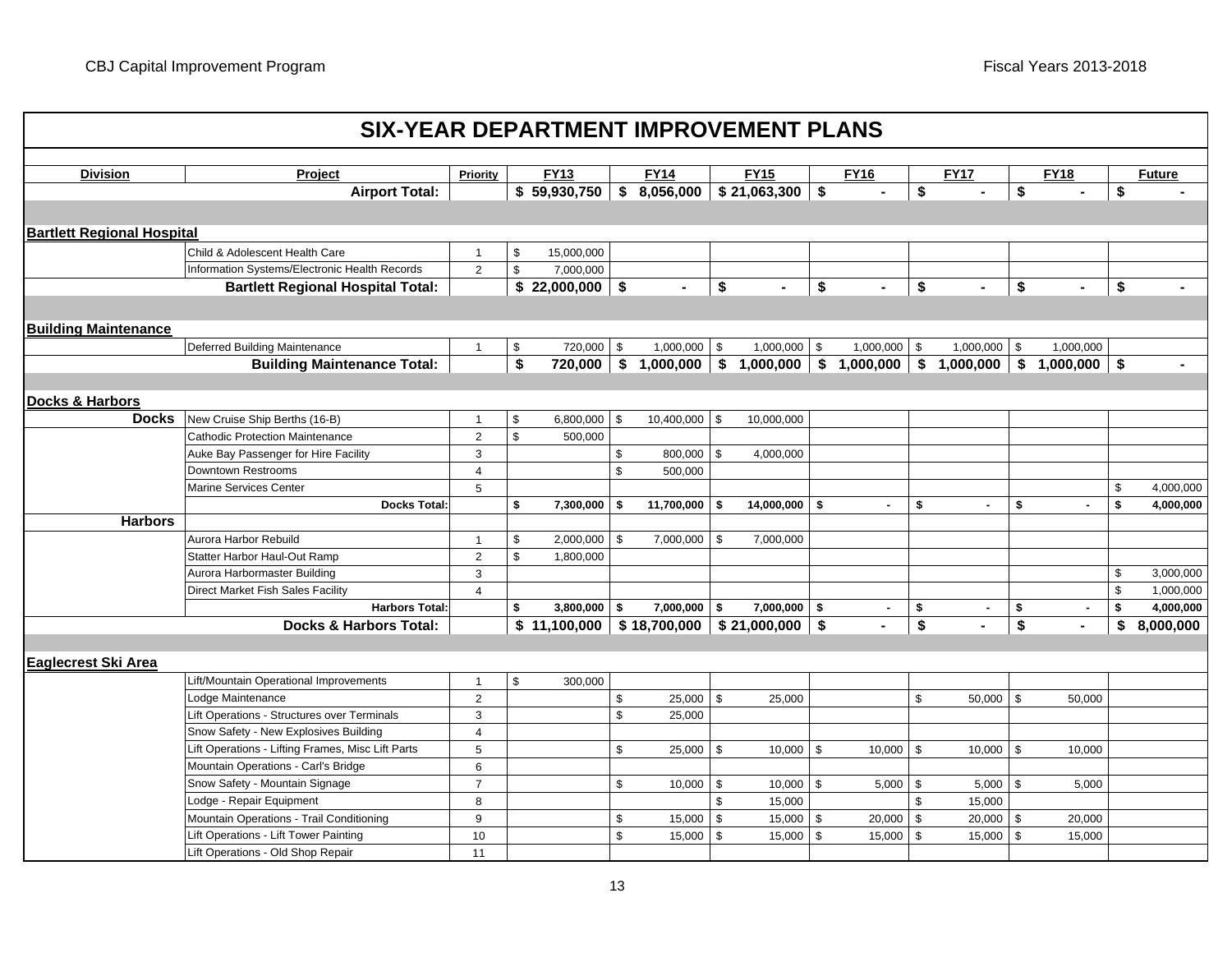| <b>Division</b>    | <b>Project</b>                                    | Priority       |               | <b>FY13</b>    |                | <b>FY14</b>               | <b>FY15</b>   |            | <b>FY16</b>    | <b>FY17</b>            |            | <b>FY18</b>                   | <b>Future</b> |
|--------------------|---------------------------------------------------|----------------|---------------|----------------|----------------|---------------------------|---------------|------------|----------------|------------------------|------------|-------------------------------|---------------|
|                    | Snow Safety - Radio Conversion                    | 12             |               |                | \$             | 25,000                    |               |            |                |                        |            |                               |               |
|                    | Snow Safety - New Two Story "A-Frame" Building    | 13             |               |                | $\mathfrak s$  | 75,000                    |               |            |                |                        |            |                               |               |
|                    | Mountain Operations - Hiking Trails               | 14             |               |                | $\mathbb{S}$   | 25,000                    |               |            |                |                        |            |                               |               |
|                    | Mountain Operations - Cropley Lake Development    | 15             |               |                | $\mathfrak{S}$ | 50,000                    |               | \$         | 25,000         |                        |            |                               |               |
|                    | <b>Mountain Cabins</b>                            | 16             |               |                |                |                           | \$<br>50,000  | $\sqrt{3}$ | 50,000         |                        |            |                               |               |
|                    | Lift Operations - Electrical Line to Black Bear   | 17             |               |                |                |                           |               | \$         | $150,000$ \$   | 150,000                | \$         | 150,000                       |               |
|                    | Mountain Operations - Increased/Replacement       |                |               |                |                |                           |               |            |                |                        |            |                               |               |
|                    | Snowmaking                                        | 18             |               |                |                |                           | \$<br>200,000 |            |                |                        |            |                               |               |
|                    | Mountain Operations - Caretaker Shack             | 19             |               |                |                |                           |               | \$         | 35,000         |                        |            |                               |               |
|                    | Mountain Operations - Septic System Upgrades      | 20             |               |                |                |                           |               |            |                | \$<br>75,000           |            |                               |               |
|                    | Eaglecrest Ski Area Total:                        |                | \$            | 300,000        | $\sqrt[6]{3}$  | 290,000                   | \$<br>340,000 | \$         | 310,000        | \$<br>340,000          | $\vert$ \$ | 250,000                       | \$            |
|                    |                                                   |                |               |                |                |                           |               |            |                |                        |            |                               |               |
| <b>Engineering</b> |                                                   |                |               |                |                |                           |               |            |                |                        |            |                               |               |
|                    | Eagles Edge Subdivision - Phase I                 | $\mathbf{1}$   | \$            | 700,000        |                |                           |               |            |                |                        |            |                               |               |
|                    | Riverside Drive DOT/PF Match                      | $\overline{2}$ | $\mathfrak s$ | 300,000        |                |                           |               |            |                |                        |            |                               |               |
|                    | Tanner's Terrace LID                              | 3              | $\mathfrak s$ | 150,000        |                |                           |               |            |                |                        |            |                               |               |
|                    | <b>Contaminated Sites Reporting</b>               | 4              | \$            | 50,000         |                |                           |               |            |                |                        |            |                               |               |
|                    | West Juneau - North Douglas Connection            | 5              | \$            | 1,300,000      |                |                           |               |            |                |                        |            |                               |               |
|                    | <b>Engineering Department Total:</b>              |                | \$            | $2,500,000$ \$ |                | $\blacksquare$            | \$            | \$         | $\blacksquare$ | \$                     | \$         | $\blacksquare$                | \$            |
|                    |                                                   |                |               |                |                |                           |               |            |                |                        |            |                               |               |
| Fire               |                                                   |                |               |                |                |                           |               |            |                |                        |            |                               |               |
|                    | <b>Glacier Station Repairs/Upgrades</b>           | -1             | \$            | 75,000         |                |                           |               |            |                |                        |            |                               |               |
|                    | <b>Communications Replacement</b>                 | $\overline{2}$ | $\mathfrak s$ | 375,000        |                |                           |               |            |                |                        |            |                               |               |
|                    | <b>Mobile Data Terminals</b>                      | 3              | \$            | 66,000         |                |                           |               |            |                |                        |            |                               |               |
|                    | Training Building & Grounds Development at the    |                |               |                |                |                           |               |            |                |                        |            |                               |               |
|                    | Hagevig Regional Fire Training Center             | $\overline{4}$ |               |                | \$             | 1,250,000                 |               |            |                |                        |            |                               |               |
|                    | Juneau Station Pavement Restoration               | 5              |               |                | \$             | 1,000,000                 |               |            |                |                        |            |                               |               |
|                    | Lemon Creek Fire Station                          | 6              |               |                | \$             | 6,500,000                 |               |            |                |                        |            |                               |               |
|                    | Video Conferencing System, All Classrooms         | $\overline{7}$ |               |                | $\mathfrak s$  | 150,000                   |               |            |                |                        |            |                               |               |
|                    | Building Paging System Replacement - All Stations | 8              |               |                |                |                           | \$<br>300,000 |            |                |                        |            |                               |               |
|                    | Auke Bay & Lynn Canal Sprinkler System            | 9              |               |                |                |                           |               | \$         | 200,000        |                        |            |                               |               |
|                    | Mendenhall Valley Fire Station                    | 10             |               |                |                |                           |               |            |                | \$<br>8,500,000        |            |                               |               |
|                    | <b>Training Center Upgrades</b>                   | 11             |               |                |                |                           |               |            |                |                        | \$         | 2.000.000                     |               |
|                    | <b>Fire Department Total:</b>                     |                | \$            |                |                | $516,000$ \$ 8,900,000 \$ | $300,000$ \$  |            |                | $200,000$ \$ 8,500,000 |            | $\frac{1}{2}$ \$ 2,000,000 \$ |               |
|                    |                                                   |                |               |                |                |                           |               |            |                |                        |            |                               |               |
| Lands              |                                                   |                |               |                |                |                           |               |            |                |                        |            |                               |               |
|                    | Switzer Area Muni Land Development                | $\mathbf{1}$   | \$            | 1,300,000      |                |                           |               |            |                |                        |            |                               |               |
|                    | <b>Lands Total:</b>                               |                | \$            | $1,300,000$ \$ |                |                           | \$            | \$         |                | \$                     | \$         |                               | \$            |
|                    |                                                   |                |               |                |                |                           |               |            |                |                        |            |                               |               |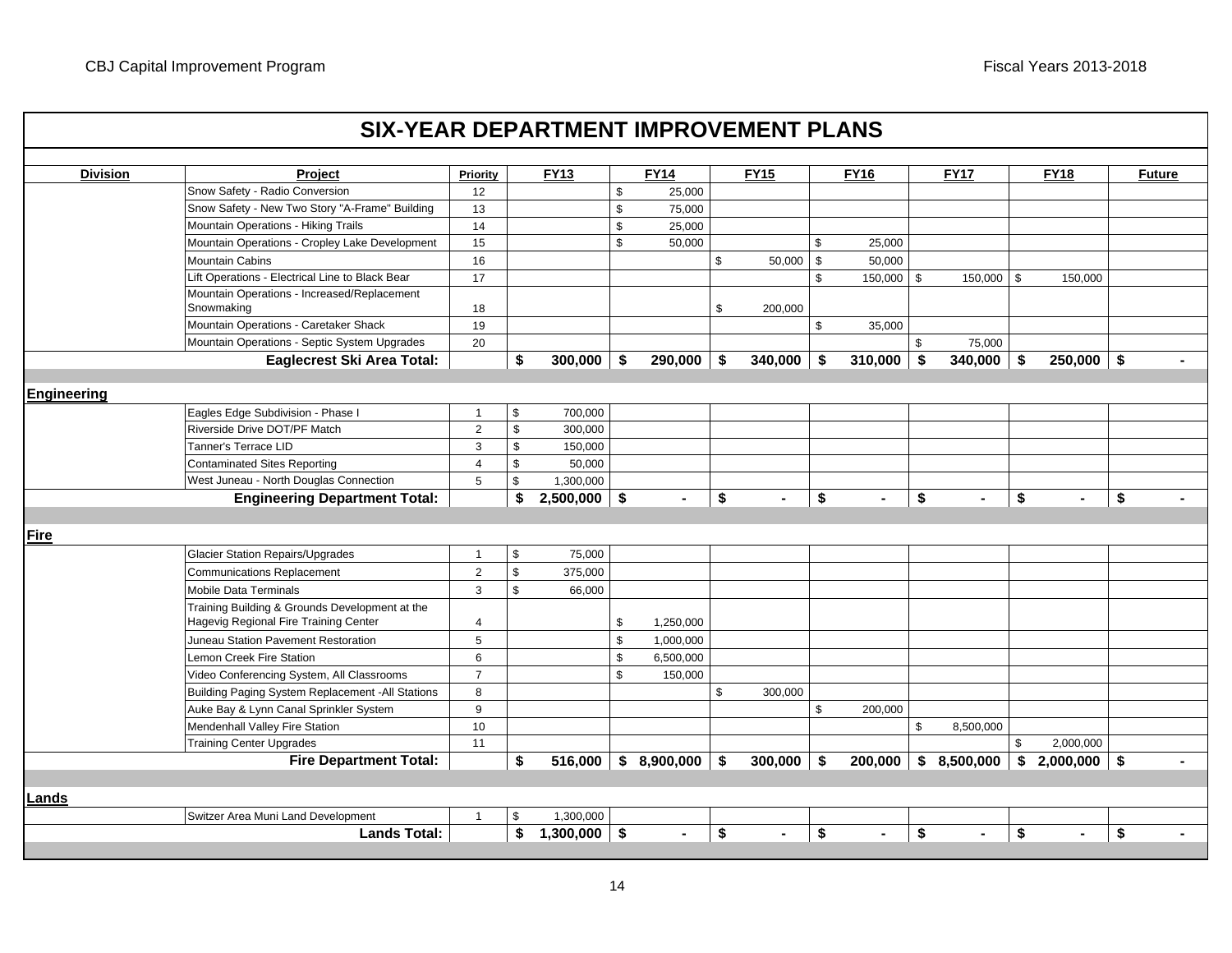|                               | <b>SIX-YEAR DEPARTMENT IMPROVEMENT PLANS</b>                                   |                |                      |                |                               |                |                |               |                      |              |               |
|-------------------------------|--------------------------------------------------------------------------------|----------------|----------------------|----------------|-------------------------------|----------------|----------------|---------------|----------------------|--------------|---------------|
| <b>Division</b>               | Project                                                                        | Priority       | <b>FY13</b>          |                | <b>FY14</b>                   | <b>FY15</b>    | <b>FY16</b>    | <b>FY17</b>   | <b>FY18</b>          |              | <b>Future</b> |
| Library                       |                                                                                |                |                      |                |                               |                |                |               |                      |              |               |
|                               | Mendenhall Valley Library at Dimond Park                                       | $\mathbf{1}$   | \$<br>$7,000,000$ \$ |                | 7,000,000                     |                |                |               |                      |              |               |
|                               | <b>Library Total:</b>                                                          |                | \$                   |                | $7,000,000$ \$ $7,000,000$ \$ | $\blacksquare$ | \$             | \$<br>$\sim$  | \$<br>$\blacksquare$ | \$           |               |
|                               |                                                                                |                |                      |                |                               |                |                |               |                      |              |               |
| <b>Parks &amp; Recreation</b> |                                                                                |                |                      |                |                               |                |                |               |                      |              |               |
| <b>Centennial Hall</b>        | Roof Repairs                                                                   | $\mathbf{1}$   | \$                   |                |                               |                |                |               |                      |              |               |
|                               |                                                                                | $\overline{2}$ | 1,300,000            |                |                               |                |                |               |                      |              |               |
|                               | <b>Plumbing Replacement</b>                                                    |                |                      | $\mathbb{S}$   | 600,000                       |                |                |               |                      |              |               |
|                               | Bathroom Upgrade                                                               | $\mathsf 3$    |                      | \$             | 400,000                       |                |                |               |                      |              |               |
|                               | Interior Finishes-Paint, Patch, Wallpaper, Meeting<br>Room Carpets             | $\overline{4}$ |                      | \$             | 260,000                       |                |                |               |                      |              |               |
|                               | Track Wall in Former JCVB Space                                                | $\overline{5}$ |                      | \$             | 30,000                        |                |                |               |                      |              |               |
|                               | <b>Emergency Shelter Generator</b>                                             | $6\phantom{1}$ |                      | $\mathbb S$    | 400,000                       |                |                |               |                      |              |               |
|                               | New Lighting-Bathrooms, Meeting Rooms, Lobbies,                                |                |                      |                |                               |                |                |               |                      |              |               |
|                               | Atrium                                                                         | $\overline{7}$ |                      |                |                               | \$<br>230,000  |                |               |                      |              |               |
|                               | Kitchen Upgrade-Flooring, Kitchen Equipment                                    | 8              |                      |                |                               | \$<br>100,000  |                |               |                      |              |               |
|                               | Replace All Exterior Doors                                                     | 9              |                      |                |                               | \$<br>72,000   |                |               |                      |              |               |
|                               | ADA Door Operators-Three Entrances                                             | 10             |                      |                |                               |                | \$<br>30,000   |               |                      |              |               |
|                               | New Portable Staging                                                           | 11             |                      |                |                               |                | \$<br>50,000   |               |                      |              |               |
|                               | <b>Centennial Hall Total:</b>                                                  |                | \$<br>$1,300,000$ \$ |                | $1,690,000$ \$                | 402,000 \$     | $80,000$ \$    |               | \$                   | \$<br>$\sim$ |               |
| <b>Land Acquisition</b>       | <b>Under Thunder Connections</b>                                               | $\mathbf{1}$   |                      | \$             | 200,000                       |                |                |               |                      |              |               |
|                               | Montana Creek Greenbelt/Trail Corridors                                        | $\overline{2}$ |                      | \$             | 400,000                       |                |                |               |                      |              |               |
|                               | <b>Outer Point Waterfront</b>                                                  | 3              |                      | $$\mathbb{S}$$ | 200,000                       |                |                |               |                      |              |               |
|                               | West Juneau Waterfront Application                                             | $\overline{4}$ |                      | \$             | 950,000                       |                |                |               |                      |              |               |
|                               | West Mendenhall Valley Wetlands                                                | $\overline{5}$ |                      | $\mathbb S$    | 430,000                       |                |                |               |                      |              |               |
|                               |                                                                                | 6              |                      |                |                               | \$<br>750,000  |                |               |                      |              |               |
|                               | Smith/Honsinger Property<br>Peterson Creek/Outer Point                         | $\overline{7}$ |                      |                |                               |                | \$             |               |                      |              |               |
|                               |                                                                                | 8              |                      |                |                               |                | 1,300,000      |               |                      |              |               |
|                               | North Bridget Cove                                                             |                |                      |                |                               |                |                | \$<br>475,000 |                      |              |               |
|                               | <b>Land Acquisition Total:</b><br>Museum-JDCM Mechanical Ventilation, Humidity |                | \$<br>$\blacksquare$ | Ŝ.             | $2,180,000$ \$                | 750,000 \$     | $1,300,000$ \$ | 475,000 \$    |                      | \$<br>$\sim$ |               |
| <b>Rec Buildings</b>          | and Heating                                                                    | $\mathbf{1}$   | \$<br>$200,000$ \$   |                | 400,000                       |                |                |               |                      |              |               |
|                               | Dimond Park Aquatic Center Parking Lot Paving                                  | 2              |                      | \$             | 50,000                        |                |                |               |                      |              |               |
|                               | Augustus Brown Pool-Refurbishing of Lockers                                    | 3              |                      | $$\mathbb{S}$$ | 40,000                        |                |                |               |                      |              |               |
|                               | Zach Gordon-Weight Room & Hallway Floor                                        |                |                      |                |                               |                |                |               |                      |              |               |
|                               | Replacement                                                                    | 4              |                      | \$             | 15,000                        |                |                |               |                      |              |               |
|                               | Augustus Brown Pool Floor/Tile Replacement                                     | $\overline{5}$ |                      | $$\mathbb{S}$$ | 240,000                       |                |                |               |                      |              |               |
|                               | Treadwell Arena - Parking Lot Paving                                           | $\,6$          |                      | \$             | 260,000                       |                |                |               |                      |              |               |
|                               | Zach Gordon-Kitchen Upgrade                                                    | $\overline{7}$ |                      | $\mathbb{S}$   | 150,000                       |                |                |               |                      |              |               |
|                               | Treadwell Area-Custom Bleachers & Storage Unit                                 | 8              |                      |                |                               | \$<br>80,000   |                |               |                      |              |               |
|                               | Museum-CBJ Public Art & Historical Archives                                    |                |                      |                |                               |                |                |               |                      |              |               |
|                               | Inventory                                                                      | $\mathbf{Q}$   |                      |                |                               | \$<br>30,000   |                |               |                      |              |               |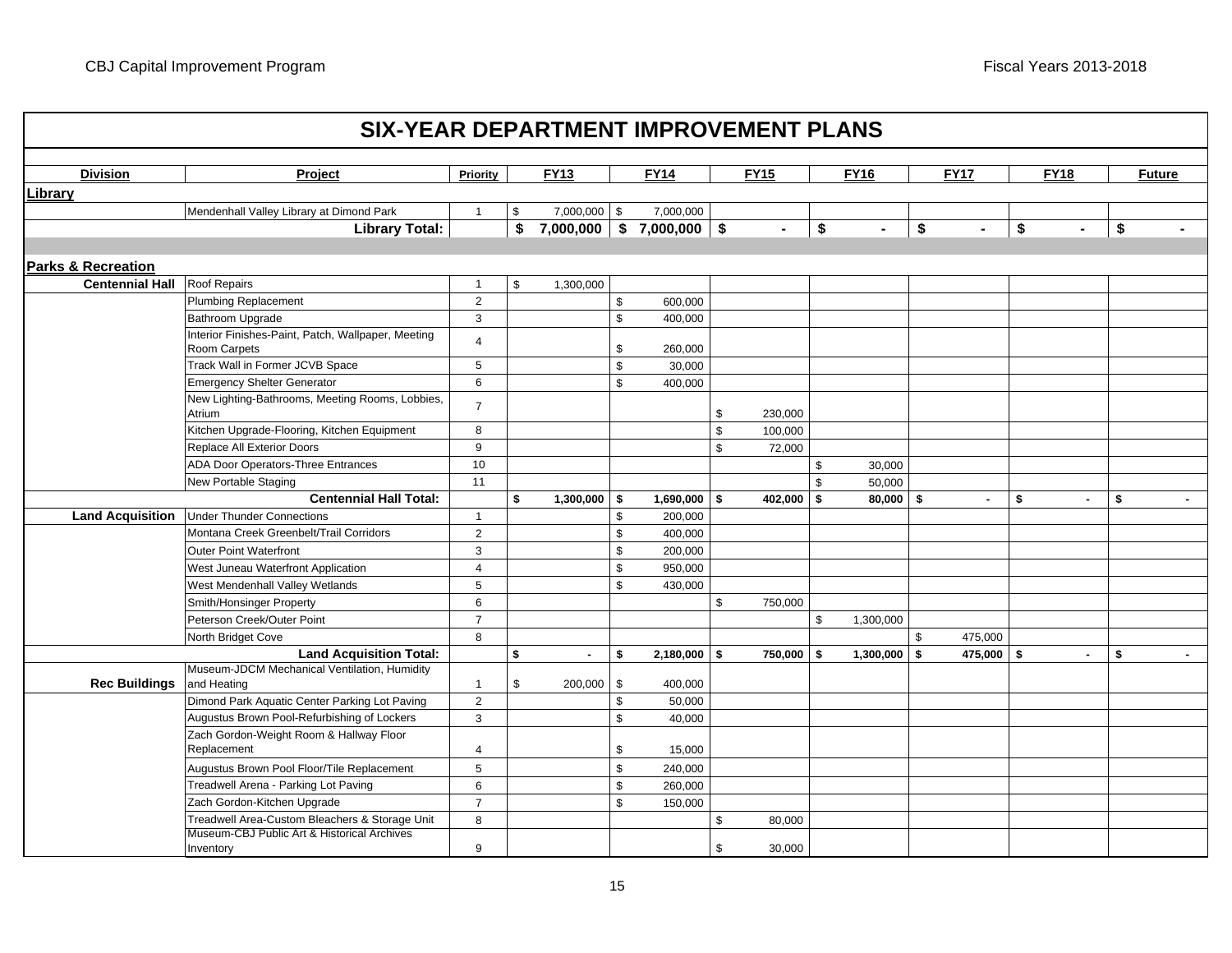| Museum-JDCM Basement Collections Storage<br>Upgrade<br>\$<br>340,000<br>10<br>Museum-New Exhibit Design & Installation<br>11<br>\$<br>270,000<br>Museum-Last Chance Basin Bridge-Phase II<br>\$<br>12<br>60,000<br>Museum-Bathroom Remodel<br>13<br>\$<br>80,000<br>Museum-Historic/Cultural Resources Master Plan<br>14<br>\$<br>40,000<br>Museum-Last Chance Basin Historic Master Plan<br>15<br>\$<br>30,000<br>16<br>$\mathfrak s$<br>Museum-Treadwell Historic District Master Plan<br>30,000<br>Museum-Last Chance Historic District Improvements<br>17<br>\$<br>30,000<br>Museum-Museum/Visitor Center Architectural<br>Planning<br>18<br>\$<br>175,000<br>\$<br><b>Recreation Buildings Total:</b><br>\$<br>$1,155,000$ \$<br>450,000 \$<br>$540,000$ \$<br>175,000<br>\$<br>$200,000$ \$<br>$\blacksquare$<br>$\mathbf{r}$<br>Park & Playground Repairs<br>275,000 \$<br><b>Parks/Rec Areas</b><br>\$<br>175,000 \$<br>$180,000$ \$<br>$190,000$ \$<br>205,000<br>\$<br>220,000<br>$\overline{\mathbf{1}}$<br><b>Waterfront Seawalk</b><br>$\sqrt{2}$<br>\$<br>671,800<br>LCB Mine Museum Pedestrian Bridge<br>3<br>\$<br>100,000<br>\$<br>Auke Lake Wayside DOT/PF Match<br>\$<br>$\overline{4}$<br>170,000<br>1,375,000<br><b>Sports Field Repairs</b><br>5<br>$295,000$ \$<br>\$<br>$310,000$ \$<br>$325,000$ \$<br>340,000<br><b>S</b><br>355,000<br>Treadwell Mine Area Site Characterization Plan<br>\$<br>6<br>50,000<br>Twin Lakes "Jerry Schach Accessible Fishing Pier"<br>abutment replacement--ADA<br>$\overline{7}$<br>30,000<br>\$<br>\$<br>Park Deferred Maintenance<br>$$\mathbb{S}$$<br>8<br>$25,000$ \$<br>$25,000$ \$<br>$25,000$ \$<br>$25,000$ \$<br>25,000<br>$\sim$<br><b>Treadwell Mine Historic Park Master Plan</b><br>\$<br>9<br>10,000<br>Twin Lakes Park ADA Path Repairs<br>\$<br>10<br>75,000<br>\$<br>Arboretum Parking Lot<br>11<br>75,000<br>$\mathbb{S}$<br>Cope Park Tennis Court Repairs/Repaint<br>12<br>65,000<br>Evergreen Cemetery Headstone Restoration for City<br>Founding Figures Juneau, Harris, Kowee<br>\$<br>30,000<br>13<br>Auke Cape/X'unaxi Master Plan<br>\$<br>45,000<br>14<br>Arboretum Greenhouse<br>\$<br>15<br>200,000<br>$\mathfrak s$<br>Hank Harmon Rifle Range Improvements<br>16<br>375,000<br>Dimond Park Restroom/Concession Construct<br>17<br>\$<br>550,000<br>$$\mathbb{S}$$<br>Riverside Rotary Park Pathway Reconstruction<br>18<br>250,000<br>Dimond Park Field 3 Soccer/Baseball Field<br>Expansion<br>19<br>\$<br>315,000<br>Sports Field Turf Installation Adair/Kennedy<br>Memorial Park Field 1 and Melvin Park<br>20<br>\$<br>4,700,000<br>Savikko Park & Treadwell Historic Mine Trail<br>Improvements - Phase II<br>21<br>\$<br>300,000<br>Arboretum Multi Purpose Room, Public Restroom<br>22<br>\$<br>1,000,000<br>Sports Field Turf Installation Adair/Kennedy | <b>Division</b> | Project                      | Priority | <b>FY13</b> | <b>FY14</b> | <b>FY15</b> | <b>FY16</b> | <b>FY17</b> | <b>FY18</b> | <b>Future</b>   |
|-----------------------------------------------------------------------------------------------------------------------------------------------------------------------------------------------------------------------------------------------------------------------------------------------------------------------------------------------------------------------------------------------------------------------------------------------------------------------------------------------------------------------------------------------------------------------------------------------------------------------------------------------------------------------------------------------------------------------------------------------------------------------------------------------------------------------------------------------------------------------------------------------------------------------------------------------------------------------------------------------------------------------------------------------------------------------------------------------------------------------------------------------------------------------------------------------------------------------------------------------------------------------------------------------------------------------------------------------------------------------------------------------------------------------------------------------------------------------------------------------------------------------------------------------------------------------------------------------------------------------------------------------------------------------------------------------------------------------------------------------------------------------------------------------------------------------------------------------------------------------------------------------------------------------------------------------------------------------------------------------------------------------------------------------------------------------------------------------------------------------------------------------------------------------------------------------------------------------------------------------------------------------------------------------------------------------------------------------------------------------------------------------------------------------------------------------------------------------------------------------------------------------------------------------------------------------------------------------------------------------------------------------------------------------------------------------------------------------------------------------------------------------------------------------------------------------------------------------------------|-----------------|------------------------------|----------|-------------|-------------|-------------|-------------|-------------|-------------|-----------------|
|                                                                                                                                                                                                                                                                                                                                                                                                                                                                                                                                                                                                                                                                                                                                                                                                                                                                                                                                                                                                                                                                                                                                                                                                                                                                                                                                                                                                                                                                                                                                                                                                                                                                                                                                                                                                                                                                                                                                                                                                                                                                                                                                                                                                                                                                                                                                                                                                                                                                                                                                                                                                                                                                                                                                                                                                                                                           |                 |                              |          |             |             |             |             |             |             |                 |
|                                                                                                                                                                                                                                                                                                                                                                                                                                                                                                                                                                                                                                                                                                                                                                                                                                                                                                                                                                                                                                                                                                                                                                                                                                                                                                                                                                                                                                                                                                                                                                                                                                                                                                                                                                                                                                                                                                                                                                                                                                                                                                                                                                                                                                                                                                                                                                                                                                                                                                                                                                                                                                                                                                                                                                                                                                                           |                 |                              |          |             |             |             |             |             |             |                 |
|                                                                                                                                                                                                                                                                                                                                                                                                                                                                                                                                                                                                                                                                                                                                                                                                                                                                                                                                                                                                                                                                                                                                                                                                                                                                                                                                                                                                                                                                                                                                                                                                                                                                                                                                                                                                                                                                                                                                                                                                                                                                                                                                                                                                                                                                                                                                                                                                                                                                                                                                                                                                                                                                                                                                                                                                                                                           |                 |                              |          |             |             |             |             |             |             |                 |
|                                                                                                                                                                                                                                                                                                                                                                                                                                                                                                                                                                                                                                                                                                                                                                                                                                                                                                                                                                                                                                                                                                                                                                                                                                                                                                                                                                                                                                                                                                                                                                                                                                                                                                                                                                                                                                                                                                                                                                                                                                                                                                                                                                                                                                                                                                                                                                                                                                                                                                                                                                                                                                                                                                                                                                                                                                                           |                 |                              |          |             |             |             |             |             |             |                 |
|                                                                                                                                                                                                                                                                                                                                                                                                                                                                                                                                                                                                                                                                                                                                                                                                                                                                                                                                                                                                                                                                                                                                                                                                                                                                                                                                                                                                                                                                                                                                                                                                                                                                                                                                                                                                                                                                                                                                                                                                                                                                                                                                                                                                                                                                                                                                                                                                                                                                                                                                                                                                                                                                                                                                                                                                                                                           |                 |                              |          |             |             |             |             |             |             |                 |
|                                                                                                                                                                                                                                                                                                                                                                                                                                                                                                                                                                                                                                                                                                                                                                                                                                                                                                                                                                                                                                                                                                                                                                                                                                                                                                                                                                                                                                                                                                                                                                                                                                                                                                                                                                                                                                                                                                                                                                                                                                                                                                                                                                                                                                                                                                                                                                                                                                                                                                                                                                                                                                                                                                                                                                                                                                                           |                 |                              |          |             |             |             |             |             |             |                 |
|                                                                                                                                                                                                                                                                                                                                                                                                                                                                                                                                                                                                                                                                                                                                                                                                                                                                                                                                                                                                                                                                                                                                                                                                                                                                                                                                                                                                                                                                                                                                                                                                                                                                                                                                                                                                                                                                                                                                                                                                                                                                                                                                                                                                                                                                                                                                                                                                                                                                                                                                                                                                                                                                                                                                                                                                                                                           |                 |                              |          |             |             |             |             |             |             |                 |
|                                                                                                                                                                                                                                                                                                                                                                                                                                                                                                                                                                                                                                                                                                                                                                                                                                                                                                                                                                                                                                                                                                                                                                                                                                                                                                                                                                                                                                                                                                                                                                                                                                                                                                                                                                                                                                                                                                                                                                                                                                                                                                                                                                                                                                                                                                                                                                                                                                                                                                                                                                                                                                                                                                                                                                                                                                                           |                 |                              |          |             |             |             |             |             |             |                 |
|                                                                                                                                                                                                                                                                                                                                                                                                                                                                                                                                                                                                                                                                                                                                                                                                                                                                                                                                                                                                                                                                                                                                                                                                                                                                                                                                                                                                                                                                                                                                                                                                                                                                                                                                                                                                                                                                                                                                                                                                                                                                                                                                                                                                                                                                                                                                                                                                                                                                                                                                                                                                                                                                                                                                                                                                                                                           |                 |                              |          |             |             |             |             |             |             |                 |
|                                                                                                                                                                                                                                                                                                                                                                                                                                                                                                                                                                                                                                                                                                                                                                                                                                                                                                                                                                                                                                                                                                                                                                                                                                                                                                                                                                                                                                                                                                                                                                                                                                                                                                                                                                                                                                                                                                                                                                                                                                                                                                                                                                                                                                                                                                                                                                                                                                                                                                                                                                                                                                                                                                                                                                                                                                                           |                 |                              |          |             |             |             |             |             |             |                 |
|                                                                                                                                                                                                                                                                                                                                                                                                                                                                                                                                                                                                                                                                                                                                                                                                                                                                                                                                                                                                                                                                                                                                                                                                                                                                                                                                                                                                                                                                                                                                                                                                                                                                                                                                                                                                                                                                                                                                                                                                                                                                                                                                                                                                                                                                                                                                                                                                                                                                                                                                                                                                                                                                                                                                                                                                                                                           |                 |                              |          |             |             |             |             |             |             |                 |
|                                                                                                                                                                                                                                                                                                                                                                                                                                                                                                                                                                                                                                                                                                                                                                                                                                                                                                                                                                                                                                                                                                                                                                                                                                                                                                                                                                                                                                                                                                                                                                                                                                                                                                                                                                                                                                                                                                                                                                                                                                                                                                                                                                                                                                                                                                                                                                                                                                                                                                                                                                                                                                                                                                                                                                                                                                                           |                 |                              |          |             |             |             |             |             |             |                 |
|                                                                                                                                                                                                                                                                                                                                                                                                                                                                                                                                                                                                                                                                                                                                                                                                                                                                                                                                                                                                                                                                                                                                                                                                                                                                                                                                                                                                                                                                                                                                                                                                                                                                                                                                                                                                                                                                                                                                                                                                                                                                                                                                                                                                                                                                                                                                                                                                                                                                                                                                                                                                                                                                                                                                                                                                                                                           |                 |                              |          |             |             |             |             |             |             |                 |
|                                                                                                                                                                                                                                                                                                                                                                                                                                                                                                                                                                                                                                                                                                                                                                                                                                                                                                                                                                                                                                                                                                                                                                                                                                                                                                                                                                                                                                                                                                                                                                                                                                                                                                                                                                                                                                                                                                                                                                                                                                                                                                                                                                                                                                                                                                                                                                                                                                                                                                                                                                                                                                                                                                                                                                                                                                                           |                 |                              |          |             |             |             |             |             |             |                 |
|                                                                                                                                                                                                                                                                                                                                                                                                                                                                                                                                                                                                                                                                                                                                                                                                                                                                                                                                                                                                                                                                                                                                                                                                                                                                                                                                                                                                                                                                                                                                                                                                                                                                                                                                                                                                                                                                                                                                                                                                                                                                                                                                                                                                                                                                                                                                                                                                                                                                                                                                                                                                                                                                                                                                                                                                                                                           |                 |                              |          |             |             |             |             |             |             |                 |
|                                                                                                                                                                                                                                                                                                                                                                                                                                                                                                                                                                                                                                                                                                                                                                                                                                                                                                                                                                                                                                                                                                                                                                                                                                                                                                                                                                                                                                                                                                                                                                                                                                                                                                                                                                                                                                                                                                                                                                                                                                                                                                                                                                                                                                                                                                                                                                                                                                                                                                                                                                                                                                                                                                                                                                                                                                                           |                 |                              |          |             |             |             |             |             |             |                 |
|                                                                                                                                                                                                                                                                                                                                                                                                                                                                                                                                                                                                                                                                                                                                                                                                                                                                                                                                                                                                                                                                                                                                                                                                                                                                                                                                                                                                                                                                                                                                                                                                                                                                                                                                                                                                                                                                                                                                                                                                                                                                                                                                                                                                                                                                                                                                                                                                                                                                                                                                                                                                                                                                                                                                                                                                                                                           |                 |                              |          |             |             |             |             |             |             |                 |
|                                                                                                                                                                                                                                                                                                                                                                                                                                                                                                                                                                                                                                                                                                                                                                                                                                                                                                                                                                                                                                                                                                                                                                                                                                                                                                                                                                                                                                                                                                                                                                                                                                                                                                                                                                                                                                                                                                                                                                                                                                                                                                                                                                                                                                                                                                                                                                                                                                                                                                                                                                                                                                                                                                                                                                                                                                                           |                 |                              |          |             |             |             |             |             |             |                 |
|                                                                                                                                                                                                                                                                                                                                                                                                                                                                                                                                                                                                                                                                                                                                                                                                                                                                                                                                                                                                                                                                                                                                                                                                                                                                                                                                                                                                                                                                                                                                                                                                                                                                                                                                                                                                                                                                                                                                                                                                                                                                                                                                                                                                                                                                                                                                                                                                                                                                                                                                                                                                                                                                                                                                                                                                                                                           |                 |                              |          |             |             |             |             |             |             |                 |
|                                                                                                                                                                                                                                                                                                                                                                                                                                                                                                                                                                                                                                                                                                                                                                                                                                                                                                                                                                                                                                                                                                                                                                                                                                                                                                                                                                                                                                                                                                                                                                                                                                                                                                                                                                                                                                                                                                                                                                                                                                                                                                                                                                                                                                                                                                                                                                                                                                                                                                                                                                                                                                                                                                                                                                                                                                                           |                 |                              |          |             |             |             |             |             |             |                 |
|                                                                                                                                                                                                                                                                                                                                                                                                                                                                                                                                                                                                                                                                                                                                                                                                                                                                                                                                                                                                                                                                                                                                                                                                                                                                                                                                                                                                                                                                                                                                                                                                                                                                                                                                                                                                                                                                                                                                                                                                                                                                                                                                                                                                                                                                                                                                                                                                                                                                                                                                                                                                                                                                                                                                                                                                                                                           |                 |                              |          |             |             |             |             |             |             |                 |
|                                                                                                                                                                                                                                                                                                                                                                                                                                                                                                                                                                                                                                                                                                                                                                                                                                                                                                                                                                                                                                                                                                                                                                                                                                                                                                                                                                                                                                                                                                                                                                                                                                                                                                                                                                                                                                                                                                                                                                                                                                                                                                                                                                                                                                                                                                                                                                                                                                                                                                                                                                                                                                                                                                                                                                                                                                                           |                 |                              |          |             |             |             |             |             |             |                 |
|                                                                                                                                                                                                                                                                                                                                                                                                                                                                                                                                                                                                                                                                                                                                                                                                                                                                                                                                                                                                                                                                                                                                                                                                                                                                                                                                                                                                                                                                                                                                                                                                                                                                                                                                                                                                                                                                                                                                                                                                                                                                                                                                                                                                                                                                                                                                                                                                                                                                                                                                                                                                                                                                                                                                                                                                                                                           |                 |                              |          |             |             |             |             |             |             |                 |
|                                                                                                                                                                                                                                                                                                                                                                                                                                                                                                                                                                                                                                                                                                                                                                                                                                                                                                                                                                                                                                                                                                                                                                                                                                                                                                                                                                                                                                                                                                                                                                                                                                                                                                                                                                                                                                                                                                                                                                                                                                                                                                                                                                                                                                                                                                                                                                                                                                                                                                                                                                                                                                                                                                                                                                                                                                                           |                 |                              |          |             |             |             |             |             |             |                 |
|                                                                                                                                                                                                                                                                                                                                                                                                                                                                                                                                                                                                                                                                                                                                                                                                                                                                                                                                                                                                                                                                                                                                                                                                                                                                                                                                                                                                                                                                                                                                                                                                                                                                                                                                                                                                                                                                                                                                                                                                                                                                                                                                                                                                                                                                                                                                                                                                                                                                                                                                                                                                                                                                                                                                                                                                                                                           |                 |                              |          |             |             |             |             |             |             |                 |
|                                                                                                                                                                                                                                                                                                                                                                                                                                                                                                                                                                                                                                                                                                                                                                                                                                                                                                                                                                                                                                                                                                                                                                                                                                                                                                                                                                                                                                                                                                                                                                                                                                                                                                                                                                                                                                                                                                                                                                                                                                                                                                                                                                                                                                                                                                                                                                                                                                                                                                                                                                                                                                                                                                                                                                                                                                                           |                 |                              |          |             |             |             |             |             |             |                 |
|                                                                                                                                                                                                                                                                                                                                                                                                                                                                                                                                                                                                                                                                                                                                                                                                                                                                                                                                                                                                                                                                                                                                                                                                                                                                                                                                                                                                                                                                                                                                                                                                                                                                                                                                                                                                                                                                                                                                                                                                                                                                                                                                                                                                                                                                                                                                                                                                                                                                                                                                                                                                                                                                                                                                                                                                                                                           |                 |                              |          |             |             |             |             |             |             |                 |
|                                                                                                                                                                                                                                                                                                                                                                                                                                                                                                                                                                                                                                                                                                                                                                                                                                                                                                                                                                                                                                                                                                                                                                                                                                                                                                                                                                                                                                                                                                                                                                                                                                                                                                                                                                                                                                                                                                                                                                                                                                                                                                                                                                                                                                                                                                                                                                                                                                                                                                                                                                                                                                                                                                                                                                                                                                                           |                 |                              |          |             |             |             |             |             |             |                 |
|                                                                                                                                                                                                                                                                                                                                                                                                                                                                                                                                                                                                                                                                                                                                                                                                                                                                                                                                                                                                                                                                                                                                                                                                                                                                                                                                                                                                                                                                                                                                                                                                                                                                                                                                                                                                                                                                                                                                                                                                                                                                                                                                                                                                                                                                                                                                                                                                                                                                                                                                                                                                                                                                                                                                                                                                                                                           |                 |                              |          |             |             |             |             |             |             |                 |
|                                                                                                                                                                                                                                                                                                                                                                                                                                                                                                                                                                                                                                                                                                                                                                                                                                                                                                                                                                                                                                                                                                                                                                                                                                                                                                                                                                                                                                                                                                                                                                                                                                                                                                                                                                                                                                                                                                                                                                                                                                                                                                                                                                                                                                                                                                                                                                                                                                                                                                                                                                                                                                                                                                                                                                                                                                                           |                 |                              |          |             |             |             |             |             |             |                 |
|                                                                                                                                                                                                                                                                                                                                                                                                                                                                                                                                                                                                                                                                                                                                                                                                                                                                                                                                                                                                                                                                                                                                                                                                                                                                                                                                                                                                                                                                                                                                                                                                                                                                                                                                                                                                                                                                                                                                                                                                                                                                                                                                                                                                                                                                                                                                                                                                                                                                                                                                                                                                                                                                                                                                                                                                                                                           |                 |                              |          |             |             |             |             |             |             |                 |
|                                                                                                                                                                                                                                                                                                                                                                                                                                                                                                                                                                                                                                                                                                                                                                                                                                                                                                                                                                                                                                                                                                                                                                                                                                                                                                                                                                                                                                                                                                                                                                                                                                                                                                                                                                                                                                                                                                                                                                                                                                                                                                                                                                                                                                                                                                                                                                                                                                                                                                                                                                                                                                                                                                                                                                                                                                                           |                 |                              |          |             |             |             |             |             |             |                 |
|                                                                                                                                                                                                                                                                                                                                                                                                                                                                                                                                                                                                                                                                                                                                                                                                                                                                                                                                                                                                                                                                                                                                                                                                                                                                                                                                                                                                                                                                                                                                                                                                                                                                                                                                                                                                                                                                                                                                                                                                                                                                                                                                                                                                                                                                                                                                                                                                                                                                                                                                                                                                                                                                                                                                                                                                                                                           |                 |                              |          |             |             |             |             |             |             |                 |
|                                                                                                                                                                                                                                                                                                                                                                                                                                                                                                                                                                                                                                                                                                                                                                                                                                                                                                                                                                                                                                                                                                                                                                                                                                                                                                                                                                                                                                                                                                                                                                                                                                                                                                                                                                                                                                                                                                                                                                                                                                                                                                                                                                                                                                                                                                                                                                                                                                                                                                                                                                                                                                                                                                                                                                                                                                                           |                 |                              |          |             |             |             |             |             |             |                 |
|                                                                                                                                                                                                                                                                                                                                                                                                                                                                                                                                                                                                                                                                                                                                                                                                                                                                                                                                                                                                                                                                                                                                                                                                                                                                                                                                                                                                                                                                                                                                                                                                                                                                                                                                                                                                                                                                                                                                                                                                                                                                                                                                                                                                                                                                                                                                                                                                                                                                                                                                                                                                                                                                                                                                                                                                                                                           |                 |                              |          |             |             |             |             |             |             |                 |
|                                                                                                                                                                                                                                                                                                                                                                                                                                                                                                                                                                                                                                                                                                                                                                                                                                                                                                                                                                                                                                                                                                                                                                                                                                                                                                                                                                                                                                                                                                                                                                                                                                                                                                                                                                                                                                                                                                                                                                                                                                                                                                                                                                                                                                                                                                                                                                                                                                                                                                                                                                                                                                                                                                                                                                                                                                                           |                 |                              |          |             |             |             |             |             |             |                 |
|                                                                                                                                                                                                                                                                                                                                                                                                                                                                                                                                                                                                                                                                                                                                                                                                                                                                                                                                                                                                                                                                                                                                                                                                                                                                                                                                                                                                                                                                                                                                                                                                                                                                                                                                                                                                                                                                                                                                                                                                                                                                                                                                                                                                                                                                                                                                                                                                                                                                                                                                                                                                                                                                                                                                                                                                                                                           |                 |                              |          |             |             |             |             |             |             |                 |
|                                                                                                                                                                                                                                                                                                                                                                                                                                                                                                                                                                                                                                                                                                                                                                                                                                                                                                                                                                                                                                                                                                                                                                                                                                                                                                                                                                                                                                                                                                                                                                                                                                                                                                                                                                                                                                                                                                                                                                                                                                                                                                                                                                                                                                                                                                                                                                                                                                                                                                                                                                                                                                                                                                                                                                                                                                                           |                 |                              |          |             |             |             |             |             |             |                 |
|                                                                                                                                                                                                                                                                                                                                                                                                                                                                                                                                                                                                                                                                                                                                                                                                                                                                                                                                                                                                                                                                                                                                                                                                                                                                                                                                                                                                                                                                                                                                                                                                                                                                                                                                                                                                                                                                                                                                                                                                                                                                                                                                                                                                                                                                                                                                                                                                                                                                                                                                                                                                                                                                                                                                                                                                                                                           |                 |                              |          |             |             |             |             |             |             |                 |
|                                                                                                                                                                                                                                                                                                                                                                                                                                                                                                                                                                                                                                                                                                                                                                                                                                                                                                                                                                                                                                                                                                                                                                                                                                                                                                                                                                                                                                                                                                                                                                                                                                                                                                                                                                                                                                                                                                                                                                                                                                                                                                                                                                                                                                                                                                                                                                                                                                                                                                                                                                                                                                                                                                                                                                                                                                                           |                 | <b>Memorial Park Field 2</b> | 23       |             |             |             |             |             |             | \$<br>1,750,000 |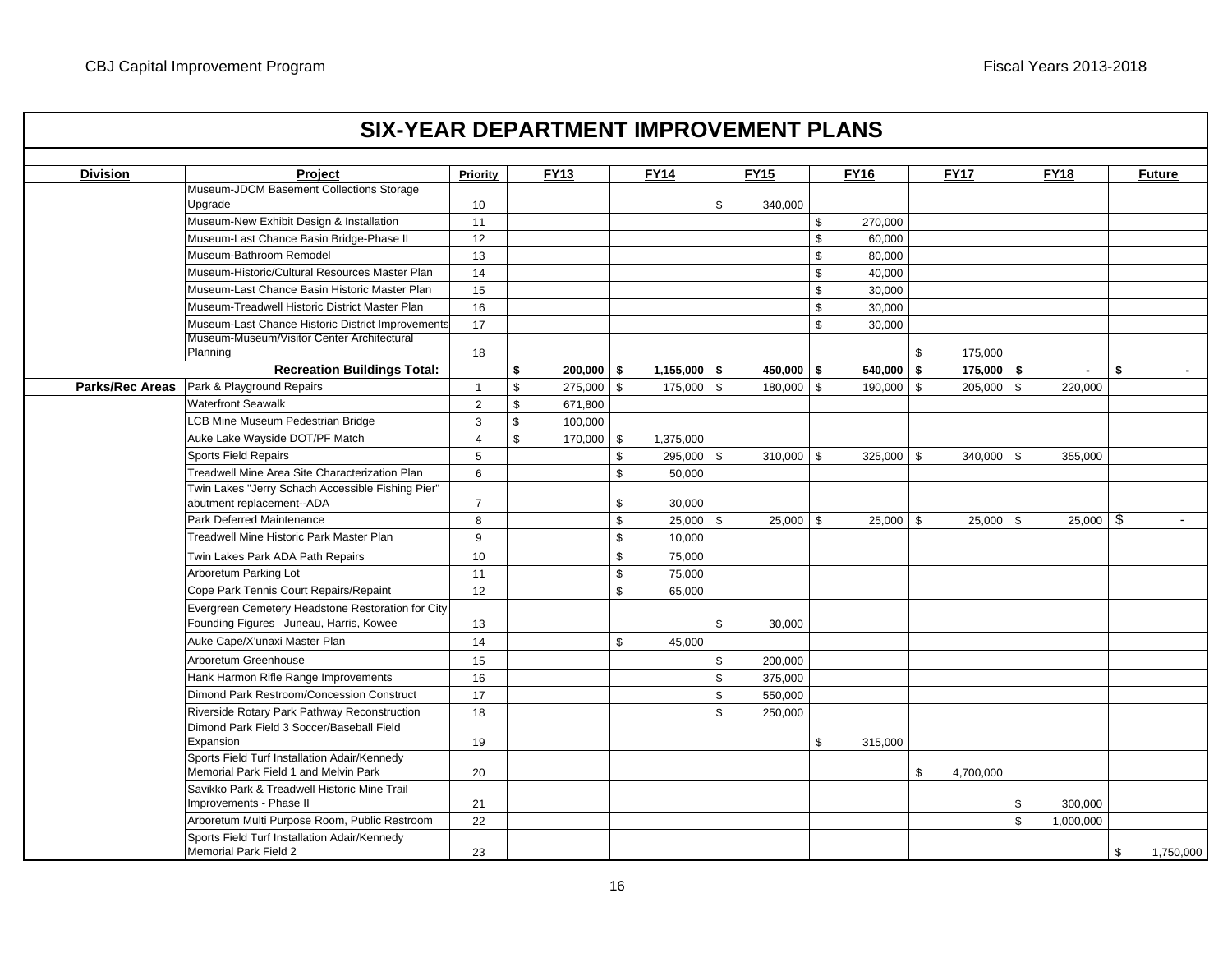| <b>Division</b>          | Project                                         | Priority                | <b>FY13</b>        |    | <b>FY14</b>                                         | <b>FY15</b>   |      | <b>FY16</b>  | <b>FY17</b>          |      | <b>FY18</b>  |    | <b>Future</b> |
|--------------------------|-------------------------------------------------|-------------------------|--------------------|----|-----------------------------------------------------|---------------|------|--------------|----------------------|------|--------------|----|---------------|
|                          | Savikko Park & Treadwell Historic Mine Trail    |                         |                    |    |                                                     |               |      |              |                      |      |              |    |               |
|                          | Improvements - Phase II                         | 24                      |                    |    |                                                     |               |      |              |                      |      |              | \$ | 330,000       |
|                          | Homestead Park ADA Improvements                 | 25                      |                    |    |                                                     |               |      |              |                      |      |              | \$ | 320,000       |
|                          | Riverside Rotary Park Restroom Construction     | 26                      |                    |    |                                                     |               |      |              |                      |      |              | \$ | 275,000       |
|                          | Arboretum Gift Shop                             | 27                      |                    |    |                                                     |               |      |              |                      |      |              | \$ | 110,000       |
|                          | Arboretum ADA Walkways                          | 28                      |                    |    |                                                     |               |      |              |                      |      |              | \$ | 220,000       |
|                          | Dimond Park Softball Field Lighting             | 29                      |                    |    |                                                     |               |      |              |                      |      |              | \$ | 600,000       |
|                          | Dzantik'i Heeni Baseball/Soccer Field Expansion | $30\,$                  |                    |    |                                                     |               |      |              |                      |      |              | \$ | 200,000       |
|                          | West Juneau Park - Phase II                     | 31                      |                    |    |                                                     |               |      |              |                      |      |              | \$ | 420,000       |
|                          | Renninger Park Parking Lot Paving               | 32                      |                    |    |                                                     |               |      |              |                      |      |              | \$ | 285,000       |
|                          | DZ Soccer Field Development                     | 33                      |                    |    |                                                     |               |      |              |                      |      |              | \$ | 500,000       |
|                          | <b>DZ Restroom Construction</b>                 | 34                      |                    |    |                                                     |               |      |              |                      |      |              | \$ | 425,000       |
|                          | <b>Parks/Rec Areas Total:</b>                   |                         | \$<br>1,216,800    | S. | $2,220,000$ \$                                      | 1,920,000     | - \$ | 855,000 \$   | 5,270,000            | - \$ | 1,900,000    | S. | 5,435,000     |
| <b>Trail Maintenance</b> | <b>Bridget Cove Trail Safety Improvements</b>   | $\overline{\mathbf{1}}$ | \$<br>80,000       |    |                                                     |               |      |              |                      |      |              |    |               |
|                          | <b>OHV Trail Construction</b>                   | $\overline{2}$          | \$<br>85,000       | \$ | 100,000                                             |               |      |              |                      |      |              |    |               |
|                          | Horse Tram Trail                                | 3                       |                    |    |                                                     | \$<br>125,000 |      |              |                      |      |              |    |               |
|                          | Treadwell Ditch Trail - Bonnie Brae Access      | $\overline{4}$          |                    |    |                                                     |               | \$   | 125,000      |                      |      |              |    |               |
|                          | Auke Lake to Montana Creek Corridor             | 5                       |                    |    |                                                     |               |      |              | \$<br>125,000        |      |              |    |               |
|                          | Blackerby Ridge Trail Parking Lot Construct.    | 6                       |                    |    |                                                     |               |      |              |                      | \$   | 150,000      |    |               |
|                          | Mt. Jumbo Trail Improvements                    | $\overline{7}$          |                    |    |                                                     |               |      |              |                      |      |              | \$ | 150,000       |
|                          | Mendenhall Peninsula Trail Development          | 8                       |                    |    |                                                     |               |      |              |                      |      |              | \$ | 150,000       |
|                          | Auke Cape/X'unaxi Trail Improvements            | 9                       |                    |    |                                                     |               |      |              |                      |      |              | \$ | 150,000       |
|                          | <b>Trail Maintenance Total:</b>                 |                         | \$<br>$165,000$ \$ |    | $100,000$ \$                                        | $125,000$ \$  |      | $125,000$ \$ | 125,000              | -\$  | $150,000$ \$ |    | 450,000       |
|                          | <b>Parks &amp; Recreation Department Total:</b> |                         | \$<br>2,881,800    |    | $$7,345,000$ $$3,647,000$ $$2,900,000$ $$6,045,000$ |               |      |              |                      |      | \$2,050,000  | \$ | 5,885,000     |
|                          |                                                 |                         |                    |    |                                                     |               |      |              |                      |      |              |    |               |
| <b>Police</b>            |                                                 |                         |                    |    |                                                     |               |      |              |                      |      |              |    |               |
|                          | <b>Crises Intervention Specialist</b>           | $\overline{1}$          | \$<br>125,000      |    |                                                     |               |      |              |                      |      |              |    |               |
|                          | Dispatch Software                               | $\overline{2}$          | \$<br>122,000      |    |                                                     |               |      |              |                      |      |              |    |               |
|                          | <b>Replace Carpet</b>                           | 3                       |                    | \$ | 40,000                                              |               |      |              |                      |      |              |    |               |
|                          | Police Dept. Vehicle Service & Storage Bldg     | $\overline{4}$          |                    |    |                                                     |               |      |              |                      |      |              |    |               |
|                          | Firearms & Explosive Ordinance Disposal Range   | 5                       |                    |    |                                                     |               |      |              |                      |      |              |    |               |
|                          | <b>Police Department Total:</b>                 |                         | \$<br>247,000      | \$ | $40,000$ \$                                         |               | \$   |              | \$<br>$\blacksquare$ | \$   | $\sim$       | \$ |               |
|                          |                                                 |                         |                    |    |                                                     |               |      |              |                      |      |              |    |               |
| <b>Public Works</b>      |                                                 |                         |                    |    |                                                     |               |      |              |                      |      |              |    |               |
|                          | Capital Transit   Bus Shelters Improvements     | $\overline{1}$          | \$<br>$50,000$ \$  |    | $50,000$ \$                                         | $50,000$ \$   |      | $50,000$ \$  | $50,000$ \$          |      | 50,000       |    |               |
|                          | Electronic Fare System                          | $\overline{2}$          |                    | \$ | 750,000                                             |               |      |              |                      |      |              |    |               |
|                          | Operations Facility Building Renovations        | 3                       |                    | \$ | 6,200,000                                           |               |      |              |                      |      |              |    |               |
|                          | <b>Capital Transit Department Total:</b>        |                         | \$<br>50,000       | \$ | $7,000,000$ \$                                      | $50,000$ \$   |      | $50.000$ \$  | $50,000$ \$          |      | $50,000$ \$  |    |               |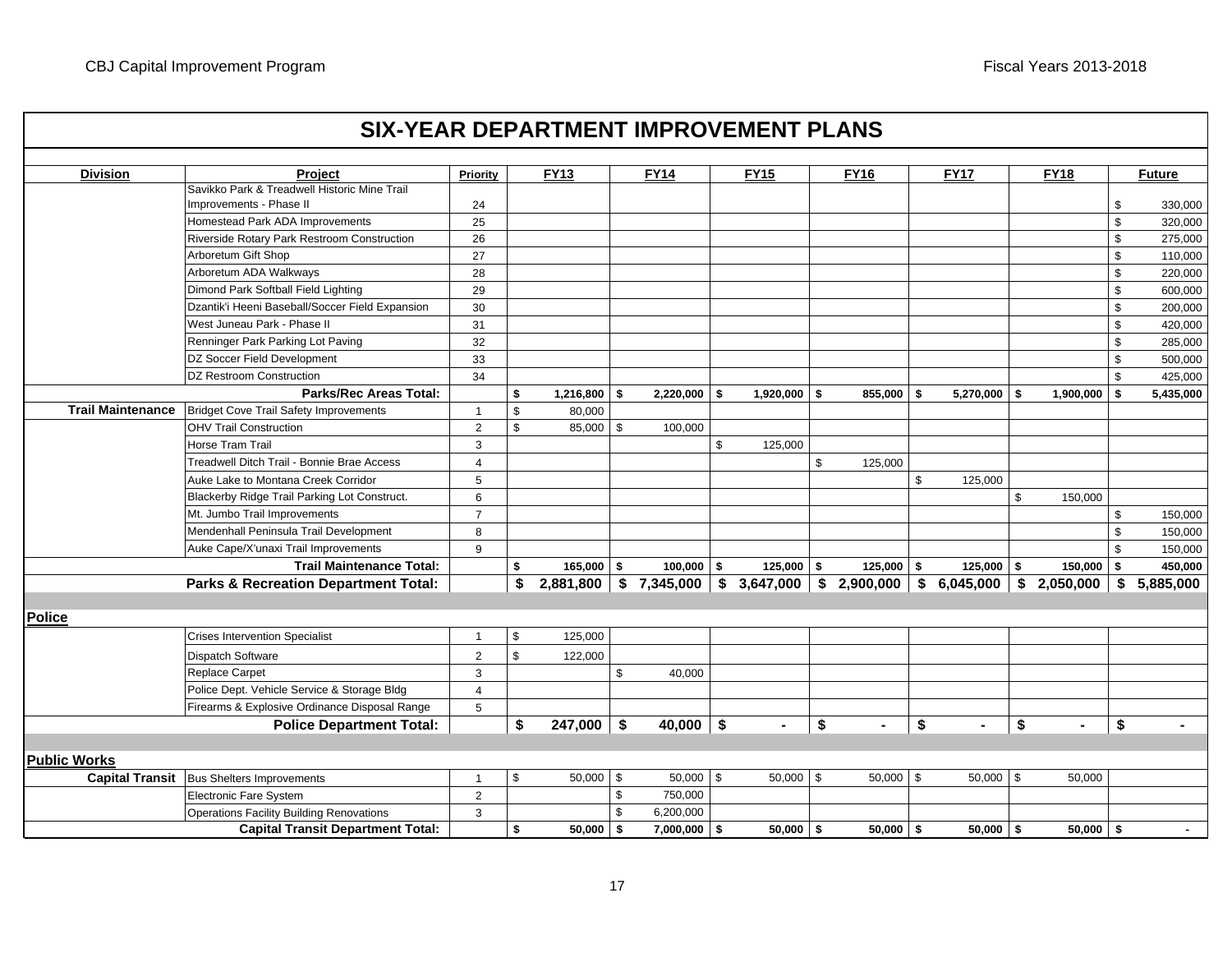| <b>Division</b> | Project                                                               | Priority       |                | <b>FY13</b>    | <b>FY14</b>        | <b>FY15</b>     |             | <b>FY16</b>    | <b>FY17</b>    | <b>FY18</b>    | <b>Future</b> |
|-----------------|-----------------------------------------------------------------------|----------------|----------------|----------------|--------------------|-----------------|-------------|----------------|----------------|----------------|---------------|
| <b>Streets</b>  | Consolidated Public Works Facility - Shop Security                    | $\mathbf 1$    | \$             | 30,000         |                    |                 |             |                |                |                |               |
|                 | Areawide Drainage Improvements                                        | $\sqrt{2}$     | $$\mathbb{S}$$ | 250,000 \$     | $250,000$ \$       | $250,000$ \$    |             | $250,000$ \$   | $250,000$ \$   | $250,000$ \$   | 250,000       |
|                 | Pavement Management Program                                           | 3              | $$\mathbb{S}$$ | $850,000$ \$   | $1,100,000$ \$     | $1,200,000$ \$  |             | $1,200,000$ \$ | $1,200,000$ \$ | $1,200,000$ \$ | 1,200,000     |
|                 | Areawide Snow Storage Facilities Development                          | $\overline{4}$ | $\mathfrak s$  | $3,200,000$ \$ | 400,000 \$         | $400,000$ \$    |             | $400,000$ \$   | 400,000        |                |               |
|                 | Pioneer Avenue - Phase II                                             | 5              | $$\mathbb{S}$$ | 1,300,000      |                    |                 |             |                |                |                |               |
|                 | Valley, Lakewood Subdv. Improvements - Ph II<br>(Meander)             | 6              | \$             | 600,000        |                    |                 |             |                |                |                |               |
|                 | North Douglas, Bayview Subdiv. - Horizon Dr.                          | $\overline{7}$ | $$\mathbb{S}$$ | 1,900,000      |                    |                 |             |                |                |                |               |
|                 | Street/Fleet Consolidation-Chemical Shed                              | 8              | \$             | 1,500,000      |                    |                 |             |                |                |                |               |
|                 | Street/Fleet Consolidation - Retaining Wall & Fence                   | 9              |                |                | \$<br>300,000      |                 |             |                |                |                |               |
|                 | Sidewalk & Stairway Repairs                                           | 10             |                |                | \$<br>$300,000$ \$ | 200,000         |             |                | \$<br>200,000  |                | \$<br>200,000 |
|                 | Valley, Meadow Ln Improvements (Stikine to End)                       | 11             |                |                | \$<br>600,000      |                 |             |                |                |                |               |
|                 | Valley, Columbia Blvd Improvements                                    | 12             |                |                | \$<br>200,000      |                 |             |                |                |                |               |
|                 | Street/Fleet Consolidation-Wash Bay Equipment                         | 13             |                |                | \$<br>950,000      |                 |             |                |                |                |               |
|                 | Downtown, Distin/W. 8th St (Design)                                   | 14             |                |                | \$<br>150,000      |                 |             |                |                |                |               |
|                 | Valley, Lakewood Subdiv Improvs, Ph III                               | 15             |                |                | \$<br>750,000      |                 |             |                |                |                |               |
|                 | Downtown, Whittier Ave. Improvements                                  | 16             |                |                | \$<br>1,100,000    |                 |             |                |                |                |               |
|                 | Downtown, Side Streets-3rd St between Gold &<br><b>Telephone Hill</b> | 17             |                |                | \$<br>500,000      |                 |             |                |                |                |               |
|                 | North Douglas, Bayview Subdiv. - Misty Ln                             | 18             |                |                | \$<br>400,000      |                 |             |                |                |                |               |
|                 | Valley, Birch Ln Improvements, Phase I                                | 19             |                |                | \$<br>800,000      |                 |             |                |                |                |               |
|                 | Lemon Ck, Eagles Edge Subdiv. - Brittany Pl.                          | 20             |                |                |                    | \$<br>1,000,000 |             |                |                |                |               |
|                 | Douglas, Front St - Savikko Rd to "D" St                              | 21             |                |                |                    | \$<br>300,000   |             |                |                |                |               |
|                 | Street/Fleet Maint. Shop-Vehicle Garage Bays,                         |                |                |                |                    |                 |             |                |                |                |               |
|                 | Phase I                                                               | 22             |                |                |                    | \$<br>500,000   |             |                |                |                |               |
|                 | Valley, Lakewood Subdivision Improvements, Phase                      |                |                |                |                    |                 |             |                |                |                |               |
|                 | IV                                                                    | 23             |                |                |                    | \$<br>750,000   |             |                |                |                |               |
|                 | Lemon Ck, Eagles Edge Subdiv. - Birch Ln                              |                |                |                |                    |                 |             |                |                |                |               |
|                 | Improvements, Phase II                                                | 24             |                |                |                    | \$<br>750,000   |             |                |                |                |               |
|                 | Lemon Ck, Eagles Edge Subdiv. - Chatham Dr                            | 25             |                |                |                    | \$<br>800,000   |             |                |                |                |               |
|                 | Downtown, West Ninth St & Indian St Improvements                      | 26             |                |                |                    | \$<br>1,100,000 |             |                |                |                |               |
|                 | Douglas Side Streets - "D" St                                         | 27             |                |                |                    | \$<br>500,000   |             |                |                |                |               |
|                 | Downtown, Side Streets - Fourth St Between Gold &<br>Franklin         | 28             |                |                |                    |                 | \$          | 500,000        |                |                |               |
|                 | <b>Retaining Wall Repairs</b>                                         | 29             |                |                |                    |                 | $\mathbb S$ | 100,000        |                |                |               |
|                 | Street/Fleet Maint. Shop - Vehicle Garage Bays -                      |                |                |                |                    |                 |             |                |                |                |               |
|                 | Phase II                                                              | 30             |                |                |                    |                 | \$          | 500,000        |                |                |               |
|                 | Downtown, Capital Ave-Willoughby to Ninth Street                      | 31             |                |                |                    |                 | \$          | 1,000,000      |                |                |               |
|                 | Mtnside Estates, Abbey Way Improvements                               | 32             |                |                |                    |                 | $\mathbb S$ | 1,000,000      |                |                |               |
|                 | Downtown, Calhoun Ave Improvements-W 8th St to<br><b>Gold Creek</b>   | 33             |                |                |                    |                 | \$          | 1,200,000      |                |                |               |
|                 |                                                                       |                |                |                |                    |                 |             |                |                |                |               |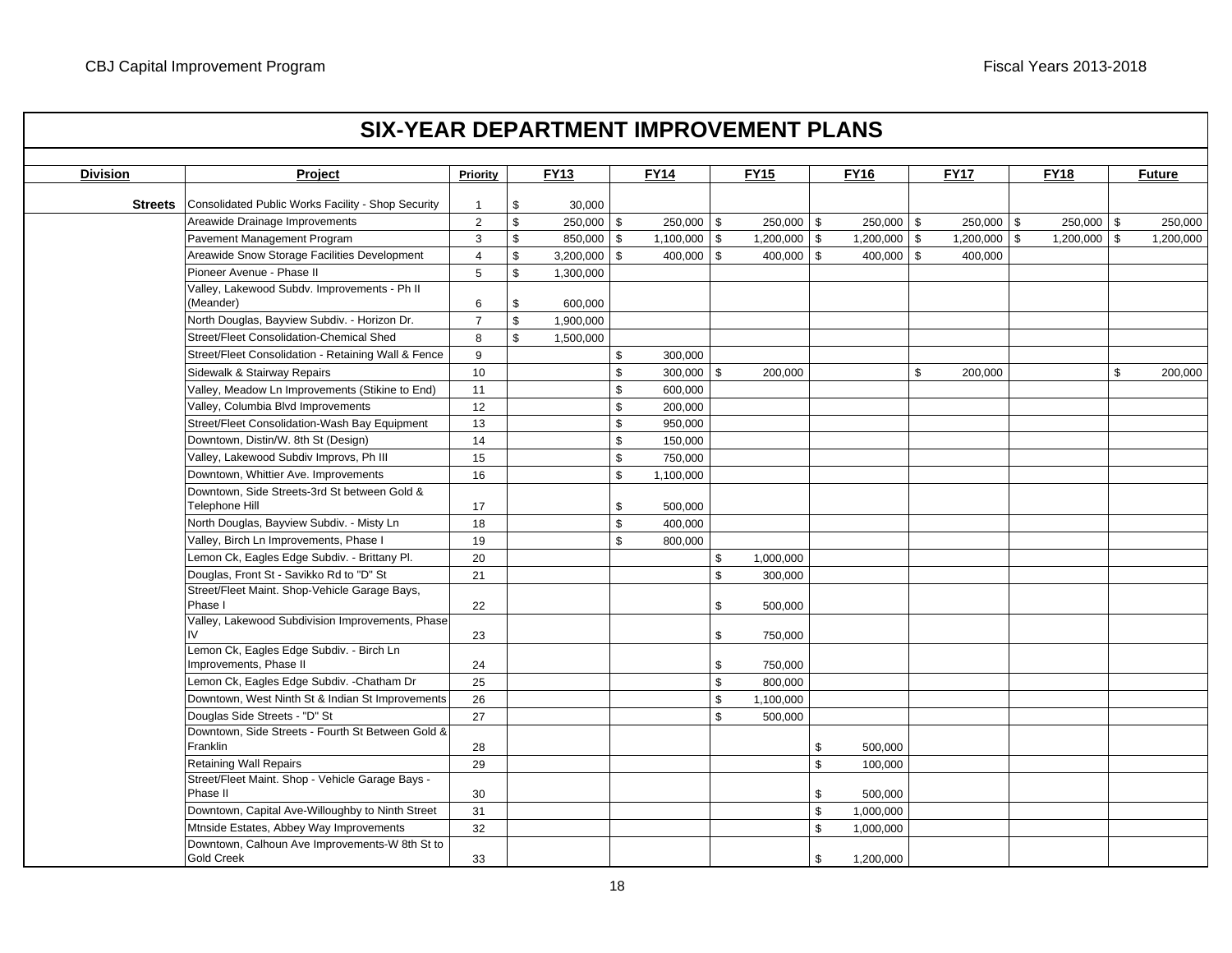┑

|                           | <b>SIX-YEAR DEPARTMENT IMPROVEMENT PLANS</b>       |                 |               |                |                    |                    |               |                |               |                |                      |               |
|---------------------------|----------------------------------------------------|-----------------|---------------|----------------|--------------------|--------------------|---------------|----------------|---------------|----------------|----------------------|---------------|
| <b>Division</b>           | Project                                            | <b>Priority</b> |               | <b>FY13</b>    | <b>FY14</b>        | <b>FY15</b>        |               | <b>FY16</b>    |               | <b>FY17</b>    | <b>FY18</b>          | <b>Future</b> |
|                           | North Douglas, Bayview Subd, Starlight Ct          |                 |               |                |                    |                    |               |                |               |                |                      |               |
|                           | Improvements                                       | 34              |               |                |                    |                    | \$            | 750,000        |               |                |                      |               |
|                           | Douglas, Side Streets - "E" Street                 | 35              |               |                |                    |                    | $\mathfrak s$ | 600,000        |               |                |                      |               |
|                           | Street/Fleet Maint. Shop - Vehicle Garage Bays -   |                 |               |                |                    |                    |               |                |               |                |                      |               |
|                           | Phase III                                          | 36              |               |                |                    |                    |               |                | \$            | 500,000        |                      |               |
|                           | Downtown, 6th Street - Park St to East St          | 37              |               |                |                    |                    |               |                | $\mathfrak s$ | 470,000        |                      |               |
|                           | Downtown, Jackson St. - Blueberry Hill to End      | 38              |               |                |                    |                    |               |                | \$            | 800,000        |                      |               |
|                           | Valley, Slim Williams Way                          | 39              |               |                |                    |                    |               |                | \$            | 1,000,000      |                      |               |
|                           | Lemon Ck, Pine St                                  | 40              |               |                |                    |                    |               |                | $\$$          | 900,000        |                      |               |
|                           | Valley, Cascade St                                 | 41              |               |                |                    |                    |               |                | \$            | 650,000        |                      |               |
|                           | Valley, Malissa Dr                                 | 42              |               |                |                    |                    |               |                | \$            | 250,000        |                      |               |
|                           | Valley, Arctic Circle                              | 43              |               |                |                    |                    |               |                | \$            | 1,000,000      |                      |               |
|                           | Valley, Eagle St. (Meadow Lane to Muir)            | 44              |               |                |                    |                    |               |                |               |                | \$<br>750,000        |               |
|                           | Lemon Ck, Lemon Creek Rd (Ch way to Ch Hill)       | 45              |               |                |                    |                    |               |                |               |                | \$<br>1,000,000      |               |
|                           | DT, Harris St. (4th to 5th)                        | 46              |               |                |                    |                    |               |                |               |                | \$<br>500,000        |               |
|                           | Douglas, Foster Ave. (Fairbanks St to End)         | 47              |               |                |                    |                    |               |                |               |                | \$<br>1,000,000      |               |
|                           | Valley, Yandukin Dr (Old Dairy Rd to Shell Simmons |                 |               |                |                    |                    |               |                |               |                |                      |               |
|                           | Dr)                                                | 48              |               |                |                    |                    |               |                |               |                | \$<br>2,300,000      |               |
|                           | DT, Basin Rd (Eighth St to Trestle)                | 49              |               |                |                    |                    |               |                |               |                | \$<br>550,000        |               |
|                           | <b>Streets Department Total:</b>                   |                 | \$            | $9,630,000$ \$ | $7,800,000$ \$     | 7,750,000 \$       |               | $7,500,000$ \$ |               | 7,620,000      | \$<br>$7,550,000$ \$ | 1,650,000     |
|                           | Waste Management Prg Recycling Drop-Box Containers | $\mathbf{1}$    |               |                | \$<br>100,000      |                    |               |                |               |                |                      |               |
|                           | <b>Wood Chipper</b>                                | $\overline{2}$  |               |                | \$<br>275,000      |                    |               |                |               |                |                      |               |
|                           | <b>Waste Management Program Total:</b>             |                 | \$            | $\blacksquare$ | \$<br>$375,000$ \$ | $\sim$             | $\mathbf{s}$  | $\sim$         | s.            | $\overline{a}$ | \$<br>$\sim$         | \$<br>$\sim$  |
|                           | Lawson Ck Lift Station Improvements (Construction  |                 |               |                |                    |                    |               |                |               |                |                      |               |
| <b>Wastewater Utility</b> | Phase)                                             | $\mathbf{1}$    | \$            | 575,000        |                    |                    |               |                |               |                |                      |               |
|                           | Pump & Motor Replacement                           | 2               | \$            | $100,000$ \$   | $100,000$ \$       | $100,000$ \$       |               | 100,000 \$     |               | 100,000        |                      |               |
|                           | Wastewater Utility SCADA Improvements, Phase II    | $\mathbf{3}$    | $\mathfrak s$ | $100,000$ \$   | 100,000            |                    |               |                |               |                |                      |               |
|                           | Energy Efficiency and Security Improvements        | $\overline{4}$  | \$            | 100,000 \$     | 100,000            |                    |               |                |               |                |                      |               |
|                           | Pavement Management Program-Utility Adjustments    | 5               |               |                | \$<br>$20,000$ \$  | $20,000$ \$        |               | $20,000$ \$    |               | 20,000         |                      |               |
|                           | Valley, Lakewood Subdivision Improvements, Ph II   | 6               |               |                | \$<br>30,000       |                    |               |                |               |                |                      |               |
|                           | Downtown, Pioneer Ave - Ph II                      | $\overline{7}$  |               |                | \$<br>20,000       |                    |               |                |               |                |                      |               |
|                           | North Douglas, Bayview Subdiv. - Horizon Dr.       | 8               |               |                | \$<br>20,000       |                    |               |                |               |                |                      |               |
|                           | Valley, Meadow Ln Improvements (Stikine to End)    | 9               |               |                | \$<br>20,000       |                    |               |                |               |                |                      |               |
|                           | Lemon Ck, Eagles Edge Subd., Gull Way              |                 |               |                |                    |                    |               |                |               |                |                      |               |
|                           | Improvements                                       | 10              |               |                | \$<br>20,000       |                    |               |                |               |                |                      |               |
|                           | Biosolids Management & Disposal Upgrades           | 11              |               |                | \$<br>$100,000$ \$ | 400,000 $\vert$ \$ |               | 400,000 \$     |               | 400,000        |                      |               |
|                           | <b>ABTP Facility Plan Update</b>                   | 12              |               |                | \$<br>20,000       |                    |               |                |               |                |                      |               |
|                           | <b>MWTP Facility Plan Update</b>                   | 13              |               |                | \$<br>100,000      |                    |               |                |               |                |                      |               |
|                           | Long Run Dr Lift Station Wet Well Improvements     | 14              |               |                | \$<br>300,000      |                    |               |                |               |                |                      |               |
|                           | <b>Biosolids Monofill Disposal</b>                 | 15              |               |                | \$<br>100,000      |                    |               |                |               |                |                      |               |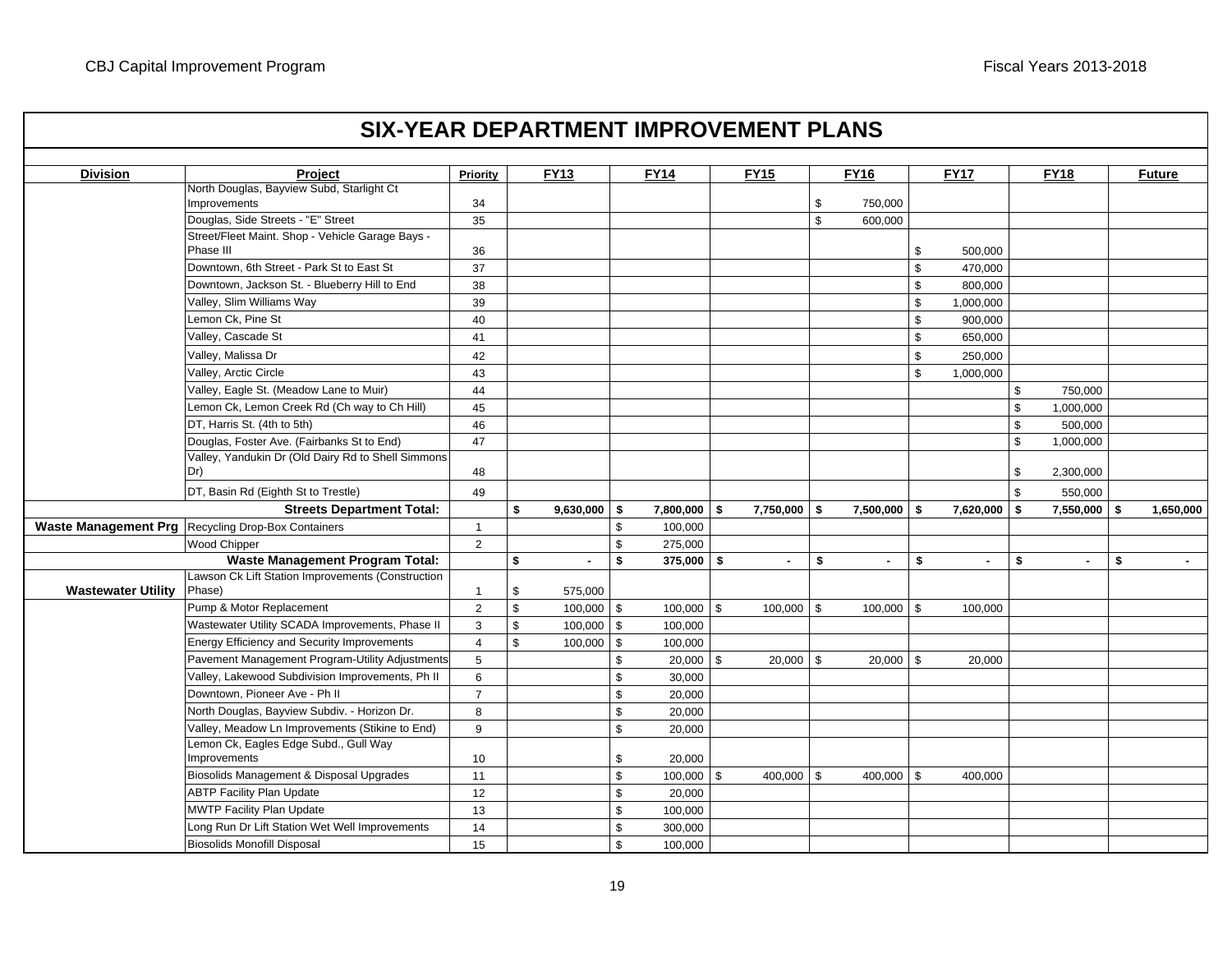| Valley, Columbia Blvd Improvements<br>\$<br>16<br>300,000<br>Valley, Lakewood Subd Improvements, Phase III<br>\$<br>17<br>150,000<br>Downtown, Whittier St Improvements<br>$\mathbb S$<br>18<br>150,000<br>Downtown, Side Streets-Third St Between Gold &<br>Franklin<br>\$<br>19<br>60,000 |  |
|---------------------------------------------------------------------------------------------------------------------------------------------------------------------------------------------------------------------------------------------------------------------------------------------|--|
|                                                                                                                                                                                                                                                                                             |  |
|                                                                                                                                                                                                                                                                                             |  |
|                                                                                                                                                                                                                                                                                             |  |
|                                                                                                                                                                                                                                                                                             |  |
|                                                                                                                                                                                                                                                                                             |  |
| Valley, Birch Lane Improvements, Phase I<br>$\mathbb S$<br>20<br>25,000                                                                                                                                                                                                                     |  |
| Lemon Ck, Eagles Edge Subd, Brittany Place                                                                                                                                                                                                                                                  |  |
| Improvements<br>\$<br>50,000<br>21                                                                                                                                                                                                                                                          |  |
| Douglas, Front St Improvements-Savikko Rd to "D"<br><b>Street</b><br>22<br>\$<br>150,000                                                                                                                                                                                                    |  |
| Areawide Sewer Cleanout Improvements<br>$\mathbb{S}$<br>23<br>20,000                                                                                                                                                                                                                        |  |
| JD Pretreatment Repairs/Upgrades - Ph II<br>24<br>300,000<br>\$                                                                                                                                                                                                                             |  |
| JDTP Aeration Basin Repairs & Improvements, Ph II<br>25<br>\$<br>350,000                                                                                                                                                                                                                    |  |
| Gruening Park Pump Station Improvements (Design)<br>26<br>\$<br>100,000                                                                                                                                                                                                                     |  |
| Lemon Creek Force Main Condition Analysis &                                                                                                                                                                                                                                                 |  |
| Design<br>27<br>\$<br>100,000                                                                                                                                                                                                                                                               |  |
| Valley, Lakewood Subd Improvements, Phase III<br>28<br>\$<br>150,000                                                                                                                                                                                                                        |  |
| Lemon Ck, Eagles Edge Subdiv. - Birch Ln                                                                                                                                                                                                                                                    |  |
| Improvements, Phase II<br>29<br>\$<br>25,000                                                                                                                                                                                                                                                |  |
| Lemon Ck, Eagles Edge Subdiv. - Chatham Dr.<br>\$<br>30<br>50,000                                                                                                                                                                                                                           |  |
| Downtown, W. Ninth St & Indian St Improvements<br>31<br>\$<br>100,000                                                                                                                                                                                                                       |  |
| Douglas, Side Streets - "D" St<br>32<br>\$<br>100,000                                                                                                                                                                                                                                       |  |
| Downtown, Side Streets-Fourth St Between Gold &                                                                                                                                                                                                                                             |  |
| Franklin<br>33<br>\$<br>60,000                                                                                                                                                                                                                                                              |  |
| MWWTP Above Ground Fuel System<br>\$<br>34<br>150,000                                                                                                                                                                                                                                       |  |
| Gruening Park Pump Station Improvements (Grant                                                                                                                                                                                                                                              |  |
| Match)<br>35<br>\$<br>450,000<br>Lemon Creek Force Main Replacement (Grant                                                                                                                                                                                                                  |  |
| Match)<br>36<br>\$<br>750,000                                                                                                                                                                                                                                                               |  |
| Downtown, Capitol Ave - Willoughby to Ninth Street<br>\$<br>37<br>50,000                                                                                                                                                                                                                    |  |
| Mtnside Estates, Abbey Way Improvements<br>\$<br>38<br>100,000                                                                                                                                                                                                                              |  |
| Downtown, Calhoun Ave Improvements-W 8th St to                                                                                                                                                                                                                                              |  |
| <b>Gold Creek</b><br>39<br>\$<br>50,000                                                                                                                                                                                                                                                     |  |
| Douglas, Side Streets - "E" Street<br>\$<br>40<br>100,000                                                                                                                                                                                                                                   |  |
| 41<br>JDTP Roof Repair/Replacement on All Tanks<br>\$<br>250,000                                                                                                                                                                                                                            |  |
| <b>JDTP Power Supply Improvements</b><br>42<br>$\$$<br>250,000                                                                                                                                                                                                                              |  |
| JDTP Digester Basin Repairs & Improvements<br>43<br>\$<br>350,000                                                                                                                                                                                                                           |  |
| Downtown, 6th Street - Park St to East St<br>44<br>$\$$<br>25,000                                                                                                                                                                                                                           |  |
| $\mathfrak s$<br>Downtown, Jackson St. - Blueberry Hill to End<br>45<br>40,000                                                                                                                                                                                                              |  |
| Valley, Slim Williams Way<br>\$<br>46<br>50,000                                                                                                                                                                                                                                             |  |
| Lemon Ck, Pine St<br>47<br>$\,$<br>45,000                                                                                                                                                                                                                                                   |  |
| Valley, Cascade St<br>\$<br>48<br>35,000                                                                                                                                                                                                                                                    |  |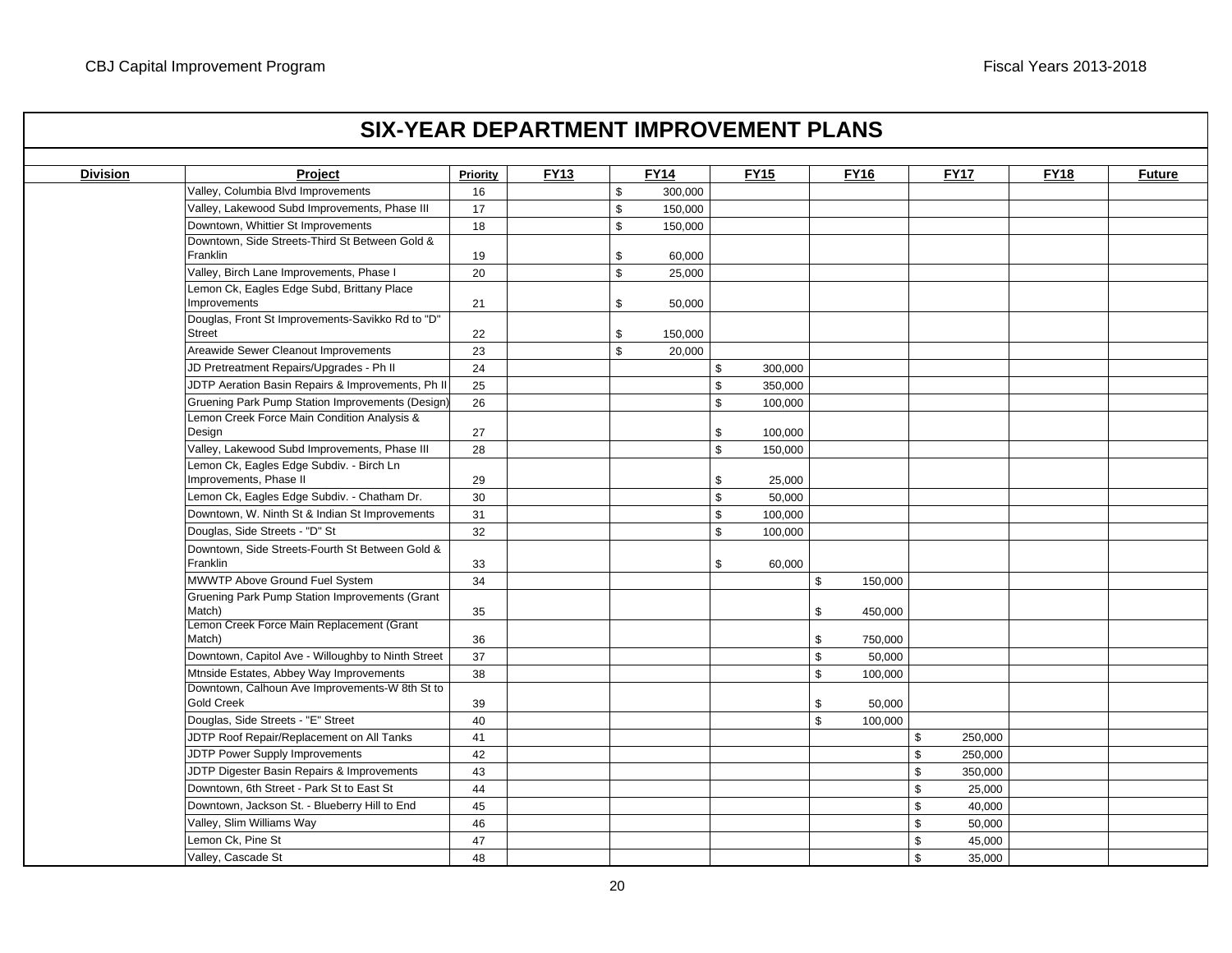| <b>Division</b>      |                                                           | <b>FY13</b><br><b>FY14</b><br><b>FY15</b><br>Project<br>Priority |    |              |    |                | <b>FY17</b><br><b>FY16</b> |                |                | <b>FY18</b>    | <b>Future</b>  |               |        |
|----------------------|-----------------------------------------------------------|------------------------------------------------------------------|----|--------------|----|----------------|----------------------------|----------------|----------------|----------------|----------------|---------------|--------|
|                      | Valley, Malissa Dr                                        | 49                                                               |    |              |    |                |                            |                |                | $$\mathbb{S}$$ | 25,000         |               |        |
|                      | Gruening Park Pump Station Improvements (ADEC             |                                                                  |    |              |    |                |                            |                |                |                |                |               |        |
|                      | Grant)                                                    | 50                                                               |    |              |    |                |                            |                |                |                |                | \$<br>450,000 |        |
|                      | JDWTP Incinerator Bldg Modification                       | 51                                                               |    |              |    |                |                            |                |                |                |                | \$<br>400,000 |        |
|                      | JDTP Aeration Diffused Air Upgrade (Design)               | 52                                                               |    |              |    |                |                            |                |                |                |                | \$<br>50,000  |        |
|                      | <b>Wastewater Utility Department Total:</b>               |                                                                  | \$ | $875,000$ \$ |    | $1,955,000$ \$ |                            | $1,855,000$ \$ | $2,170,000$ \$ |                | $1,590,000$ \$ | $900,000$ \$  | $\sim$ |
| <b>Water Utility</b> | Juneau Douglas Bridge - Pipe Expansion Joints             | $\overline{1}$                                                   | \$ | 200,000      |    |                |                            |                |                |                |                |               |        |
|                      | SCADA System Upgrades, Phase II                           | 2                                                                | \$ | 120,000      |    |                |                            |                |                |                |                |               |        |
|                      | Downtown, Pioneer Ave. Phase II                           | 3                                                                |    |              | \$ | 225,000        |                            |                |                |                |                |               |        |
|                      | Valley, Lakewood Subd Improvements, Phase III             | $\overline{4}$                                                   |    |              | \$ | 30,000         |                            |                |                |                |                |               |        |
|                      | North Douglas, Bayview Subdivision-Horizon Dr.            |                                                                  |    |              |    |                |                            |                |                |                |                |               |        |
|                      | Main Replacement, Phase II                                | $\sqrt{5}$                                                       |    |              | \$ | 225,000        |                            |                |                |                |                |               |        |
|                      | Valley, Meadow Ln Improvements (Stikine to End)           | 6                                                                |    |              | \$ | 20,000         |                            |                |                |                |                |               |        |
|                      | Lemon Ck, Eagles Edge Subd., Gull Way                     |                                                                  |    |              |    |                |                            |                |                |                |                |               |        |
|                      | Improvements                                              | $\overline{7}$                                                   |    |              | \$ | 100,000        |                            |                |                |                |                |               |        |
|                      | Pavement Management Program - Utility<br>Adjustments      | 8                                                                |    |              | \$ | $20,000$ \$    |                            | $20,000$ \$    | $20,000$ \$    |                | 20,000         |               |        |
|                      | Valley, Columbia Ave. Improvements                        | 9                                                                |    |              | \$ | 50,000         |                            |                |                |                |                |               |        |
|                      | Cope Park Water Line Replacement                          |                                                                  |    |              | \$ |                |                            |                |                |                |                |               |        |
|                      | Fritz Cove Rd Intersection, Main Replacement              | 10                                                               |    |              |    | 450,000        |                            |                |                |                |                |               |        |
|                      | (Utility relocate w/DOT&PF Proj)                          |                                                                  |    |              | \$ | 250,000        |                            |                |                |                |                |               |        |
|                      | Douglas, Douglas Highway Watermain Replacement            | 11                                                               |    |              |    |                |                            |                |                |                |                |               |        |
|                      | (Design)                                                  | 12                                                               |    |              | \$ | 300,000        |                            |                |                |                |                |               |        |
|                      | Valley, Industrial Blvd, Main Improvements                |                                                                  |    |              |    |                |                            |                |                |                |                |               |        |
|                      | (w/DOT&PF Proj.)                                          | 13                                                               |    |              | \$ | 300,000        |                            |                |                |                |                |               |        |
|                      | Reservoir Painting and Repairs                            | 14                                                               |    |              | \$ | $300,000$ \$   |                            | $300,000$ \$   | 300,000        |                |                |               |        |
|                      | Valley, Lakewood Subd Improvs., Phase III                 | 15                                                               |    |              | \$ | 50,000         |                            |                |                |                |                |               |        |
|                      | Downtown, Whittier Ave. Improvs.                          | 16                                                               |    |              | \$ | 150,000        |                            |                |                |                |                |               |        |
|                      | Downtown Side Streets - Third St. Between Gold &          |                                                                  |    |              |    |                |                            |                |                |                |                |               |        |
|                      | Tel. Hill                                                 | 17                                                               |    |              | \$ | 50,000         |                            |                |                |                |                |               |        |
|                      | North Douglas, Bayview Subdivision, Misty Ln              | 18                                                               |    |              | \$ | 150,000        |                            |                |                |                |                |               |        |
|                      | Valley, Birch Ln Improvements, Phase I                    | 19                                                               |    |              | \$ | 200,000        |                            |                |                |                |                |               |        |
|                      | Industrial Blvd. Water System Improvements                | 20                                                               |    |              |    |                | \$                         | 225,000        |                |                |                |               |        |
|                      | Downtown, Outer Drive Water Main Replacement,             |                                                                  |    |              |    |                |                            |                |                |                |                |               |        |
|                      | Whittier to Main (Grant Match)                            | 21                                                               |    |              |    |                | \$                         | 600,000        |                |                |                |               |        |
|                      | <b>Water Utility Buildings Painting</b>                   | 22                                                               |    |              |    |                | \$                         | 100,000        |                |                |                |               |        |
|                      | Industrial Blvd. Water System Improvements                | 23                                                               |    |              |    |                | $\mathbb S$                | 225,000        |                |                |                |               |        |
|                      | Lemon Ck, Eagles Edge Subd., Brittany Pl.<br>Improvements | 24                                                               |    |              |    |                | \$                         | 100,000        |                |                |                |               |        |
|                      | Valley, Lakewood Subd. Improvements, Ph IV                | 25                                                               |    |              |    |                | \$                         | 50,000         |                |                |                |               |        |
|                      | Valley, Birch Ln Improvements, Phase II                   |                                                                  |    |              |    |                | \$                         |                |                |                |                |               |        |
|                      |                                                           | 26                                                               |    |              |    |                |                            | 200,000        |                |                |                |               |        |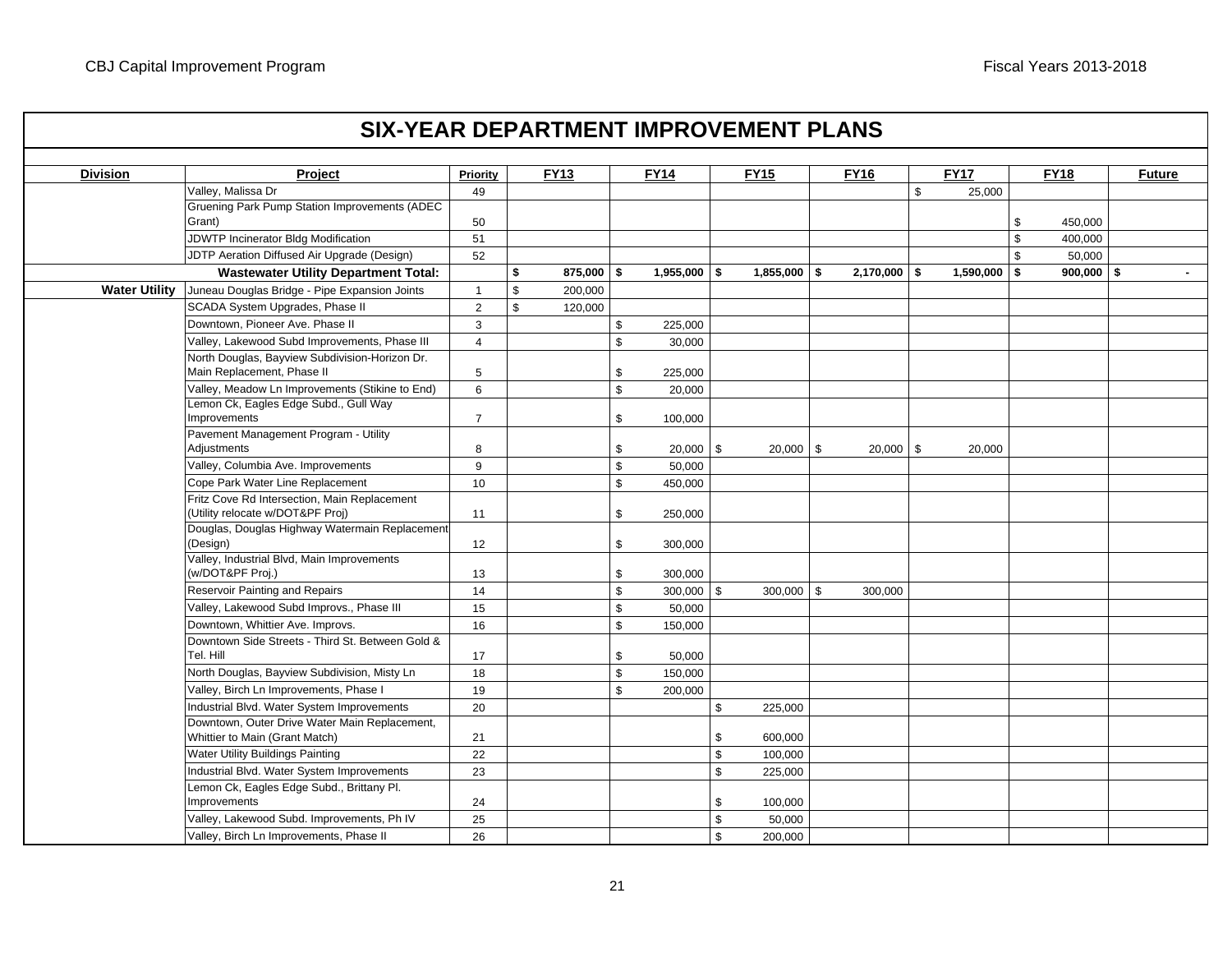| <b>Division</b> | Project                                                             | Priority             | <b>FY13</b>                 | <b>FY14</b>                                | <b>FY15</b>    |                | <b>FY16</b>    |              | <b>FY17</b>                               | <b>FY18</b> |             | <b>Future</b> |
|-----------------|---------------------------------------------------------------------|----------------------|-----------------------------|--------------------------------------------|----------------|----------------|----------------|--------------|-------------------------------------------|-------------|-------------|---------------|
|                 | Lemon Creek, Eagles Edge Subd, Chatham Dr.                          |                      |                             |                                            |                |                |                |              |                                           |             |             |               |
|                 | <b>Improvements</b>                                                 | 27                   |                             |                                            | \$<br>100,000  |                |                |              |                                           |             |             |               |
|                 | Downtown, West Ninth St. & Indian St.                               |                      |                             |                                            |                |                |                |              |                                           |             |             |               |
|                 | Improvements                                                        | 28                   |                             |                                            | \$<br>60,000   |                |                |              |                                           |             |             |               |
|                 | Douglas, Side Streets, "D" St. Improvements                         | 29                   |                             |                                            | \$<br>100,000  |                |                |              |                                           |             |             |               |
|                 | Douglas, Front St. Main Replacement, Savikko Rd.                    |                      |                             |                                            |                |                |                |              |                                           |             |             |               |
|                 | to D St.                                                            | 30                   |                             |                                            | \$<br>150,000  |                |                |              |                                           |             |             |               |
|                 | Douglas Hwy - Br. To Lawson Crk, Main<br>Replacement (Const. Ph I)  | 31                   |                             |                                            |                | \$             | 1,500,000      |              |                                           |             |             |               |
|                 | Downtown Side Streets - Fourth St Between Gold &                    |                      |                             |                                            |                |                |                |              |                                           |             |             |               |
|                 | Franklin                                                            | 32                   |                             |                                            |                | \$             | 100,000        |              |                                           |             |             |               |
|                 | SCADA System Upgrades - Phases III and IV                           | 33                   |                             |                                            |                | \$             | $250,000$ \$   |              | 250,000                                   |             |             |               |
|                 | Downtown, Capital Ave - Willoughby Ave to Ninth                     |                      |                             |                                            |                |                |                |              |                                           |             |             |               |
|                 | St.                                                                 | 34                   |                             |                                            |                | \$             | 150,000        |              |                                           |             |             |               |
|                 | Mtnside Estates, Abbey Way Improvements                             | 35                   |                             |                                            |                | \$             | 20,000         |              |                                           |             |             |               |
|                 | Downtown, Calhoun Ave. Improvements - W 8th St.<br>to Gold Creek    |                      |                             |                                            |                |                |                |              |                                           |             |             |               |
|                 |                                                                     | 36                   |                             |                                            |                | \$             | 200,000        |              |                                           |             |             |               |
|                 | North Douglas, Bayview Subd. Starlight Ct<br>Improvements           | 37                   |                             |                                            |                | \$             | 100,000        |              |                                           |             |             |               |
|                 | Douglas, Side Streets - "E" St. Improvements                        | 38                   |                             |                                            |                | $\mathfrak{L}$ | 100,000        |              |                                           |             |             |               |
|                 |                                                                     |                      |                             |                                            |                |                |                |              |                                           |             |             |               |
|                 | Douglas Hwy - Br. To Lawson Crk, Main<br>Replacement (Const. Ph II) | 39                   |                             |                                            |                |                |                | \$           | 1,500,000                                 |             |             |               |
|                 | Douglas, Front St. Main Replacement                                 | 40                   |                             |                                            |                |                |                | \$           | 250,000                                   |             |             |               |
|                 | Downtown, Egan Dr. & Frontage Rds. Water Main                       |                      |                             |                                            |                |                |                |              |                                           |             |             |               |
|                 | Upgrade                                                             | 41                   |                             |                                            |                |                |                | \$           | 100,000                                   |             |             |               |
|                 | Downtown, 6th Street - Park St to East St                           | 42                   |                             |                                            |                |                |                | \$           | 25,000                                    |             |             |               |
|                 | Downtown, Jackson St. - Blueberry Hill to End                       | 43                   |                             |                                            |                |                |                | \$           | 40,000                                    |             |             |               |
|                 | Valley, Slim Williams Way                                           | 44                   |                             |                                            |                |                |                | \$           | 50,000                                    |             |             |               |
|                 | Lemon Ck, Pine St                                                   | 45                   |                             |                                            |                |                |                | \$           | 45,000                                    |             |             |               |
|                 | Valley, Cascade St                                                  | 46                   |                             |                                            |                |                |                | \$           | 35,000                                    |             |             |               |
|                 | Valley, Malissa Dr                                                  | 47                   |                             |                                            |                |                |                | \$           | 25,000                                    |             |             |               |
|                 | <b>Water Utility Department Total:</b>                              |                      | $320,000$ \$<br>\$          | $2,870,000$ \$                             | $2,230,000$ \$ |                | $2,740,000$ \$ |              | $2,340,000$ \$                            |             | $\sim$      | \$            |
|                 | <b>Public Works Department Total:</b>                               | \$10,875,000         | $$20,000,000$ $$11,885,000$ |                                            |                | \$12,460,000   |                | \$11,600,000 | \$8,500,000                               |             | \$1,650,000 |               |
|                 |                                                                     |                      |                             |                                            |                |                |                |              |                                           |             |             |               |
| <b>Schools</b>  |                                                                     |                      |                             |                                            |                |                |                |              |                                           |             |             |               |
|                 | School Debt Retirement                                              | -1                   | \$<br>800,000               |                                            |                |                |                |              |                                           |             |             |               |
|                 | <b>Schools Total:</b>                                               | \$<br>$800,000$   \$ |                             | \$<br>$\sim$                               | s.             |                | s.             |              | s.                                        |             | \$          |               |
|                 | <b>6 Year Improvement Totals:</b>                                   |                      |                             | $$121,005,550$ $$72,148,830$ $$60,053,130$ |                |                |                |              | $$17,357,940$ $$27,485,000$ $$13,800,000$ |             |             | \$15,535,000  |
|                 |                                                                     |                      |                             |                                            |                |                |                |              |                                           |             |             |               |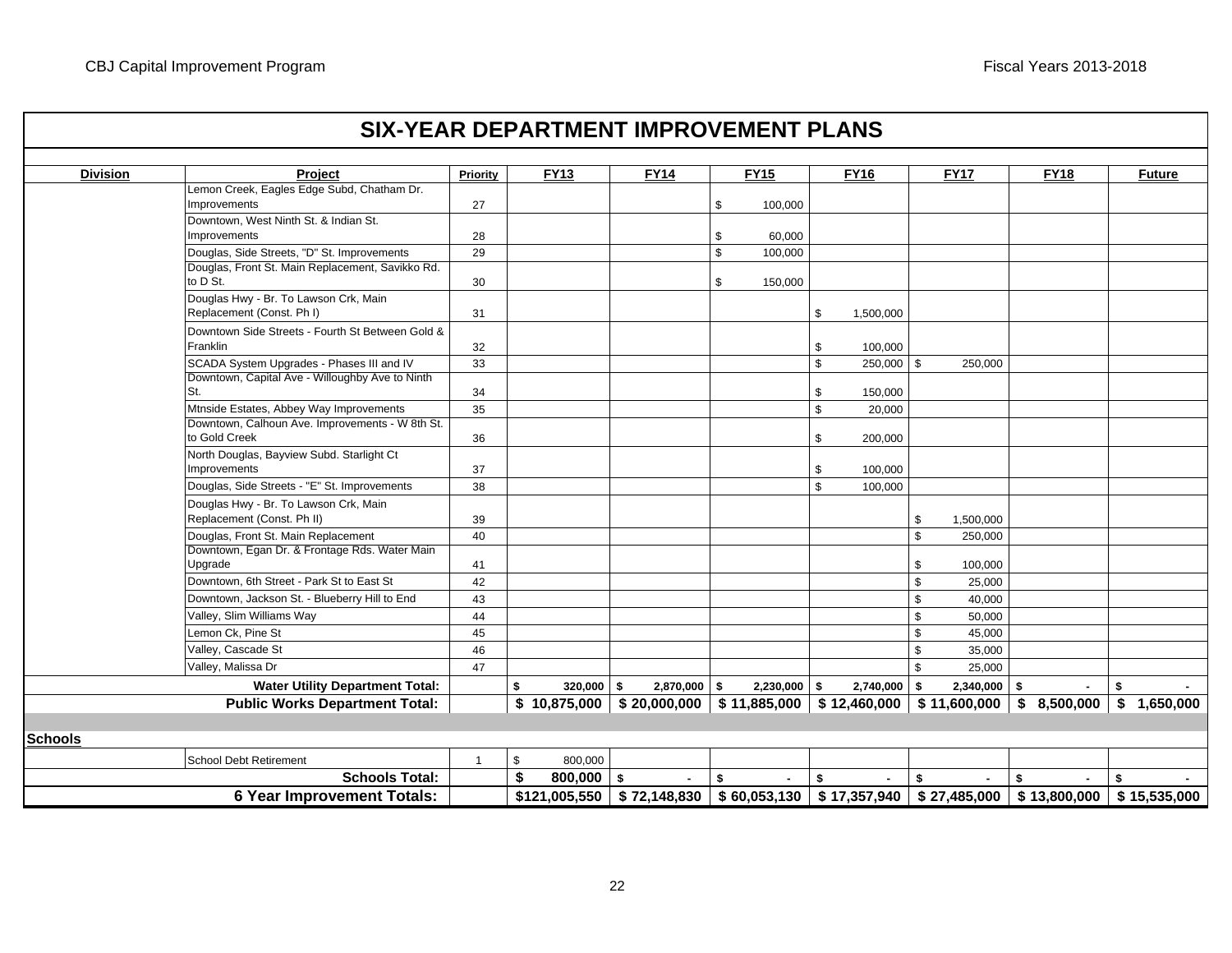|                                   |                         |                 | FY 2013 CIP PROJECT DESCRIPTIONS                                                                                                                                                                                                            |
|-----------------------------------|-------------------------|-----------------|---------------------------------------------------------------------------------------------------------------------------------------------------------------------------------------------------------------------------------------------|
| <b>Department</b>                 | <b>Division</b>         | <b>Priority</b> | <b>Project Description</b>                                                                                                                                                                                                                  |
|                                   |                         |                 | PRISM - CORE FINANCIAL SYSTEM REPLACEMENT LEASE - this project is to replace the CBJ's aged financial                                                                                                                                       |
|                                   |                         |                 | and billing systems, the assessor's appraisal system, and the human resources and payroll systems with an integrated                                                                                                                        |
| <b>Administration</b>             | <b>Manager's Office</b> | 1               | and more functional system. Funding is for software, hardware, and professional services.                                                                                                                                                   |
|                                   |                         |                 | IT BACKBONE INFRASTRUCTURE MODERNIZATION - to modernize the City's current information system's                                                                                                                                             |
|                                   |                         |                 | infrastructure to a level that can meet the demands of today's technology requirements for functionality, stability, and                                                                                                                    |
|                                   |                         |                 | disaster recovery solutions. The following projects that will address these concerns will be, but not be limited to:<br>standardized document development solutions, virtualization of core services, wireless backbone build out, and mass |
|                                   |                         | 2               | network storage to provide recoverability and redundancy of critical data.                                                                                                                                                                  |
|                                   |                         |                 |                                                                                                                                                                                                                                             |
|                                   |                         |                 |                                                                                                                                                                                                                                             |
|                                   |                         |                 | DESIGN WORK FOR NEW NORTH TERMINAL AND/OR FOR PARKING FACILITY - design to replace old sections<br>of terminal and/or construct parking facility.                                                                                           |
| Airport                           |                         | $\mathbf 1$     |                                                                                                                                                                                                                                             |
|                                   |                         | 2               | CONSTRUCTION SNOW REMOVAL EQUIPMENT FACILITY (SREF/SHOP) PHASE II - construct inside storage &<br>maintenance shop per FAA requirements to extend useful life of airfield equipment.                                                        |
|                                   |                         |                 |                                                                                                                                                                                                                                             |
|                                   |                         | 3               | DESIGN & CONSTRUCT 8-26 RUNWAY SAFETY AREA - PHASE II - construct pavement, electrical, drainage and<br>tie-downs, NW Quad and East Side.                                                                                                   |
|                                   |                         |                 | <b>UPDATE AIRPORT MASTER PLAN - update has been delayed because of FEIS and RSA projects. Last update was</b>                                                                                                                               |
|                                   |                         | $\overline{4}$  | done in 1999.                                                                                                                                                                                                                               |
|                                   |                         |                 |                                                                                                                                                                                                                                             |
|                                   |                         |                 |                                                                                                                                                                                                                                             |
|                                   |                         |                 | <b>CHILD &amp; ADOLESCENT MENTAL HEALTH CARE UNIT - current estimate of total cost is \$23 million. By the end of</b>                                                                                                                       |
|                                   |                         |                 | this fiscal year \$10 million will be budgeted and set aside. A presentation was done at the January 23, 2012 PWFC                                                                                                                          |
| <b>Bartlett Regional Hospital</b> |                         | $\mathbf{1}$    | meeting seeking approx. \$5 million in sales tax proceeds. Another \$8 million would come from State of Alaska, Mental<br>Health Trust, or other sources.                                                                                   |
|                                   |                         |                 | INFORMATION SYSTEMS/ELECTRONIC HEALTH RECORDS - with health care reform there is an increasing need                                                                                                                                         |
|                                   |                         |                 | and looming mandates around an Electronic Medical Record/Electronic Health Record. BRH estimates that total costs                                                                                                                           |
|                                   |                         | 2               | to upgrade systems over the next couple of years will come to approximately \$7 million.                                                                                                                                                    |
|                                   |                         |                 |                                                                                                                                                                                                                                             |
|                                   |                         |                 | <b>DEFERRED BUILDING MAINTENANCE</b> - on-going capital funded projects to repair CBJ buildings. Reduce                                                                                                                                     |
|                                   |                         |                 | maintenance costs and enhance building components by correcting a backlog of problems that have surfaced from                                                                                                                               |
| <b>Building Maintenance</b>       |                         | 1               | years of neglect.                                                                                                                                                                                                                           |
|                                   |                         |                 |                                                                                                                                                                                                                                             |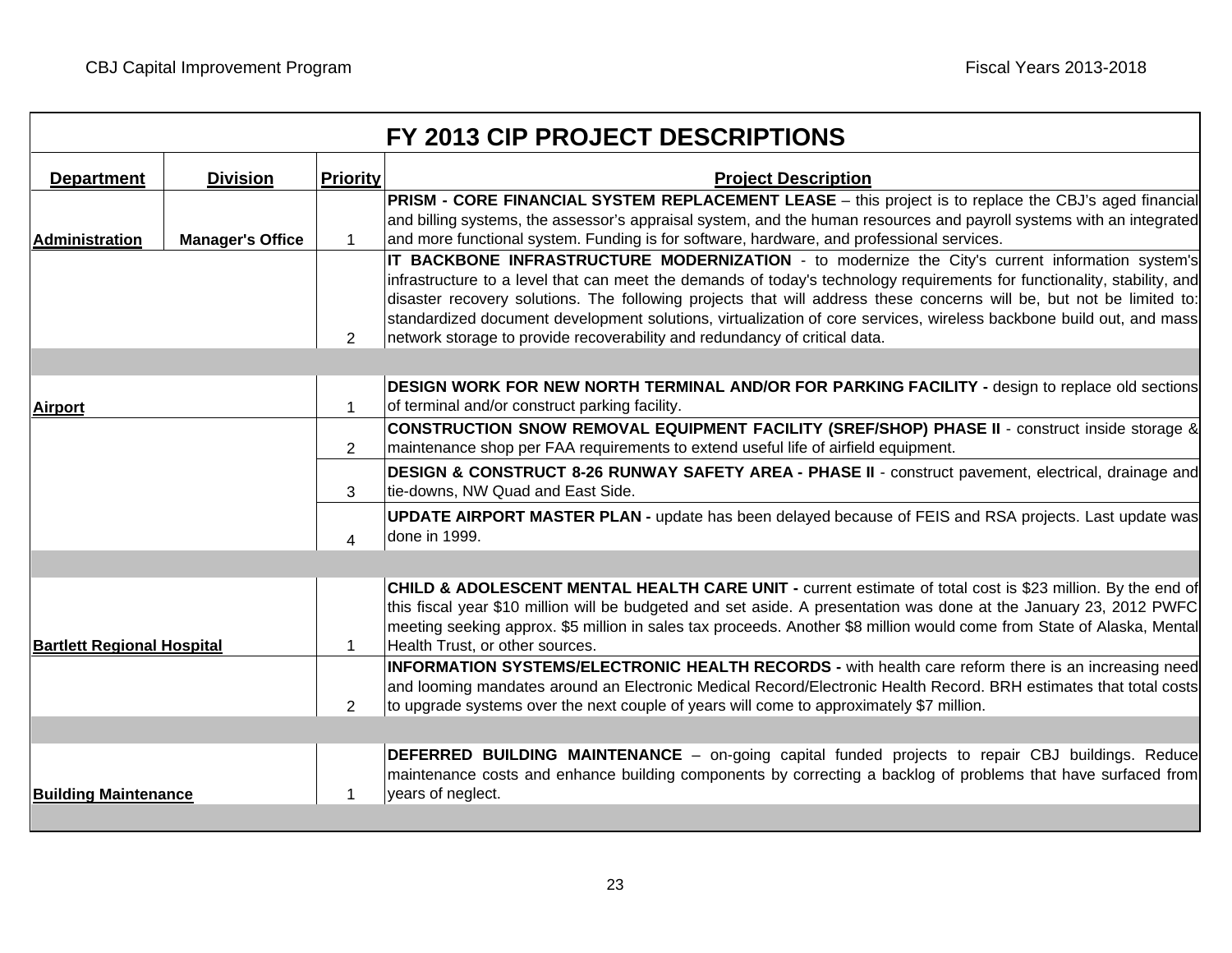|                            |                 |                 | FY 2013 CIP PROJECT DESCRIPTIONS                                                                                                                                                                                                                                                                                                                                                                                                                                                                                                                                                                                                                                                                                                                                                                                                                                                                                                                                                                                                                                                                                       |
|----------------------------|-----------------|-----------------|------------------------------------------------------------------------------------------------------------------------------------------------------------------------------------------------------------------------------------------------------------------------------------------------------------------------------------------------------------------------------------------------------------------------------------------------------------------------------------------------------------------------------------------------------------------------------------------------------------------------------------------------------------------------------------------------------------------------------------------------------------------------------------------------------------------------------------------------------------------------------------------------------------------------------------------------------------------------------------------------------------------------------------------------------------------------------------------------------------------------|
| <b>Department</b>          | <b>Division</b> | <b>Priority</b> | <b>Project Description</b>                                                                                                                                                                                                                                                                                                                                                                                                                                                                                                                                                                                                                                                                                                                                                                                                                                                                                                                                                                                                                                                                                             |
| <b>Docks &amp; Harbors</b> | <b>Docks</b>    | $\mathbf 1$     | <b>DOWNTOWN CRUISE SHIP BERTH ENHANCEMENTS (16-B)</b> – this project is located in the downtown Juneau<br>waterfront, an area that serves nearly 1,000,000 cruise ship passengers each year. The project consists of<br>constructing two new floating berths adjacent to the existing fixed dock. The current dock cannot handle the loading of<br>newer larger ships that currently call on the Port of Juneau. The new berths would be accessed at two security<br>controlled locations thereby eliminating the need for the current yellow barriers along the dock thus improving public<br>access along the waterfront. The project is estimated to cost \$47M. A funding strategy has been approved by the<br>Assembly that would utilize state impact fees and local port development fees over a number of years. Obligation<br>bonds would be sold to support the needed cash flow for construction and those bonds would be paid back with the<br>ongoing state impact fees and local port development fees.                                                                                                  |
|                            |                 | 2               | <b>CRUISE SHIP DOCK CATHODIC PROTECTION - this project is located along the downtown Juneau waterfront, an</b><br>area that serves approximately one million cruise ship passengers each year. The project consists of replacement of a<br>cathodic protection system, pile replacement and sheet pile coating.                                                                                                                                                                                                                                                                                                                                                                                                                                                                                                                                                                                                                                                                                                                                                                                                        |
|                            | <b>Harbors</b>  |                 | AURORA HARBOR REBUILD - PHASE I - the Aurora Harbor moorage facility is well beyond its design life and in<br>need of replacement. A preliminary design was performed in 2010 by PND Engineers and the replacement cost is<br>estimated to be \$18M. Given that full funding does not appear imminent the approach is to phase the project as<br>funding allows. Aurora Harbor was originally constructed in phases over time. The oldest section (south end) was<br>constructed with wooden floats, whereas the remaining portion was of concrete construction. The floats, electrical,<br>domestic water systems all need replacement. In recent years all but the main gang ramp was replaced and these<br>newer ramps will be re-used in the replacement project. The first phase of the project would replace the wooden main<br>float; wooden head floats and fingers; main gang ramp and structure; as well as the electrical and domestic water<br>system. In addition a dry stand pipe fire suppression system would be installed to meet current codes. The estimate<br>for Phase I of the project is \$11M. |
|                            |                 | 2               | STATTER HARBOR HAUL-OUT RAMP - the Auke Bay Haul-Out Facility would replace the existing travel lift facility at<br>Statter Harbor and make improvements to the Auke Bay Loading Facility (ABLF) to provide boat haul out services.<br>The existing wooden travel lift structure at Statter Harbor was investigated and found to be beyond its design life and<br>in need of replacement. Docks and Harbors will take delivery of a new self-propelled boat lift in March 2012. The<br>equipment would serve the ABLF and Statter Harbor. The existing Statter Harbor launch ramp would be replaced with<br>a ramp designed for the new boat life equipment. In addition, a wash down pad and water filter/recycling equipment<br>would be installed at ABLF.                                                                                                                                                                                                                                                                                                                                                          |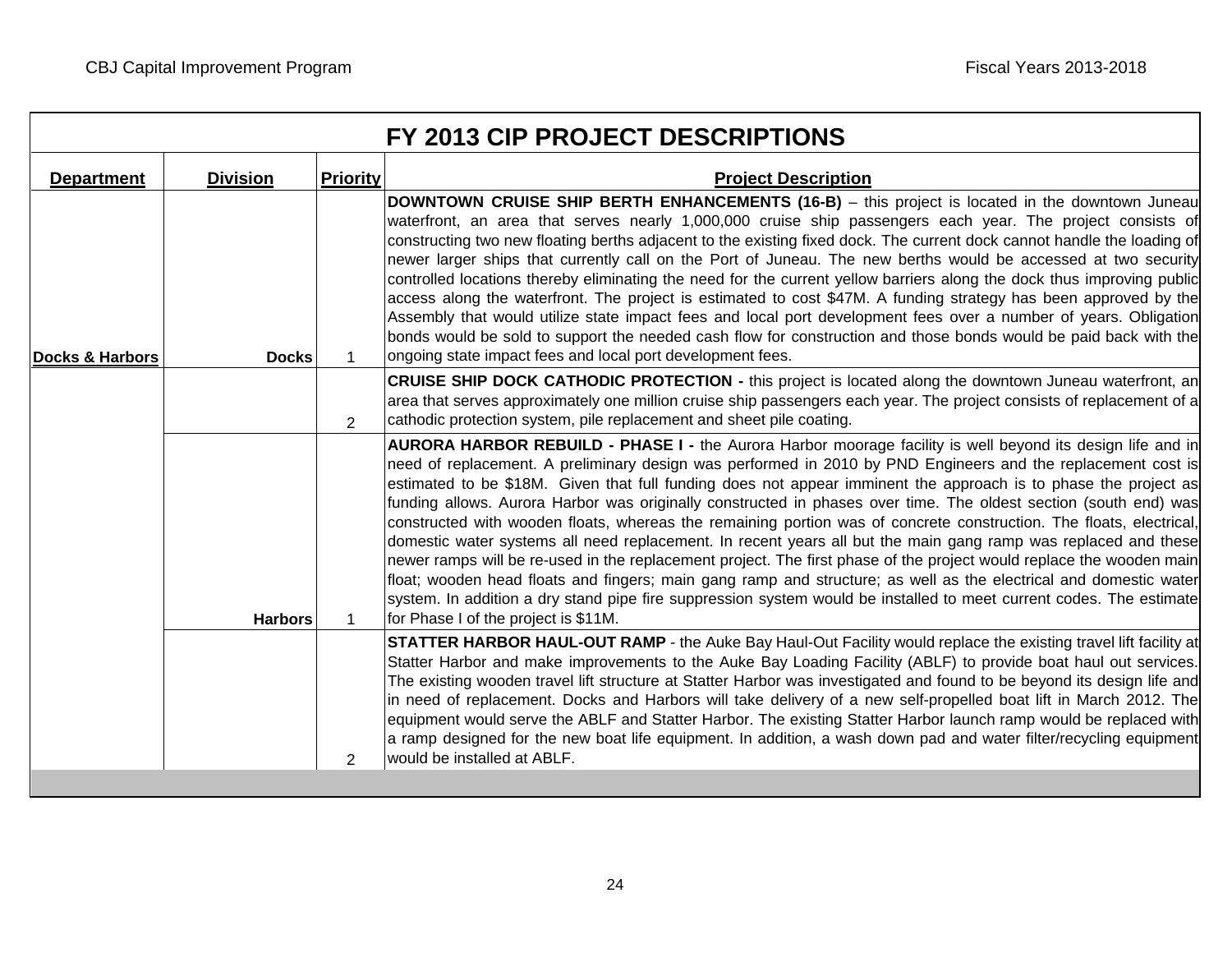|                   |                 |                 | FY 2013 CIP PROJECT DESCRIPTIONS                                                                                                                                                                                                                                                                                                                                                                                                                                      |
|-------------------|-----------------|-----------------|-----------------------------------------------------------------------------------------------------------------------------------------------------------------------------------------------------------------------------------------------------------------------------------------------------------------------------------------------------------------------------------------------------------------------------------------------------------------------|
| <b>Department</b> | <b>Division</b> | <b>Priority</b> | <b>Project Description</b>                                                                                                                                                                                                                                                                                                                                                                                                                                            |
| <b>Eaglecrest</b> |                 | $\mathbf{1}$    | LIFT/MOUNTAIN OPERATIONAL IMPROVEMENTS - which include the following projects:                                                                                                                                                                                                                                                                                                                                                                                        |
|                   |                 |                 | Lodge Maintenance - (\$50,000) - continued funding of small projects that ensure the building remains in serviceable<br>condition until the lodge undergoes a major remodel. In the near term this includes repairing/replacing doors, roof<br>maintenance, new flooring and deck repair.                                                                                                                                                                             |
|                   |                 |                 | Lift Operations - Terminal Structures - (\$25,000) - Black Bear and Porcupine lifts both need basic roofed structures<br>installed over their terminals in order to prolong the life of motors, gear boxes and other associated equipment.                                                                                                                                                                                                                            |
|                   |                 |                 | Snow Safety-New Explosives Building (funding to finish project - (\$10,000) - Eaglecrest is required to store<br>explosives used for avalanche mitigation. The existing storage building is antiquated and must be replaced in order to<br>comply with ATF regulations.                                                                                                                                                                                               |
|                   |                 |                 | Lift Operations - Lifting Frames, Misc Lift Parts - (\$35,000) - installation of lifting frames on the mid and upper<br>mountain lifts are needed to ensure more efficient and safe working conditions. We also have the ability to acquire lift<br>parts from a replaced lift in the nearby area and we will take advantage of discounted pricing to build our needed<br>replacement inventory.                                                                      |
|                   |                 |                 | Mountain Operations - Carl's Bridge - (\$80,000) - two streams form Fish Creek just below the Ptarmigan Chairlift.<br>The road to the top of the mountain drives over this area. The bridge itself is a log structure covered with dirt. The logs<br>are starting to rot away. This is a phased plan with design work performed in FY12 and replacement of the structure in<br>FY13 with one large culvert and backfill to reestablish the road surface.              |
|                   |                 |                 | Snow Safety-Mountain Signage - (\$10,000) - Eaglecrest's insurance company has asked that they begin a program<br>of installing run difficulty signage at the beginning of each ski run. A 4 year program was started to install the needed<br>signage on all of the 35 runs at the mountain. In addition, general information signage at the top and bottom of each lift<br>as been incorporated into this four year program.                                        |
|                   |                 |                 | Lodge-Repair Equipment - (\$7,500) - the ski and snowboard edging equipment in the rental/repair shop needs<br>replacing in order to provide proper function and service.                                                                                                                                                                                                                                                                                             |
|                   |                 |                 | Mountain Operations - Trail Conditioning - (\$15,000) - remove stumps and other obstacles from ski runs allowing<br>Eaglecrest to open earlier in the season.                                                                                                                                                                                                                                                                                                         |
|                   |                 |                 | Lift Operations - Lift Tower Painting - (\$15,000) - a long term program of painting lift towers needs to occur in order<br>for the lift towers to be assured of a long life expectancy. Eaglecrest has a total of 94 lift towers. Approximately 30<br>towers per year would be painted along with at least one top and bottom terminal. In the coming years, all towers and<br>terminals will be painted and the lift expectancy of the tower paint is 5 to 7 years. |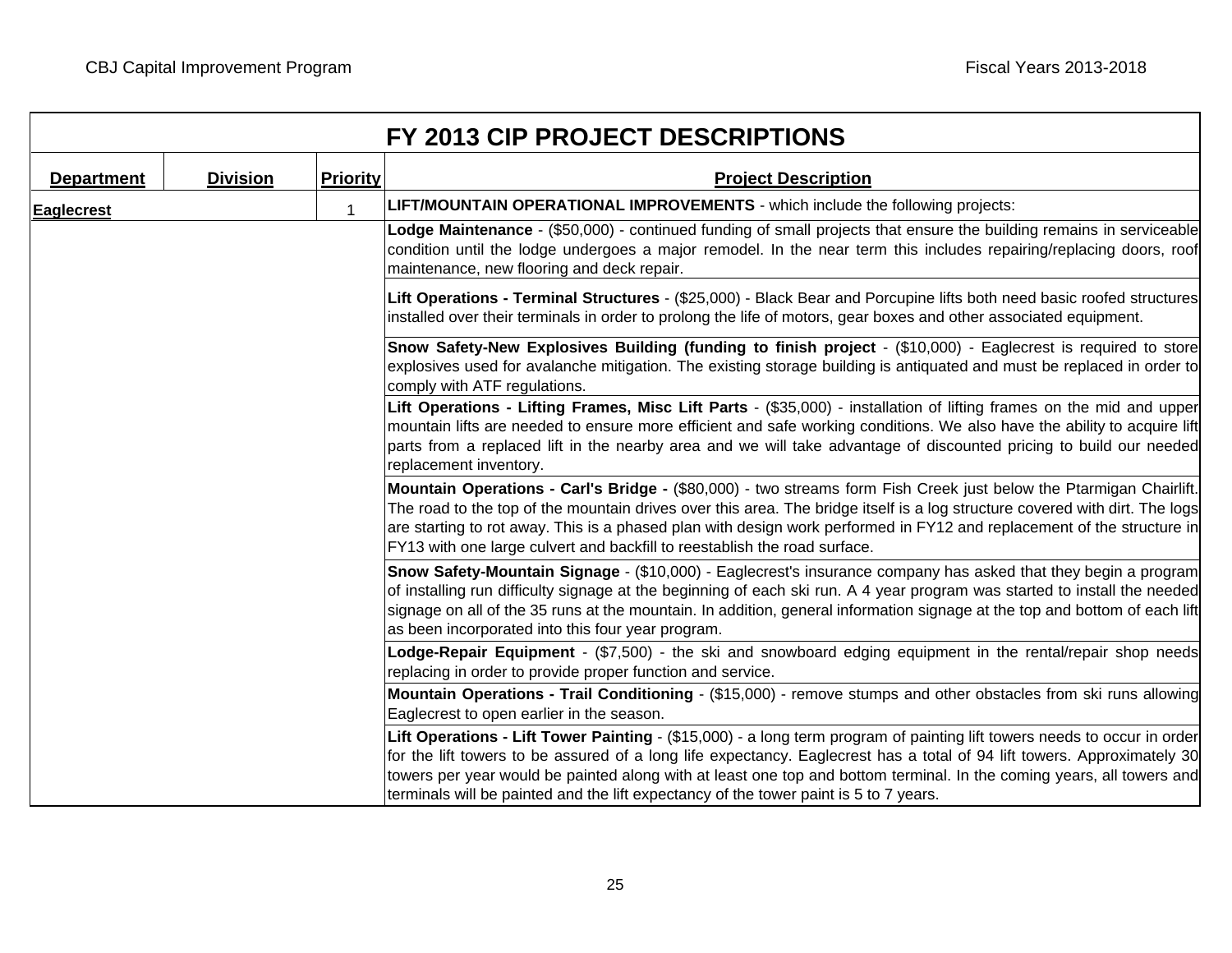|                   |                 |                 | FY 2013 CIP PROJECT DESCRIPTIONS                                                                                                                                                                                                                                                                                                                                                                                                                                                                                                                                                                                                           |
|-------------------|-----------------|-----------------|--------------------------------------------------------------------------------------------------------------------------------------------------------------------------------------------------------------------------------------------------------------------------------------------------------------------------------------------------------------------------------------------------------------------------------------------------------------------------------------------------------------------------------------------------------------------------------------------------------------------------------------------|
| <b>Department</b> | <b>Division</b> | <b>Priority</b> | <b>Project Description</b>                                                                                                                                                                                                                                                                                                                                                                                                                                                                                                                                                                                                                 |
|                   |                 |                 | Lift Operations - Old Shop Repair - (\$45,000) - the old shop building which houses Eaglecrest's lift operations<br>department as well as the site generator plant and other machinery is in need of repair. This will include repairs in the<br>following areas; roof, insulation, and wall repair.<br>Snow Safety - Radio Conversion - (\$7,500) - per FCC mandate we are required to convert our existing wide band<br>VHF hand held radios to a narrow band format.                                                                                                                                                                    |
|                   |                 |                 |                                                                                                                                                                                                                                                                                                                                                                                                                                                                                                                                                                                                                                            |
| Engineering       |                 | $\mathbf{1}$    | LEMON CREEK, EAGLES EDGE SUBD., GULL WAY IMPROVEMENTS - PHASE I - roadway and watermain<br>reconstruction to address deficient drainage, water distribution, and pedestrian facilities. This subdivision was<br>originally constructed with major portions of the watermain located beneath private residences which makes it<br>extremely problematic for the utility to maintain and repair the existing water system and impossible to shut off water<br>service to non-paying customers.                                                                                                                                               |
|                   |                 | $\overline{2}$  | VALLEY, RIVERSIDE DR (ADOT&PF STIP MATCH) - provide CBJ matching funds necessary for ADOT&PF<br>reconstruction of local roadway. The scope of this project is to add sidewalk on both sides of Riverside Dr. between<br>Egan Dr. and Mendenhall Mall Rd. and Vintage Blvd. Widen Riverside Dr. to allow two North bound lanes from Egan<br>to the Mall Rd. Construct channelized right turn from Egan Dr. to Riverside Dr. Rehab roadway surface from Egan Dr.<br>to James Blvd.                                                                                                                                                           |
|                   |                 | 3               | AUKE BAY, TANNERS TERRACE LID - initial planning and design to correct drainage, replace watermain, and<br>improve road surface. Residents have expressed interest in participating in an LID to improve drainage and road<br>surfaces in this area. This project is to investigate what would need to be done to collect and control ground water run<br>off and storm water, alignment and improvements to the road surface and how the project could accommodate<br>existing drive ways and parking, and replace troublesome water mains throughout the area. Design and determine a<br>cost estimate to complete all work.             |
|                   |                 | 4               | <b>CONTAMINATED SITES REPORTING -</b> funds will be used for soil sampling and reporting at historic sites that may<br>have contamination from leaky fuel or heating oil tanks and other contaminants.                                                                                                                                                                                                                                                                                                                                                                                                                                     |
|                   |                 | 5               | WEST JUNEAU - NORTH DOUGLAS CONNECTION - provide water system and roadway interconnection from<br>Pioneer Ave across Kowee Creek to North Douglas to allow development of a significant number of properties now<br>served by the new N Douglas Sewer Project. Water system connection will provide needed water pressure and flow<br>for development of uphill properties along North Douglas Hwy. Road system connection will provide safe, redundant<br>access highly desired for emergency response and provide alternate access from Cordova St in West Juneau which<br>suffers from steep grades and peak traffic congestion issues. |
|                   |                 |                 |                                                                                                                                                                                                                                                                                                                                                                                                                                                                                                                                                                                                                                            |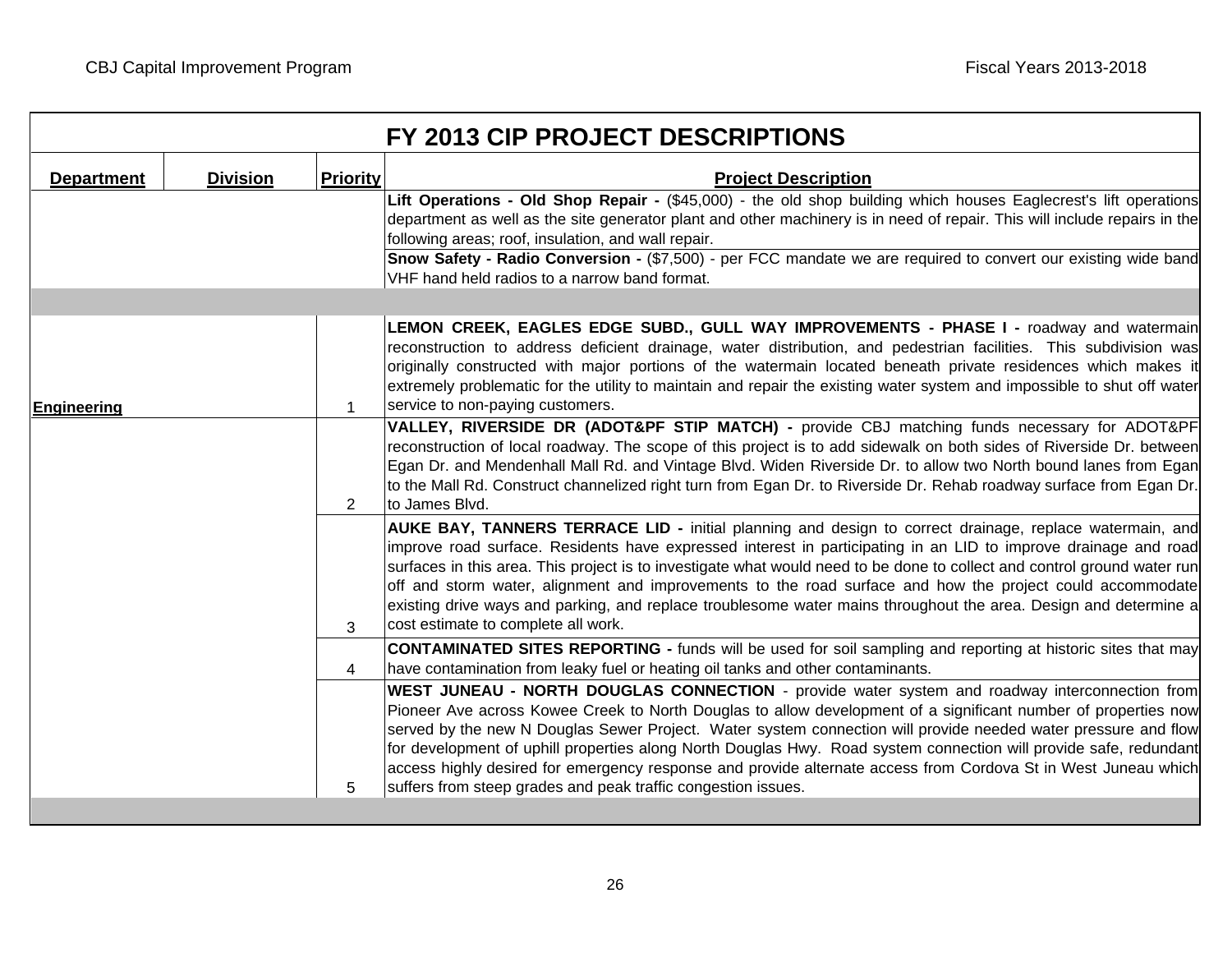|                            |                 |                 | FY 2013 CIP PROJECT DESCRIPTIONS                                                                                                                                                                                                                                                                                                                                                                                                                                                                                                                                                                                                                                                                                                                                                                                                                                                                                                                                                                                                                                                                      |
|----------------------------|-----------------|-----------------|-------------------------------------------------------------------------------------------------------------------------------------------------------------------------------------------------------------------------------------------------------------------------------------------------------------------------------------------------------------------------------------------------------------------------------------------------------------------------------------------------------------------------------------------------------------------------------------------------------------------------------------------------------------------------------------------------------------------------------------------------------------------------------------------------------------------------------------------------------------------------------------------------------------------------------------------------------------------------------------------------------------------------------------------------------------------------------------------------------|
| <b>Department</b>          | <b>Division</b> | <b>Priority</b> | <b>Project Description</b>                                                                                                                                                                                                                                                                                                                                                                                                                                                                                                                                                                                                                                                                                                                                                                                                                                                                                                                                                                                                                                                                            |
| <b>Fire Department</b>     |                 | $\mathbf 1$     | GLACIER STATION REPAIRS AND UPGRADES - the Glacier fire station kitchen is original construction. This is the<br>most heavily used room in the station for not only daily meals but staff meetings, training, and is used by the public.<br>The flooring and lighting are in poor shape. The divider walls used to separate the classroom area from the kitchen is<br>in poor shape. Counters and cabinets are showing heavy wear. The gaps in the flooring and counters make it difficult<br>to keep the kitchen clean and sanitary. The classroom wall coverings are detaching, lighting modifications are needed<br>and AV equipment needs updating as this is the largest classroom available to the fire department and is heavily used<br>by the public for meetings and training. No additional operating costs will occur.                                                                                                                                                                                                                                                                    |
|                            |                 | $\overline{2}$  | <b>COMMUNICATIONS REPLACEMENT - funds will be used to replace the 911 emergency paging systems in the</b><br>Juneau, Glacier and Auke Bay fire stations. These systems are beginning to have problems and are beyond their<br>service life. One system no longer has parts available. These systems notify responders in the fire stations of an<br>incoming 911 call requiring a response.                                                                                                                                                                                                                                                                                                                                                                                                                                                                                                                                                                                                                                                                                                           |
|                            |                 | 3               | MOBILE DATA TERMINALS - funds will be used to install mobile data terminals in the first response fire department<br>apparatus. This would provide dispatch information real time in the responding vehicles and would improve response<br>times, reduce radio traffic to the dispatch center, and provide pre-incident plans and maps in the apparatus.                                                                                                                                                                                                                                                                                                                                                                                                                                                                                                                                                                                                                                                                                                                                              |
|                            |                 |                 |                                                                                                                                                                                                                                                                                                                                                                                                                                                                                                                                                                                                                                                                                                                                                                                                                                                                                                                                                                                                                                                                                                       |
| <b>Lands and Resources</b> |                 | 1               | <b>SWITZER AREA MUNI LAND DEVELOPMENT</b> - provide preliminary engineering, costs estimates and plans for the<br>development of municipal lands in the Switzer Creek area. Plans will consider the disposal of land for the development<br>of affordable housing.                                                                                                                                                                                                                                                                                                                                                                                                                                                                                                                                                                                                                                                                                                                                                                                                                                    |
|                            |                 |                 |                                                                                                                                                                                                                                                                                                                                                                                                                                                                                                                                                                                                                                                                                                                                                                                                                                                                                                                                                                                                                                                                                                       |
| Library                    |                 | 1               | MENDENHALL VALLEY LIBRARY AT DIMOND PARK - construction of new Mendenhall Valley Library branch to<br>replace rented facility in Mendenhall Mall. The Mendenhall Valley Library branch serves the largest population in<br>Juneau and has the heaviest use of any library branch. The physical facilities available in the current mall location do<br>not provide collection space or access to meet the needs of that population or level of use. Rents at the mall location<br>will exceed \$200,000 per year by FY14 and by the end of FY14 will have cost the CBJ in excess of \$6.5 million in 2010<br>dollars since the library was first located in the mall in 1983. Eliminating the rental expense is expected to produce<br>savings in the annual library operation budget for an owned facility. Construction of a public library branch at the<br>Dimond Park has been designed in the Dimond Park Master Plan since that property was purchased in the 1980's,<br>and the current availability of state reimbursement grants for library construction make this project cost effective. |
|                            |                 |                 |                                                                                                                                                                                                                                                                                                                                                                                                                                                                                                                                                                                                                                                                                                                                                                                                                                                                                                                                                                                                                                                                                                       |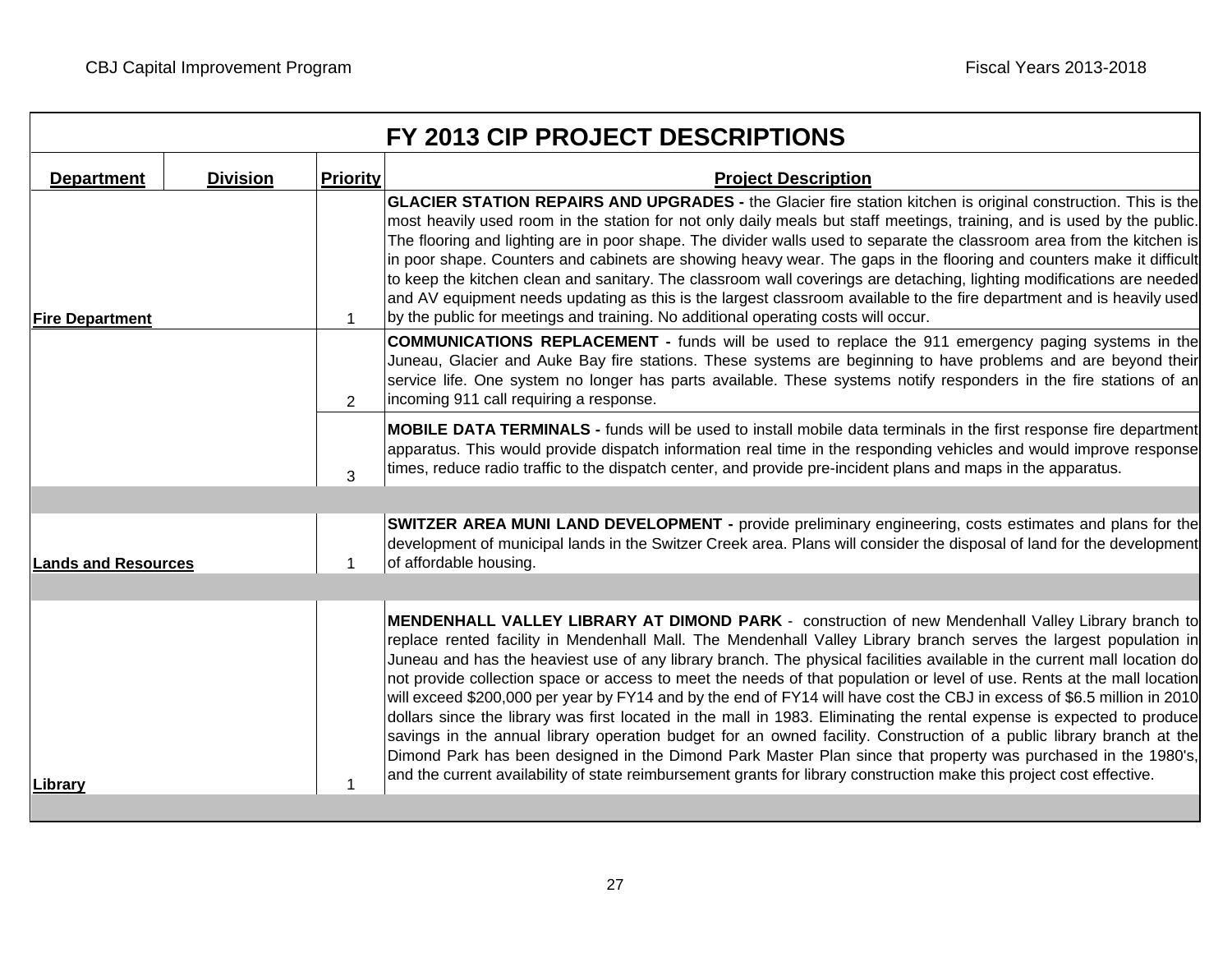|                          |                          |                 | FY 2013 CIP PROJECT DESCRIPTIONS                                                                                                                                                                                                                                                                                                                                                                                                                                                                                                                                         |
|--------------------------|--------------------------|-----------------|--------------------------------------------------------------------------------------------------------------------------------------------------------------------------------------------------------------------------------------------------------------------------------------------------------------------------------------------------------------------------------------------------------------------------------------------------------------------------------------------------------------------------------------------------------------------------|
| <b>Department</b>        | <b>Division</b>          | <b>Priority</b> | <b>Project Description</b>                                                                                                                                                                                                                                                                                                                                                                                                                                                                                                                                               |
| Parks & Rec              | <b>Centennial Hall</b>   | $\mathbf{1}$    | ROOF REPLACEMENT - provide funding for replacement of the roof on Centennial Hall. At 25 years of age, the<br>asphalt roof membrane has surpassed its service life. The goal of this project is to replace the 25-year old roof and<br>also improve the energy efficiency value by adding additional insulation to the roof at the time of replacement.                                                                                                                                                                                                                  |
|                          | <b>Parks/Rec Areas</b>   | $\mathbf{1}$    | LAST CHANCE BASIN MINING MUSEUM PEDESTRIAN BRIDGE - repair the failing bridge in Last Chance Basin<br>that accesses the mining museum.                                                                                                                                                                                                                                                                                                                                                                                                                                   |
|                          |                          | 2               | JUNEAU-DOUGLAS CITY MUSEUM MECHANICAL & ENERGY EFFICIENCY - replace antiquated heating and air<br>handling equipment.                                                                                                                                                                                                                                                                                                                                                                                                                                                    |
|                          |                          |                 | PARK AND PLAYGROUND REPAIRS & IMPROVEMENTS - this project involves replacement of failing play<br>equipment and retaining walls at Cope Park, and removal of abandoned bathrooms. Timber play equipment at Cope<br>Park is more than 27 years old and has reached the end of its safe and useful lifecycle. Several components have                                                                                                                                                                                                                                      |
|                          |                          | 3               | been removed due to safety hazards, and temporary modifications have been made to address strangulation hazards.<br>AUKE LAKE WAYSIDE DOT/PF MATCH - construct a wayside with picnic shelter, restrooms and                                                                                                                                                                                                                                                                                                                                                              |
|                          |                          | 4               | interpretive amenities. Provide trailhead parking.                                                                                                                                                                                                                                                                                                                                                                                                                                                                                                                       |
|                          |                          | 5               | OFF HIGHWAY VEHICLE (OHV) PARK SITE ANALYSIS - perform analysis and find a location for an Off Highway<br>Vehicle (OHV) Park in Juneau.                                                                                                                                                                                                                                                                                                                                                                                                                                  |
|                          |                          | 6               | WATERFRONT SEAWALK - funds will be used to continue the design, examination of right-of-way issues, pedestrian<br>access and safety, and construction of seawalk in accordance with the Waterfront Development Plan. Funding for<br>construction of additional seawalk was a recommendation of the Planning Commission and was one of the top FY11<br>priorities of the Assembly.                                                                                                                                                                                        |
|                          | <b>Trail Maintenance</b> | $\mathbf{1}$    | <b>BRIDGET COVE TRAIL</b> - improve CBJ trail that leads to popular DNR cabin. The trail is in poor shape and is poorly<br>marked. Search and rescue and emergency services have been requested from lost and injured hikers. Trail<br>upgrades will improve the walking surface and will properly demarcate the trail.                                                                                                                                                                                                                                                  |
|                          |                          |                 |                                                                                                                                                                                                                                                                                                                                                                                                                                                                                                                                                                          |
| <b>Police Department</b> |                          |                 | <b>CRISES INTERVENTION SPECIALIST -</b> funds will be used to provide for police crises intervention services for one<br>year. The Juneau Police Department has a crisis intervention specialist on staff that works with victims of domestic<br>violence directly after an incident of violence and until safety can be secured and community services are utilized. For<br>the past two years this position has been funded by a federal grant. The source of this grant funding has been<br>eliminated and the position will no longer be funded after June 30, 2012. |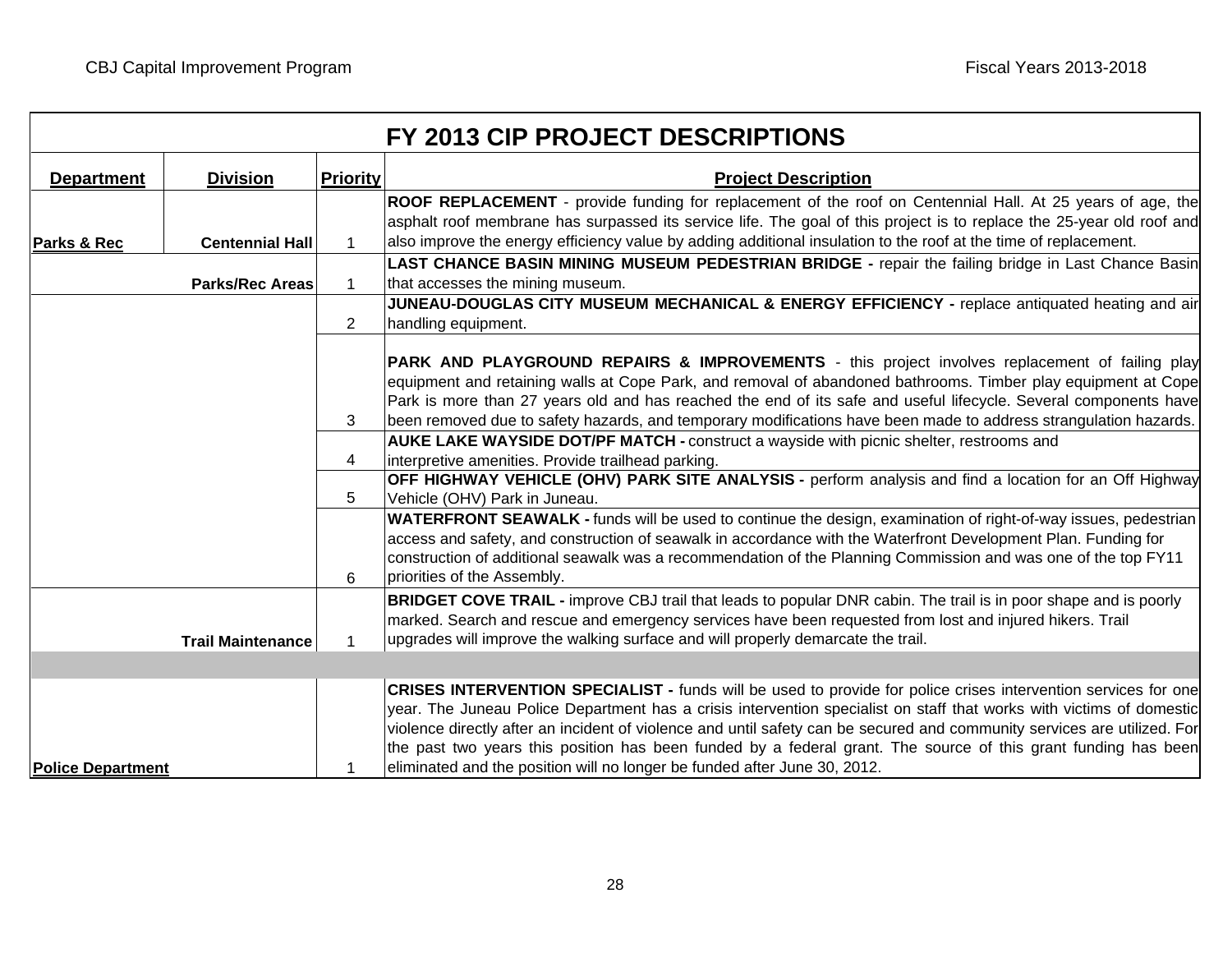|                     |                        |              | FY 2013 CIP PROJECT DESCRIPTIONS                                                                                                                                                                                                                                                                                                                                                                                                                                                                                                                                                                                                                                                                                                                |
|---------------------|------------------------|--------------|-------------------------------------------------------------------------------------------------------------------------------------------------------------------------------------------------------------------------------------------------------------------------------------------------------------------------------------------------------------------------------------------------------------------------------------------------------------------------------------------------------------------------------------------------------------------------------------------------------------------------------------------------------------------------------------------------------------------------------------------------|
| <b>Department</b>   | <b>Division</b>        | Priority     | <b>Project Description</b>                                                                                                                                                                                                                                                                                                                                                                                                                                                                                                                                                                                                                                                                                                                      |
|                     |                        | 2            | <b>DISPATCH SOFTWARE - these funds will be used to replace the current outdated dispatch software with an updated</b><br>system. Acquisition and installation of a new software system would eliminate redundancy, improve accuracy and<br>response times, allow for more detailed documentation, and improve our retention rate for dispatchers.                                                                                                                                                                                                                                                                                                                                                                                               |
|                     |                        |              |                                                                                                                                                                                                                                                                                                                                                                                                                                                                                                                                                                                                                                                                                                                                                 |
| <b>Public Works</b> | <b>Capital Transit</b> | $\mathbf 1$  | BUS SHELTER IMPROVEMENTS - plan, design, and construct bus shelter repairs and/or replacements on Capital<br>Transit routes. Work is to provide for necessary major maintenance repairs to existing transit shelters to provide safe<br>and protected waiting shelters for transit passengers.                                                                                                                                                                                                                                                                                                                                                                                                                                                  |
|                     | <b>Streets</b>         | $\mathbf{1}$ | <b>CONSOLIDATED PUBLIC WORKS FACILITY - SHOP SECURITY - construct retaining walls and perimeter fence for</b><br>increased security of equipment storage yard.                                                                                                                                                                                                                                                                                                                                                                                                                                                                                                                                                                                  |
|                     |                        | 2            | AREAWIDE DRAINAGE IMPROVEMENTS - multi-year drainage improvements throughout the CBJ.                                                                                                                                                                                                                                                                                                                                                                                                                                                                                                                                                                                                                                                           |
|                     |                        | 3            | PAVEMENT MANAGEMENT IMPROVEMENTS - on-going pavement management program to provide chip seal,<br>asphalt overlays/replacements, and other preventative maintenance treatments to CBJ streets. Pavement<br>maintenance is required to extend functional life of road surfaces an additional 5 to 10 years. Programs also provides<br>capital funding to purchase and repair specialized asphalt maintenance equipment and to purchase paving materials<br>(oil, aggregates, chemicals, etc.) for pavement maintenance. Streets tentatively approved for FY13 are Bonnie Doon<br>Street & Weeburn Drive in Bonnie Brae Subdivision; and Malissa Drive, Slim Williams Way, Steelhead Street, Wren<br>Drive, & River Road in the Mendenhall Valley. |
|                     |                        | 4            | AREAWIDE SNOW STORAGE FACILITIES DEVELOPMENT - design, permit, and construct new snow storage<br>facilities in the Mendenhall Valley, Downtown, and Douglas areas within the next 5 years. Due to water quality<br>impacts, the Alaska Department of Environmental Conservation (ADEC) no longer allows snow disposal into water<br>bodies. The new facilities will be designed to collect and treat snow melt in compliance with new Alaska Water Quality<br>Regulations.                                                                                                                                                                                                                                                                      |
|                     |                        | 5            | DOWNTOWN, PIONEER AVE. PHASE II - continue reconstruction of structurally failing roadway, slope stabilization,<br>base and sub-base replacement, asphalt pavement, storm drainage and water/wastewater utility repairs. Water<br>system improvements include replacement of deteriorated water main, valves, service laterals and other components.<br>Project involves repair and replacement of existing infrastructure within the developed street to minimize future<br>maintenance costs and negative impacts on public resulting form worn pavements and inadequate subdivision storm<br>drainage from the original construction of the street.                                                                                          |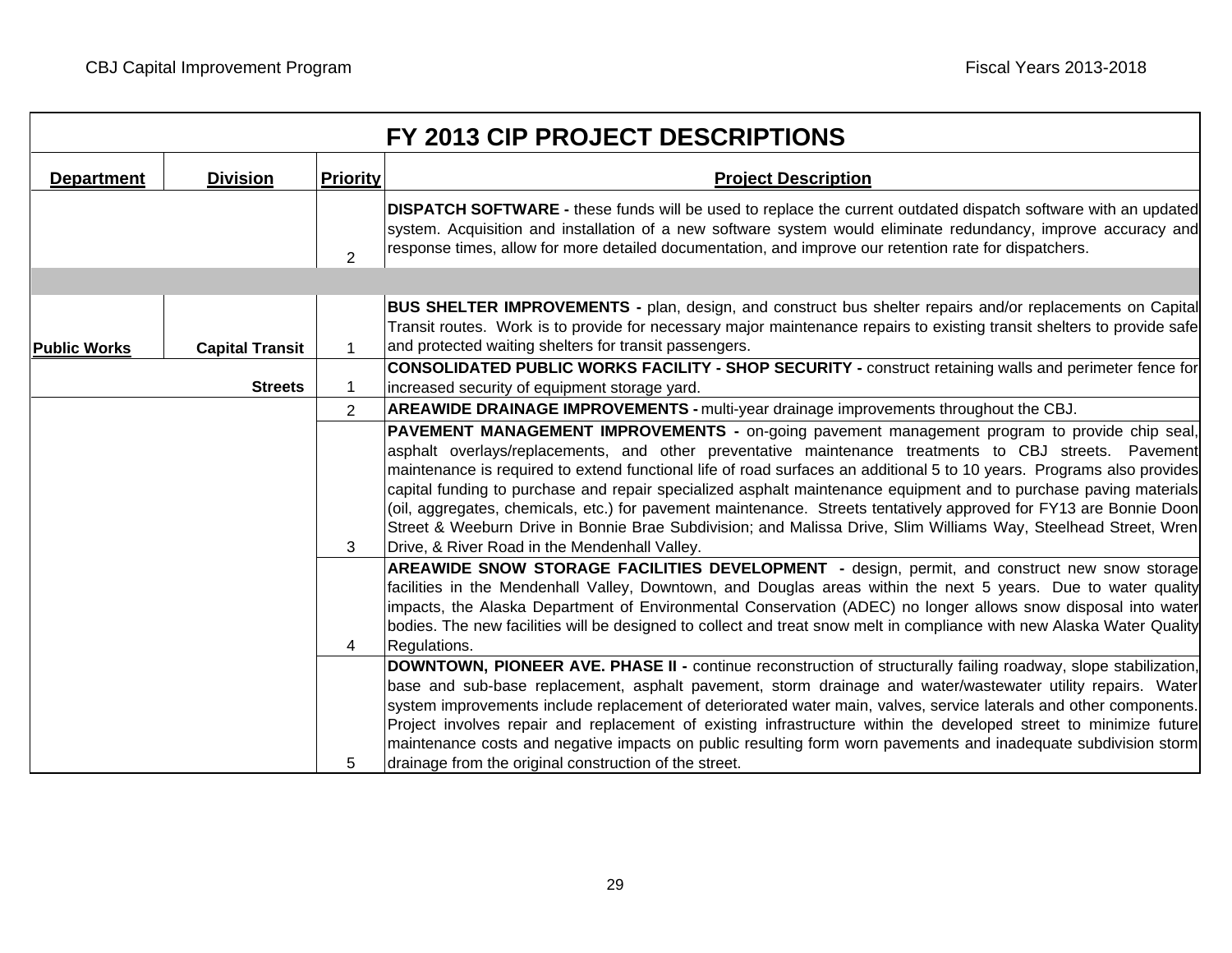|                   |                           |                 | FY 2013 CIP PROJECT DESCRIPTIONS                                                                                                                                                                                                                                                                                                                                                                                                                                                                                                                                     |
|-------------------|---------------------------|-----------------|----------------------------------------------------------------------------------------------------------------------------------------------------------------------------------------------------------------------------------------------------------------------------------------------------------------------------------------------------------------------------------------------------------------------------------------------------------------------------------------------------------------------------------------------------------------------|
| <b>Department</b> | <b>Division</b>           | <b>Priority</b> | <b>Project Description</b>                                                                                                                                                                                                                                                                                                                                                                                                                                                                                                                                           |
|                   |                           | 6               | VALLEY, LAKEWOOD SUBDV IMPROVEMENTS - PHASE II (MEANDER) reconstruct roadway and improve<br>drainage on Meander Way from Northland Dr. to the end. Evaluate street light coverage and possible need for<br>additional lights or moving existing. Roadway base to be excavated and replaced with shot rock to improve drainage<br>under roadway and new asphalt applied.                                                                                                                                                                                              |
|                   |                           | $\overline{7}$  | NORTH DOUGLAS, BAYVIEW SUBDV. - HORIZON DR. - reconstruction failing roadway and watermain. This project<br>scope is the first phase to replacing the failing water main and roadway in the Bayview Subdivision. The existing<br>watermain will be excavated and replaced and sewer main inspected. Roadway subsurface replaced with shot rock to<br>allow better water drainage and new asphalt applied.                                                                                                                                                            |
|                   |                           | 8               | <b>CHEMICAL STORAGE SHED - these funds will be used for construction of a chemical storage building. The CBJ has</b><br>funded the first four phases of a new Public Works Facility in Lemon Creek. The fifth phase requires the construction<br>of a building to house the dry chemicals that are used on the streets in the winter to melt snow and ice.                                                                                                                                                                                                           |
|                   | <b>Wastewater Utility</b> | $\mathbf{1}$    | LAWSON CREEK LIFT STATION IMPROVEMENTS (CONSTRUCTION PHASE) - rehabilitate aging (over 30 year<br>old) Lawson Creek Sewage Lift Station to include new wet well, pumps, controls, generator, piping improvements, and<br>related equipment. These improvements are intended to increase the reliability, reduce maintenance and operation<br>costs, and to minimize the risk of system failures and related wastewater compliance violations at this critical pump<br>station.                                                                                       |
|                   |                           | 2               | PUMP & MOTOR REPLACEMENT - multi-year project focusing on replacement and upgrading of worn pumps,<br>motors, and related equipment throughout the wastewater system to reduce energy consumption, improve reliability,<br>and reduce maintenance costs. Proposed improvements will include implementation of variable frequency drives and<br>other technology improvements as appropriate.                                                                                                                                                                         |
|                   |                           | 3               | <b>SCADA SYSTEM UPGRADES, PHASE II - design, procurement and installation of SCADA control systems in</b><br>wastewater pump stations and treatment plants areawide. SCADA systems allow the utility to remotely monitor pump<br>station and treatment plant operations allow immediate notification of system failures and maintenance needs.<br>SCADA systems allow more efficient use of manpower and equipment resources, and reduce the risk of property<br>damage and permit compliance violations which may result from delayed response to a system failure. |
|                   |                           | 4               | <b>ENERGY EFFICIENCY AND SECURITY IMPROVEMENTS - a consultant energy audit identified a substantial list of</b><br>mechanical, electrical, and systematic modifications within the Wastewater Utility that will result in significant reduction<br>in energy use. This capital project will fund those improvements which can repay the initial capital investment within<br>10 years. Project goal is to make utilities more energy efficient and reduce long term operating costs.                                                                                 |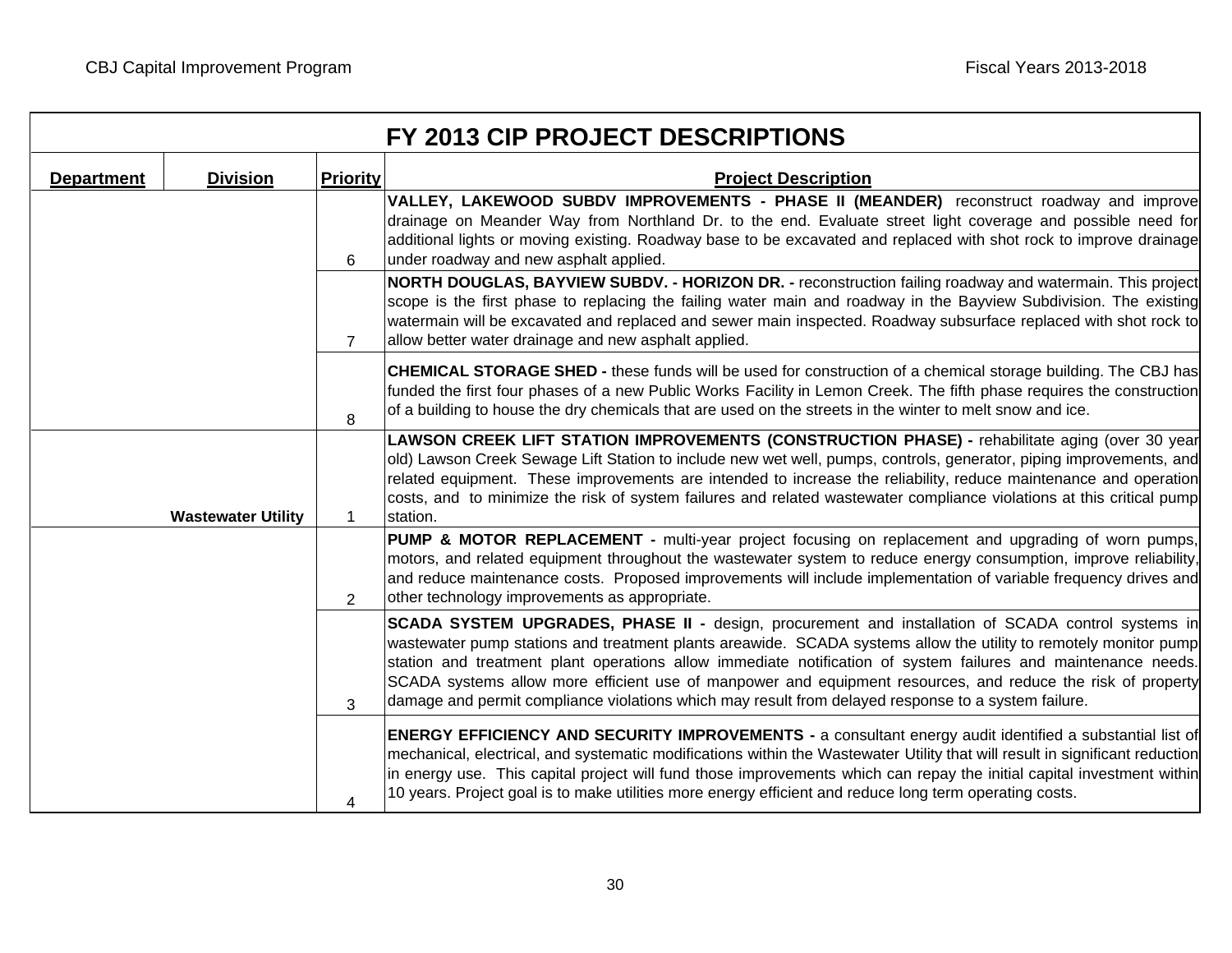|                   |                      |                 | FY 2013 CIP PROJECT DESCRIPTIONS                                                                                                                                                                                                                                                                                                                                                                                                                                                                                                                                                                                                                                                                                                                                                                                         |
|-------------------|----------------------|-----------------|--------------------------------------------------------------------------------------------------------------------------------------------------------------------------------------------------------------------------------------------------------------------------------------------------------------------------------------------------------------------------------------------------------------------------------------------------------------------------------------------------------------------------------------------------------------------------------------------------------------------------------------------------------------------------------------------------------------------------------------------------------------------------------------------------------------------------|
| <b>Department</b> | <b>Division</b>      | <b>Priority</b> | <b>Project Description</b>                                                                                                                                                                                                                                                                                                                                                                                                                                                                                                                                                                                                                                                                                                                                                                                               |
|                   | <b>Water Utility</b> |                 | JUNEAU DOUGLAS BRIDGE - PIPE EXPANSION JOINTS - the water main in the Juneau Douglas was constructed<br>over 30 years ago and contains two highly critical 14 inch diameter water mains which were constructed with a cable<br>restraint system to prevent pipe separations. In recent years the cable restraints have failed completely and resulted<br>in multiple pipe separations. This project will address this problem by installing a combination of pipe expansion joints,<br>mechanical connectors, and other components to restore the integrity of this important part of the city's water<br>distribution network.                                                                                                                                                                                          |
|                   |                      | $\overline{2}$  | <b>SCADA SYSTEM UPGRADES, PHASE II - this project will continue upgrades to the utility's existing Supervisory</b><br>Control and Data Acquisition (SCADA) system. Work includes upgrading and/or replacement of out of date program<br>logic control (PLC) panels, computers, control software, environmental sensors, data recorders, emergency backup<br>controls, security systems and other components. The SCADA system is the core of the water infrastructure control<br>and management operations and many of its components are 15 to 20 years old and are no longer supported by their<br>manufacturers. Upgrading the SCADA system is necessary for the utility to continue to provide reliable water pressure<br>and flow demands for domestic and commercial potable water and for fire suppression needs. |
|                   |                      |                 | <b>SCHOOL DEBT RETIREMENT</b> - early retirement of school project debt is included in the temporary 1% sales tax that                                                                                                                                                                                                                                                                                                                                                                                                                                                                                                                                                                                                                                                                                                   |
| <b>Schools</b>    |                      |                 | is funding projects in FY10 to FY14. Over the course of this sales tax collection, \$4M will be used to reduce this debt.                                                                                                                                                                                                                                                                                                                                                                                                                                                                                                                                                                                                                                                                                                |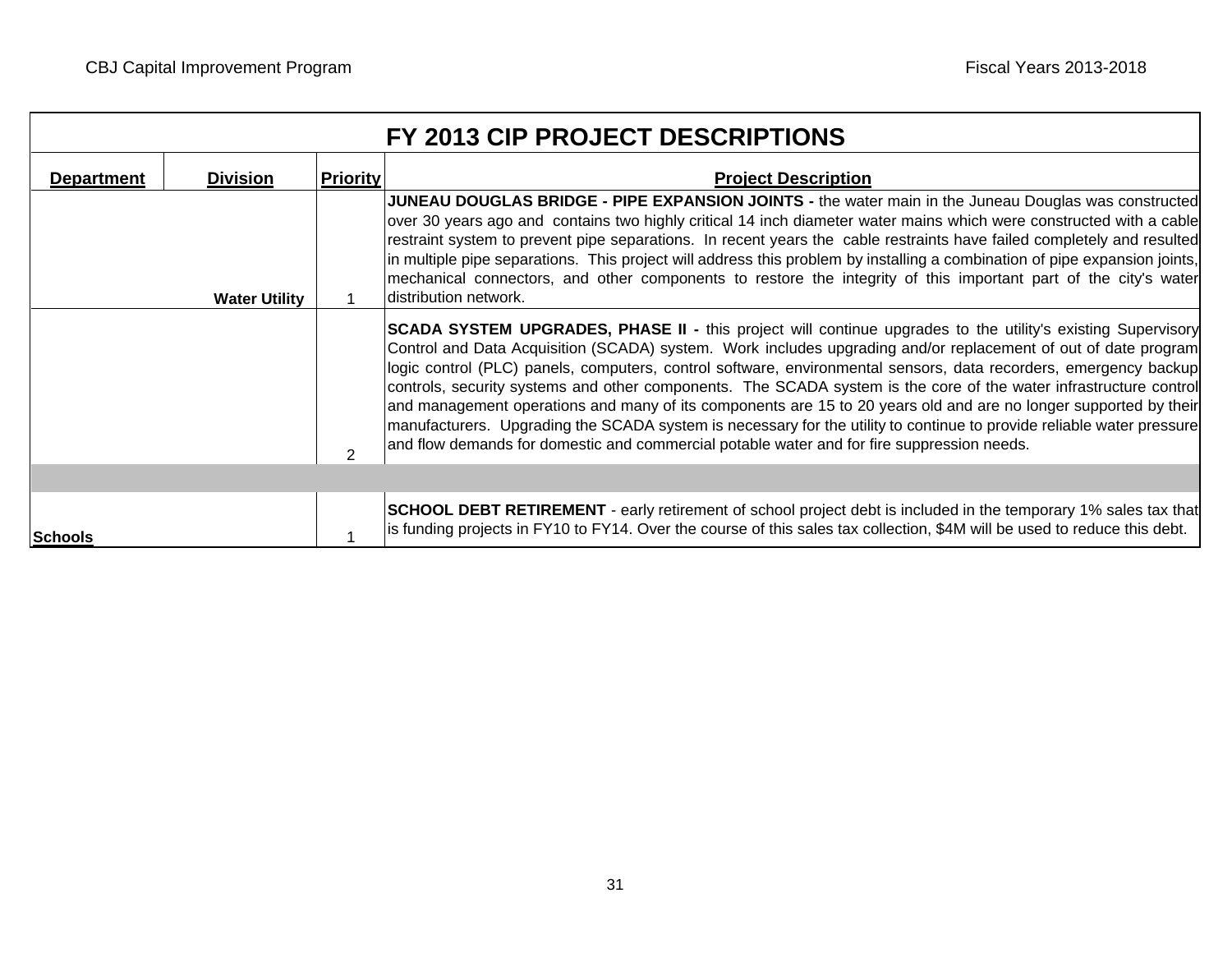## **FINANCIAL SUMMARY OF CURRENT PROJECTS**

This section of the CIP provides <sup>a</sup> financial summary for the capital improvements that were active on May 29, 2012. A table is presented showing the project name, budget, committments, expenditures to date, and the funds available to complete each improvement. This financial information is obtained from LAWSON, CBJ's official accounting system.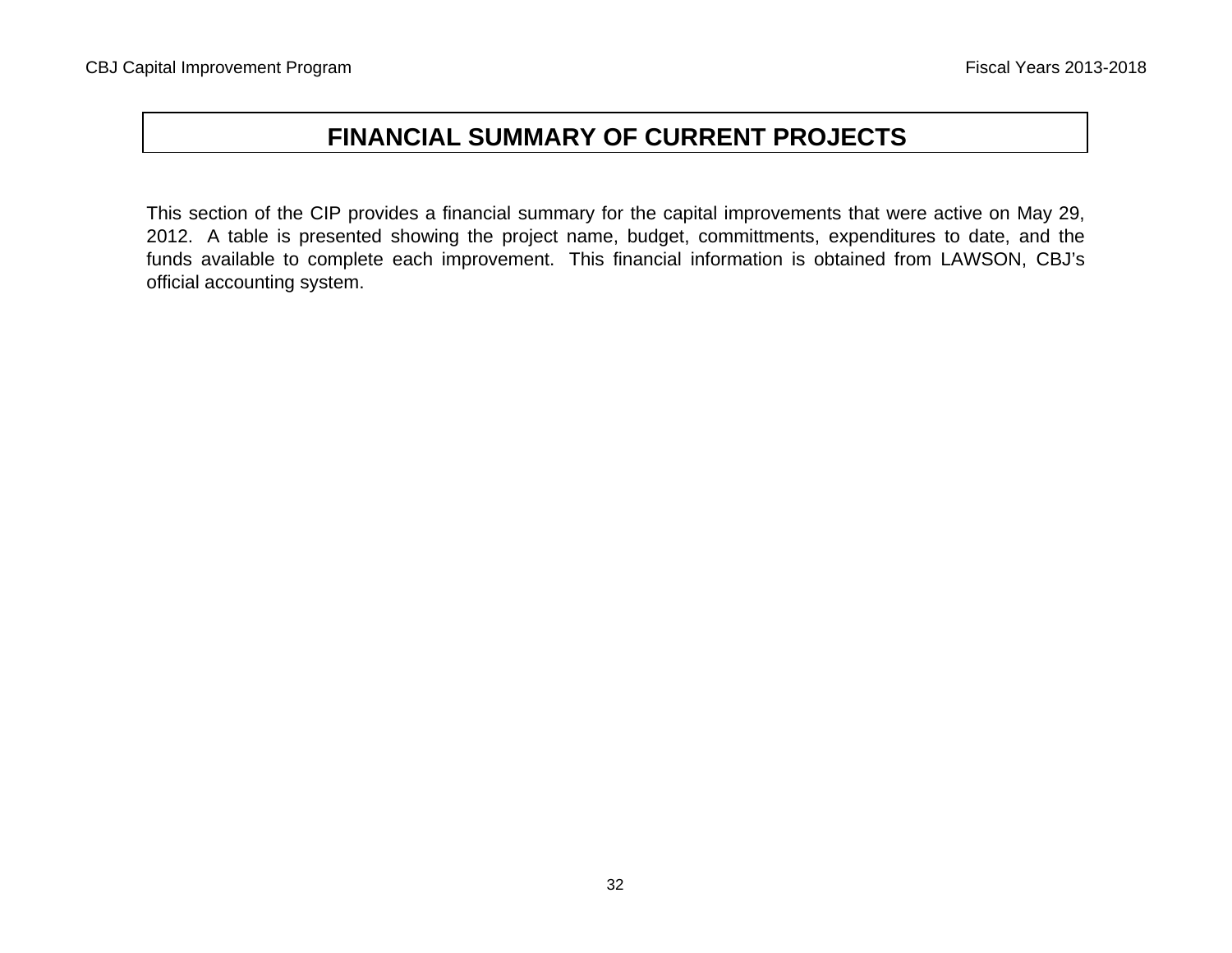| <b>CAPITAL IMPROVEMENT PROJECTS</b> |                                                  |                                      |                        |                           |                    |                           |                |                         |                        |  |  |  |
|-------------------------------------|--------------------------------------------------|--------------------------------------|------------------------|---------------------------|--------------------|---------------------------|----------------|-------------------------|------------------------|--|--|--|
| <b>Financial Summary</b>            |                                                  |                                      |                        |                           |                    |                           |                |                         |                        |  |  |  |
| as of May 29, 2012                  |                                                  |                                      |                        |                           |                    |                           |                |                         |                        |  |  |  |
|                                     |                                                  |                                      |                        |                           |                    |                           |                |                         |                        |  |  |  |
| <b>Activity</b>                     | <b>Project Name</b>                              |                                      | <b>Budget</b>          |                           | <b>Commitments</b> |                           | <b>Actuals</b> |                         | <b>Funds Available</b> |  |  |  |
| A50-001                             | Airport CIP Project Design                       | \$                                   | 305,331                | $\overline{\mathbf{e}}$   |                    | \$                        | 47,983         | \$                      | 257,348                |  |  |  |
| A50-026                             | New SRE Building - Design                        | \$                                   | 888,086                | $\overline{\mathbf{e}}$   |                    | \$                        | 871,684        | \$                      | 16,402                 |  |  |  |
| A50-031                             | <b>Airport Construction Cont. Res</b>            | $\overline{\mathcal{L}}$             | 80,000                 | \$                        | $\blacksquare$     | \$                        |                | \$                      | 80,000                 |  |  |  |
| A50-033                             | <b>Airport Revovling Capital Reserve</b>         | \$                                   | 51,101                 | \$                        | $\blacksquare$     | \$                        |                | \$                      | 51,101                 |  |  |  |
| A50-046                             | Relocate ASOS                                    | \$                                   | 65,000                 | $\boldsymbol{\mathsf{S}}$ | $\blacksquare$     | \$                        | 42,349         | \$                      | 22,651                 |  |  |  |
| A50-061                             | Airport Water/Sewer Extension                    | \$                                   | 1,107,695              | \$                        | $\sim$             | $\boldsymbol{\mathsf{S}}$ | 1,075,135      | \$                      | 32,560                 |  |  |  |
| A50-068                             | Part 121 Ramp Recon. Ph I                        | \$                                   | 2,300,000              | \$                        |                    | \$                        | 1,898,827      | \$                      | 401,173                |  |  |  |
| A50-071                             | <b>Purchase Land/Airport Expansion</b>           | \$                                   | 1,000,000              | \$                        |                    | \$                        | 20,834         | \$                      | 979,166                |  |  |  |
| A50-073                             | <b>Airport Terminal Expansion</b>                | \$                                   | 25,501,118             | \$                        | 1,002,247          | \$                        | 18,463,660     | \$                      | 6,035,211              |  |  |  |
| A50-074                             | Runway Safety Area Construction                  | \$                                   | 57,832,475             | \$                        | 2,155,223          | \$                        | 50,275,071     | \$                      | 5,402,181              |  |  |  |
| A50-077                             | Design/Construct Snow Removal Equipment Facility | \$                                   | 3,288,786              | \$                        | 305,047            | \$                        | 1,441,593      | \$                      | 1,542,145              |  |  |  |
| B55-030                             | <b>BRH Behaviorial Health Facility</b>           | \$                                   |                        | \$                        |                    | \$                        | 99,259         | \$                      | (99, 259)              |  |  |  |
| B55-046                             | <b>BRH Orthopedic Unit</b>                       | \$                                   | 5,734,000              | \$                        | 421,228            | \$                        | 5,156,389      | \$                      | 156,382                |  |  |  |
| B55-055                             | <b>BRH REACH Bldg Demolition</b>                 | \$                                   |                        | \$                        |                    | \$                        | 250,976        | \$                      | (250, 976)             |  |  |  |
| B55-059                             | Child & Adolescent Mental Health Care            | \$                                   | 5,000,000              | \$                        |                    | $\mathfrak{S}$            |                | \$                      | 5,000,000              |  |  |  |
| B55-061                             | <b>CT Scanner Room Renovations</b>               | \$                                   | 940,141                | \$                        | 181,292            | \$                        | 724,597        | \$                      | 34,252                 |  |  |  |
| B55-062                             | <b>BRH Roof Project</b>                          | \$                                   | 2,500,000              | \$                        | 670,432            | \$                        | 1,575,114      | \$                      | 254,454                |  |  |  |
| B55-072                             | Bartlett 2005                                    | \$                                   |                        | \$                        |                    | \$                        | 64,538,968     | \$                      | (64, 538, 968)         |  |  |  |
| D12-010                             | <b>Document Shredder</b>                         | $\overline{\boldsymbol{\mathsf{s}}}$ | 20,000                 | $\overline{\mathbf{S}}$   |                    | $\overline{\mathcal{S}}$  | 20,000         | \$                      |                        |  |  |  |
| D12-016                             | <b>PRISM Core Financial Conversion</b>           | $\overline{\mathbf{3}}$              | $\overline{6,}100,000$ | \$                        | 549,955            | \$                        | 5,288,726      | \$                      | 261,319                |  |  |  |
| D12-027                             | <b>Cultural Gateway</b>                          | \$                                   | 100,000                | \$                        |                    | \$                        |                | \$                      | 100,000                |  |  |  |
| D12-030                             | <b>Energy Efficiency Improvements</b>            | \$                                   |                        | \$                        | $\sim$             | \$                        | 190,678        | \$                      | (190, 678)             |  |  |  |
| D12-044                             | Sustainability Improvement                       | $\overline{\mathbf{e}}$              | 75,000                 | \$                        |                    | \$                        | 70,306         | \$                      | 4,694                  |  |  |  |
| D12-045                             | Manager's Energy Efficiency                      | $\overline{\mathbf{e}}$              | 429,645                | \$                        | 5,593              | \$                        | 146,585        | \$                      | 277,467                |  |  |  |
| D12-070                             | Open Space Waterfront Land Acquisition           | \$                                   | 2,359,813              | \$                        | 1,370              | \$                        | 795,815        | \$                      | 1,562,628              |  |  |  |
| D14-019                             | <b>Lemon Creek 2nd Access</b>                    | \$                                   | 300,000                | \$                        |                    | \$                        | 130,441        | \$                      | 169,559                |  |  |  |
| D14-024                             | <b>Stabler's Water/Scales</b>                    | $\overline{\mathbf{S}}$              | 190,000                | \$                        | $\blacksquare$     | $\overline{\mathbf{3}}$   | 153,543        | \$                      | 36,457                 |  |  |  |
| D14-026                             | Lena Subdivision                                 | $\overline{\mathbf{e}}$              | 745,000                | $\overline{\mathbf{s}}$   | $\sim$             | $\overline{\mathbf{s}}$   | 718,985        | $\sqrt[6]{\frac{1}{2}}$ | 26,015                 |  |  |  |
| D14-034                             | Auke Lake Launch Ramp                            | \$                                   | 300,000                | \$                        | 300                | \$                        | 291,034        | \$                      | 8,666                  |  |  |  |
| D14-037                             | North Lemon Creek Gravel Source                  | \$                                   | 1,387,265              | \$                        |                    | \$                        | 303,389        | \$                      | 1,083,876              |  |  |  |
| D14-050                             | Lemon Creek Subdivision                          | \$                                   | 250,000                | $\boldsymbol{\mathsf{S}}$ | $\sim$             | $\mathfrak{S}$            | 453            | $\sqrt[6]{\frac{1}{2}}$ | 249,547                |  |  |  |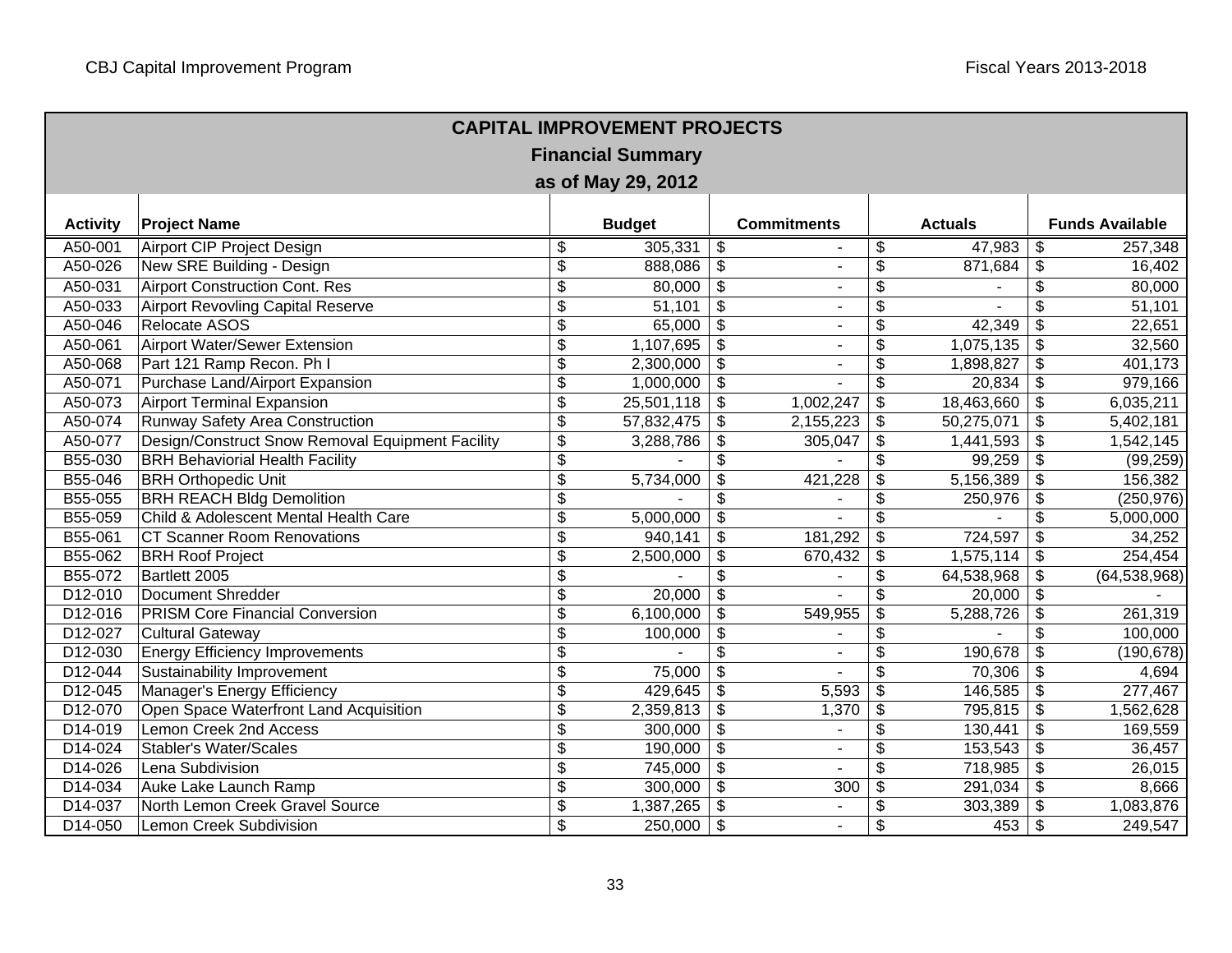| <b>CAPITAL IMPROVEMENT PROJECTS</b> |                                        |                                  |               |                                  |                    |                            |                |                              |                          |  |  |  |
|-------------------------------------|----------------------------------------|----------------------------------|---------------|----------------------------------|--------------------|----------------------------|----------------|------------------------------|--------------------------|--|--|--|
| <b>Financial Summary</b>            |                                        |                                  |               |                                  |                    |                            |                |                              |                          |  |  |  |
| as of May 29, 2012                  |                                        |                                  |               |                                  |                    |                            |                |                              |                          |  |  |  |
|                                     |                                        |                                  |               |                                  |                    |                            |                |                              |                          |  |  |  |
| <b>Activity</b>                     | <b>Project Name</b>                    |                                  | <b>Budget</b> |                                  | <b>Commitments</b> |                            | <b>Actuals</b> |                              | <b>Funds Available</b>   |  |  |  |
| D14-051                             | Peterson Hill Land Survey & Planning   | \$                               | 1,150,000     | $\boldsymbol{\theta}$            |                    | \$                         | 69,553         | \$                           | 1,080,447                |  |  |  |
| D14-052                             | Lemon Creek Rock Quarry                | \$                               | 25,000        | \$                               |                    | \$                         | 5,000          | $\sqrt[6]{\frac{1}{2}}$      | 20,000                   |  |  |  |
| D14-060                             | N. Douglas Highway Extension           | \$                               | 600,000       | \$                               | 3,937              | \$                         | 97,751         | $\boldsymbol{\mathsf{S}}$    | 498,312                  |  |  |  |
| D14-061                             | Montana Creek Restoration              | \$                               | 25,000        | \$                               |                    | \$                         | 25,000         | $\boldsymbol{\mathsf{S}}$    |                          |  |  |  |
| D15-006                             | Geographic Information Systems         | \$                               |               | \$                               |                    | \$                         | 160,976        | $\boldsymbol{\hat{\varphi}}$ | (160, 976)               |  |  |  |
| D15-023                             | <b>City Hall Generator/UPS</b>         | \$                               | 406,650       | \$                               | 2,460              | \$                         | 343,194        | \$                           | 60,996                   |  |  |  |
| D16-042                             | Juneau Wetlands Mitigation Bank        | \$                               | 27,627        | \$                               |                    | \$                         | 5,577          | \$                           | 22,050                   |  |  |  |
| D23-020                             | <b>Valley Library Improvements</b>     | \$                               |               | \$                               |                    | \$                         | 80,324         | \$                           | (80, 324)                |  |  |  |
| D23-057                             | Library Server Room Upgrades           | \$                               | 154,675       | \$                               | 5,935              | \$                         | 127,578        | $\boldsymbol{\hat{\varphi}}$ | 21,162                   |  |  |  |
| D24-001                             | AJ Mine                                | \$                               | 250,000       | \$                               | 20,138             | \$                         | 72,666         | \$                           | 157,196                  |  |  |  |
| D24-009                             | Site Clean Up & Renovation             | \$                               | 15,116        | \$                               |                    | \$                         |                | \$                           | 15,116                   |  |  |  |
| D24-018                             | <b>North Douglas Crossing</b>          | $\overline{\mathbf{S}}$          | 185,500       | $\overline{\boldsymbol{\theta}}$ | 9,584              | $\overline{\mathbf{e}}$    | 169,339        | \$                           | 6,577                    |  |  |  |
| D24-043                             | Stormwater Management Standards        | $\overline{\mathbf{S}}$          | 240,000       | $\overline{\boldsymbol{\theta}}$ |                    | \$                         | 192,724        | \$                           | 47,276                   |  |  |  |
| D24-098                             | <b>ADA</b> Compliance                  | $\overline{\mathbf{S}}$          | 501,000       | $\overline{\boldsymbol{\theta}}$ | $\blacksquare$     | $\overline{\mathbf{e}}$    | 459,642        | \$                           | 41,358                   |  |  |  |
| D <sub>28</sub> -007                | <b>Eaglecrest Maintenance</b>          | \$                               |               | $\overline{\mathbf{S}}$          | $\blacksquare$     | \$                         | 463,631        | \$                           | (463, 631)               |  |  |  |
| D <sub>28</sub> -013                | Eaglecrest Lodge Improvements          | $\overline{\mathbf{S}}$          | 244,019       | \$                               |                    | $\overline{\mathcal{G}}$   | 193,075        | \$                           | 50,944                   |  |  |  |
| D <sub>28</sub> -014                | Eaglecrest Mid Mountain Chairlift      | $\overline{\boldsymbol{\theta}}$ | 1,419,485     | \$                               |                    | $\overline{\mathcal{S}}$   | 1,419,485      | \$                           | $\sim$                   |  |  |  |
| D <sub>28</sub> -035                | <b>FAA Monitoring Station</b>          | $\overline{\boldsymbol{\theta}}$ | 2,700,000     | \$                               | $\sim$             | $\overline{\mathcal{G}}$   | 2,700,000      | \$                           | $\overline{\phantom{a}}$ |  |  |  |
| D28-038                             | <b>Eaglecrest Beginner Chairlift</b>   | \$                               |               | \$                               | $\blacksquare$     | \$                         | 329,798        | \$                           | (329, 798)               |  |  |  |
| D28-039                             | Alpine Center First Aid Building       | \$                               |               | \$                               |                    | \$                         | 4,705          | $\boldsymbol{\mathsf{S}}$    | (4,705)                  |  |  |  |
| D <sub>28</sub> -054                | Mountain Operations and Lift           | $\overline{\boldsymbol{\theta}}$ | 481,132       | \$                               | 76,569             | \$                         | 359,034        | $\frac{1}{2}$                | 45,529                   |  |  |  |
| D28-058                             | Juneau Nordic Ski Trails               | \$                               | 133,180       | $\boldsymbol{\mathsf{S}}$        |                    | \$                         | 107,106        | $\boldsymbol{\mathsf{S}}$    | 26,074                   |  |  |  |
| D44-049                             | Juneau Arts & Culture Center           | \$                               | 600,000       | $\boldsymbol{\mathsf{S}}$        | 252                | \$                         | 516,322        | $\boldsymbol{\mathsf{S}}$    | 83,426                   |  |  |  |
| D71-031                             | Capital Transit Development Plan       | \$                               | 170,000       | \$                               | 7,800              | $\boldsymbol{\mathsf{\$}}$ | 151,469        | \$                           | 10,731                   |  |  |  |
| D71-036                             | Capital Transit Shop Site Improvements | \$                               |               | \$                               |                    | \$                         | 349,113        | $\boldsymbol{\mathsf{S}}$    | (349, 113)               |  |  |  |
| D71-048                             | <b>Capital Transit Ops Facility</b>    | $\overline{\mathcal{S}}$         | 50,000        | \$                               |                    | \$                         | 9,208          | $\sqrt[6]{3}$                | 40,792                   |  |  |  |
| D71-053                             | <b>Capital Transit Bus Shelters</b>    | $\overline{\mathcal{S}}$         | 262,093       | \$                               | 400                | \$                         | 55,668         | $\boldsymbol{\mathsf{S}}$    | 206,025                  |  |  |  |
| D71-056                             | Bus Barn Maintenance & Site Paving     | $\overline{\mathcal{S}}$         | 60,887        | \$                               | $\sim$             | \$                         |                | \$                           | 60,887                   |  |  |  |
| D71-083                             | <b>Transit Bus Replacement</b>         | \$                               | L.            | \$                               | $\blacksquare$     | \$                         | 763,644        | $\boldsymbol{\mathsf{S}}$    | (763, 644)               |  |  |  |
| D72-078                             | Safe Routes to School                  | \$                               |               | \$                               | $\sim$             | \$                         | 19,899         | $\boldsymbol{\mathsf{S}}$    | (19, 899)                |  |  |  |
| E28-059                             | Eaglecrest Long Range Master Plan      | $\overline{\mathbf{S}}$          | 50,000        | \$                               | $\sim$             | \$                         | 84,833         | $\sqrt[6]{\frac{1}{2}}$      | (34, 833)                |  |  |  |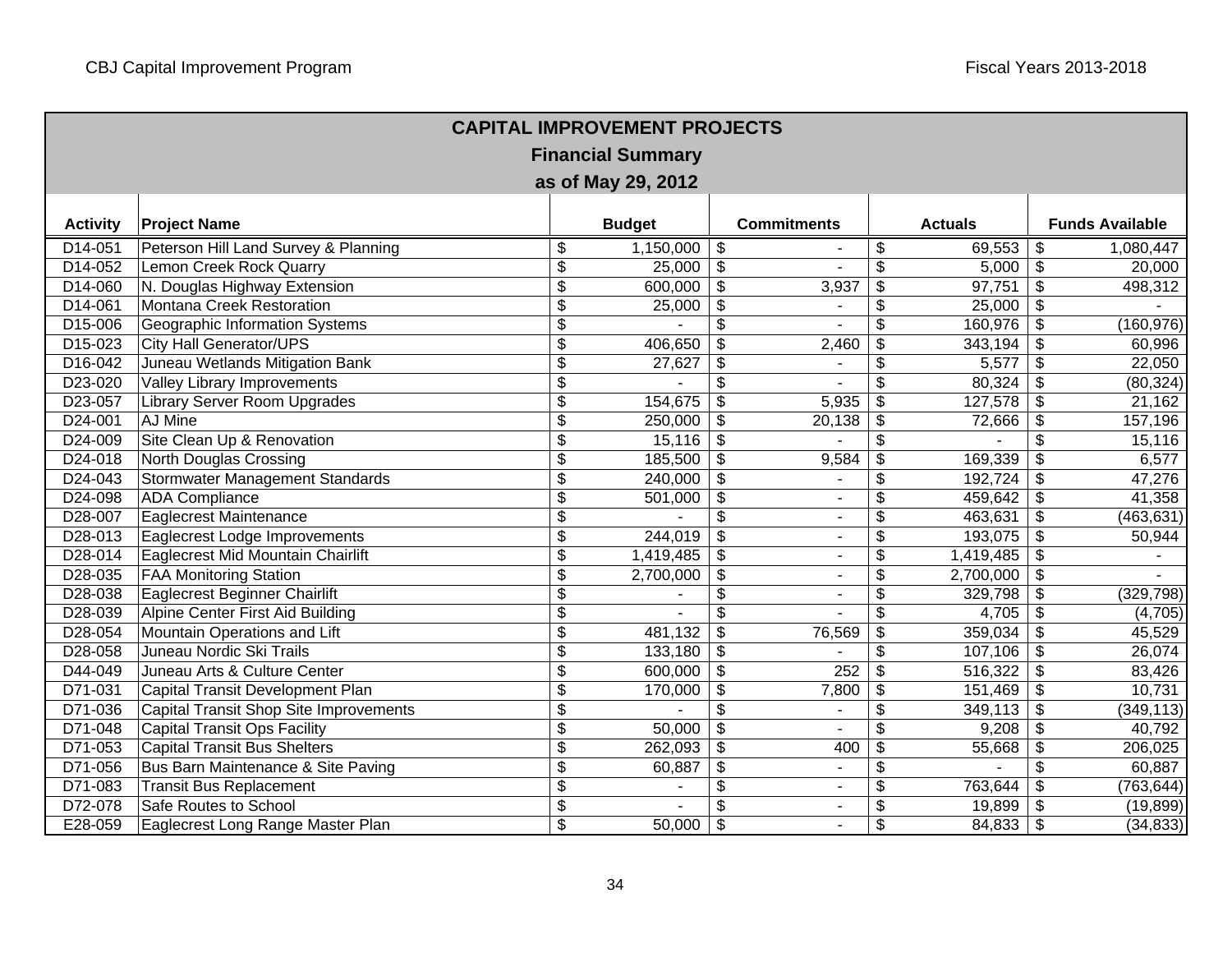| <b>CAPITAL IMPROVEMENT PROJECTS</b> |                                         |                                      |               |                                  |                    |                           |                |                              |                        |  |  |  |
|-------------------------------------|-----------------------------------------|--------------------------------------|---------------|----------------------------------|--------------------|---------------------------|----------------|------------------------------|------------------------|--|--|--|
| <b>Financial Summary</b>            |                                         |                                      |               |                                  |                    |                           |                |                              |                        |  |  |  |
| as of May 29, 2012                  |                                         |                                      |               |                                  |                    |                           |                |                              |                        |  |  |  |
|                                     |                                         |                                      |               |                                  |                    |                           |                |                              |                        |  |  |  |
| <b>Activity</b>                     | <b>Project Name</b>                     |                                      | <b>Budget</b> |                                  | <b>Commitments</b> |                           | <b>Actuals</b> |                              | <b>Funds Available</b> |  |  |  |
| F12-032                             | 07MMRS GR34044                          | \$                                   | 258,144       | $\overline{\boldsymbol{\theta}}$ |                    | $\boldsymbol{\theta}$     | 258,144        | \$                           |                        |  |  |  |
| F12-036                             | 08MMRS GR34045                          | \$                                   | 311,584       | \$                               | ۰                  | \$                        | 311,585        | $\pmb{\$}$                   | (1)                    |  |  |  |
| F12-038                             | 09MMRS Grant GF34046                    | \$                                   | 311,585       | \$                               |                    | \$                        | 311,585        | \$                           |                        |  |  |  |
| F12-039                             | 10MMRS Grant 34066                      | \$                                   | 301,549       | \$                               | 10,000             | $\boldsymbol{\theta}$     | 30,301         | \$                           | 261,248                |  |  |  |
| F12-040                             | 11MMRS Grant 34076                      | \$                                   | 267,609       | \$                               | (24, 965)          | $\boldsymbol{\mathsf{S}}$ | 100            | \$                           | 292,474                |  |  |  |
| F21-034                             | <b>Hagevig Fire Training Center</b>     | \$                                   | 1,002,990     | \$                               | 9,545              | $\boldsymbol{\theta}$     | 979,877        | \$                           | 13,568                 |  |  |  |
| F21-035                             | <b>Replace Fire Station Doors</b>       | \$                                   | 336,000       | \$                               | 1,040              | $\boldsymbol{\theta}$     | 306,200        | \$                           | 28,760                 |  |  |  |
| F22-018                             | <b>Modernizing Police Equipment</b>     | \$                                   | 978,795       | \$                               |                    | $\boldsymbol{\theta}$     | 978,741        | \$                           | 54                     |  |  |  |
| F22-025                             | Modernizing Police Equipment II         | \$                                   | 904,085       | \$                               |                    | \$                        | 904,085        | \$                           |                        |  |  |  |
| H51-074                             | Auke Bay Loader Fac/Statter Elec. Up    | \$                                   | 11,324,741    | \$                               | 58                 | $\boldsymbol{\theta}$     | 11,216,676     | \$                           | 108,006                |  |  |  |
| H51-079                             | Amalga Harbor Launch Ramp               | \$                                   |               | \$                               |                    | $\boldsymbol{\mathsf{S}}$ | 2,796,466      | \$                           | (2,796,466)            |  |  |  |
| H51-083                             | Marine Park/Steamship Wharf II          | \$                                   | 210,000       | $\boldsymbol{\mathsf{S}}$        | 12,650             | $\boldsymbol{\mathsf{S}}$ | 151,188        | \$                           | 46,162                 |  |  |  |
| H51-084                             | Douglas Harbor III                      | $\overline{\boldsymbol{\theta}}$     | 4,300,000     | $\boldsymbol{\theta}$            |                    | \$                        | 4,311,443      | \$                           | (11, 443)              |  |  |  |
| H51-085                             | Juneau Harbors Deferred Maintenance     | $\overline{\boldsymbol{\theta}}$     | 15,688,011    | $\boldsymbol{\mathsf{S}}$        | 82,129             | $\boldsymbol{\mathsf{S}}$ | 11,937,811     | \$                           | 3,668,071              |  |  |  |
| H51-091                             | <b>Waterfront Seawalk</b>               | $\overline{\boldsymbol{\theta}}$     | 6,645,256     | $\boldsymbol{\mathsf{S}}$        | 226,344            | $\boldsymbol{\mathsf{S}}$ | 6,190,138      | \$                           | 228,773                |  |  |  |
| H51-093                             | <b>Statter Harbor Loading Fac/El</b>    | $\overline{\boldsymbol{\theta}}$     | 14,579,600    | $\boldsymbol{\mathsf{S}}$        | 8,410,722          | $\boldsymbol{\mathsf{S}}$ | 2,567,399      | \$                           | 3,601,479              |  |  |  |
| H51-095                             | Downtown Cruise Ship Berth Enhancements | $\overline{\boldsymbol{\theta}}$     | 46,168,834    | $\boldsymbol{\mathsf{\$}}$       | 3,714,772          | $\frac{1}{2}$             | 11,563,527     | $\overline{\mathcal{S}}$     | 30,890,535             |  |  |  |
| H51-096                             | Cruise Ship Tug Moorgage Rehab          | \$                                   | 500,000       | \$                               |                    | \$                        |                | \$                           | 500,000                |  |  |  |
| H51-097                             | Landing Craft & Survl Cameras           | $\frac{1}{2}$                        | 219,000       | $\sqrt[6]{3}$                    | $\overline{a}$     | \$                        | 219,000        | \$                           |                        |  |  |  |
| H51-099                             | Auke Bay Loader Fac Phase II            | $\overline{\boldsymbol{\theta}}$     | 3,640,000     | $\boldsymbol{\mathsf{S}}$        | 240,334            | $\boldsymbol{\mathsf{S}}$ | 3,268,786      | \$                           | 130,880                |  |  |  |
| H51-100                             | Aurora Harbor Improvements              | $\overline{\boldsymbol{\theta}}$     | 600,000       | $\boldsymbol{\mathsf{S}}$        |                    | \$                        | 2,443          | \$                           | 597,558                |  |  |  |
| L23-058                             | Dimond Park Library Planning            | $\boldsymbol{\mathsf{S}}$            | 50,000        | $\sqrt[6]{3}$                    | 82                 | $\boldsymbol{\mathsf{S}}$ | 50,192         | \$                           | (273)                  |  |  |  |
| M14-062                             | Switzer Area Municipal Land Development | \$                                   | 250,000       | \$                               | 50,000             | $\boldsymbol{\mathsf{S}}$ | 1,122          | \$                           | 198,878                |  |  |  |
| M15-001                             | New Technology Implementation           | $\boldsymbol{\mathsf{S}}$            | 100,000       | $\sqrt[6]{3}$                    | 100,000            | $\boldsymbol{\theta}$     |                | \$                           |                        |  |  |  |
| P41-027                             | <b>Fish Creek Improvements</b>          | $\boldsymbol{\mathsf{S}}$            | 319,432       | $\boldsymbol{\mathcal{F}}$       |                    | $\boldsymbol{\mathsf{S}}$ | 264,406        | \$                           | 55,026                 |  |  |  |
| P41-050                             | Gunakadeit Park - Plan/Design           | $\overline{\boldsymbol{\mathsf{s}}}$ | 795,800       | $\sqrt[6]{3}$                    | 5,500              | $\boldsymbol{\mathsf{S}}$ | 769,141        | $\boldsymbol{\hat{\varphi}}$ | 21,159                 |  |  |  |
| P41-059                             | Parks & Playground Improvements         | $\overline{\boldsymbol{\mathsf{s}}}$ | 959,284       | $\boldsymbol{\mathsf{S}}$        | 184,904            | $\boldsymbol{\mathsf{S}}$ | 749,603        | $\boldsymbol{\mathsf{S}}$    | 24,777                 |  |  |  |
| P41-085                             | <b>Sportfield Repairs</b>               | \$                                   | 958,139       | \$                               | 171,785            | \$                        | 498,123        | \$                           | 288,231                |  |  |  |
| P41-087                             | Dimond Park Entrance & Paths            | \$                                   | 150,000       | $\sqrt[6]{3}$                    | 37,546             | \$                        | 23,072         | \$                           | 89,382                 |  |  |  |
| P41-088                             | <b>Outer Point Trail</b>                | \$                                   | 145,000       | \$                               |                    | \$                        |                | \$                           | 145,000                |  |  |  |
| P42-075                             | Jensen-Olson Arboretum                  | $\overline{\mathcal{S}}$             | $91,000$ \$   |                                  | 500                | $\boldsymbol{\mathsf{S}}$ | 87,335         | \$                           | 3,165                  |  |  |  |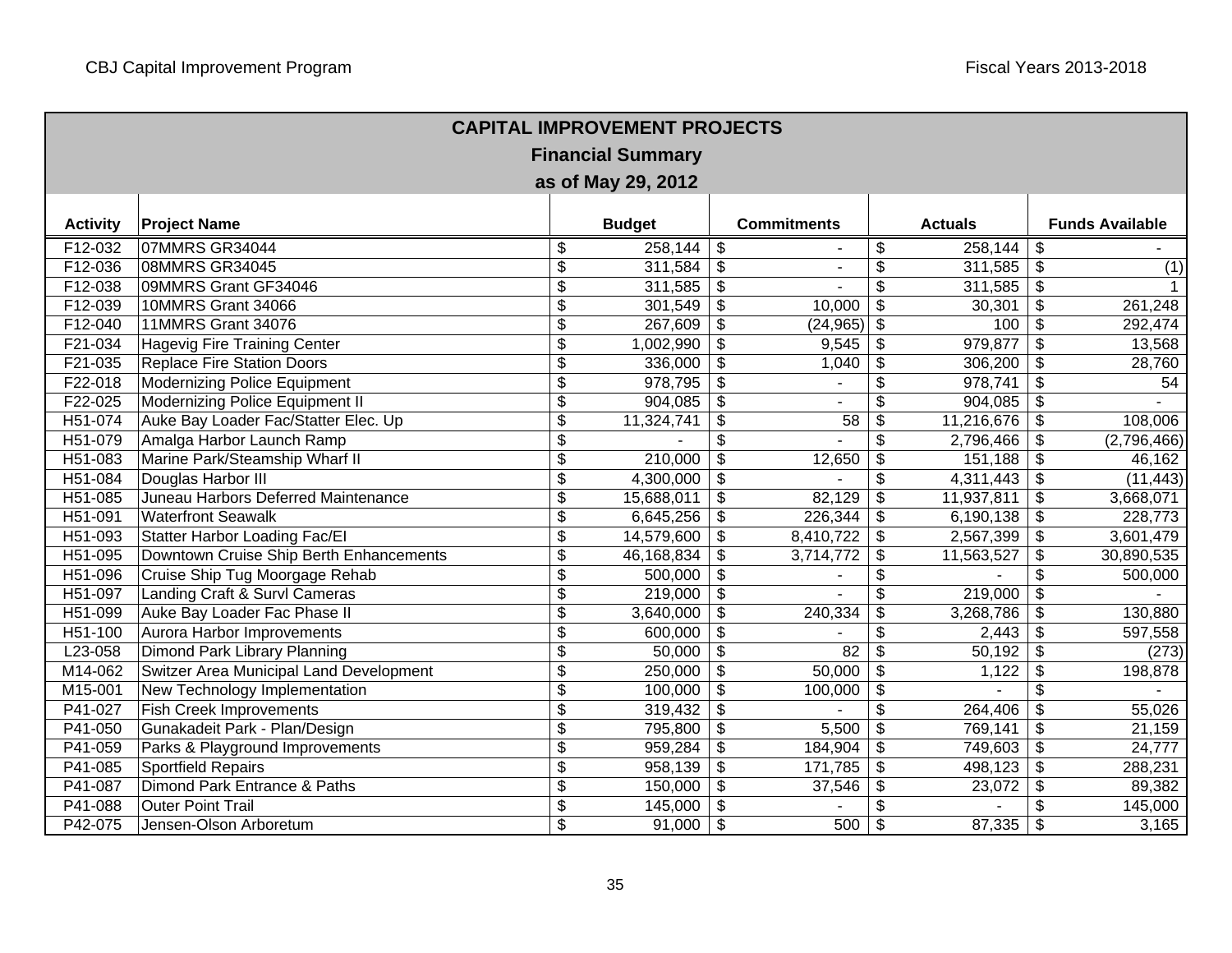| <b>CAPITAL IMPROVEMENT PROJECTS</b> |                                      |                                      |                |                           |                          |                           |                |                              |                        |  |  |  |
|-------------------------------------|--------------------------------------|--------------------------------------|----------------|---------------------------|--------------------------|---------------------------|----------------|------------------------------|------------------------|--|--|--|
| <b>Financial Summary</b>            |                                      |                                      |                |                           |                          |                           |                |                              |                        |  |  |  |
| as of May 29, 2012                  |                                      |                                      |                |                           |                          |                           |                |                              |                        |  |  |  |
|                                     |                                      |                                      |                |                           |                          |                           |                |                              |                        |  |  |  |
| <b>Activity</b>                     | <b>Project Name</b>                  |                                      | <b>Budget</b>  |                           | <b>Commitments</b>       |                           | <b>Actuals</b> |                              | <b>Funds Available</b> |  |  |  |
| P44-052                             | <b>Asbestos Abatement</b>            | \$                                   | 115,000        | \$                        |                          | $\boldsymbol{\theta}$     | 23,775         | \$                           | 91,225                 |  |  |  |
| P44-072                             | <b>Essential Bldg Repairs III</b>    | \$                                   | 546,396        | $\boldsymbol{\mathsf{S}}$ | 65,277                   | $\boldsymbol{\theta}$     | 427,027        | \$                           | 54,092                 |  |  |  |
| P44-073                             | Deferred Bldg Maintenance III        | \$                                   | 3,092,600      | \$                        | 501,178                  | $\boldsymbol{\theta}$     | 1,786,081      | \$                           | 805,341                |  |  |  |
| P46-037                             | Zach Gordon Covered Court            | \$                                   | 895,000        | \$                        |                          | \$                        | 894,455        | \$                           | 545                    |  |  |  |
| P46-047                             | Montana Creek Bike Trail             | \$                                   | 65,524         | \$                        | 4,200                    | $\boldsymbol{\mathsf{S}}$ | 47,043         | \$                           | 14,281                 |  |  |  |
| P46-058                             | Auke Lake Trail ADA Upgrades         | \$                                   | 227,640        | \$                        | 275                      | $\boldsymbol{\theta}$     | 226,916        | \$                           | 449                    |  |  |  |
| P46-065                             | Dive Park Underwater Trail           | \$                                   | 3,822          | \$                        |                          | \$                        | 1,624          | \$                           | 2,198                  |  |  |  |
| P46-067                             | <b>JDCM Remodel/New Exhibit</b>      | \$                                   | 219,015        | \$                        | 1,780                    | $\boldsymbol{\mathsf{S}}$ | 210,397        | \$                           | 6,839                  |  |  |  |
| P46-078                             | Treadwelll Historic Plan & Const     | \$                                   | 87,022         | \$                        | 2,947                    | $\boldsymbol{\mathsf{S}}$ | 45,325         | \$                           | 38,751                 |  |  |  |
| P46-079                             | Dimond Park Swimming Pool            | \$                                   | 21,750,000     | \$                        | 674,028                  | $\boldsymbol{\theta}$     | 20,011,227     | \$                           | 1,064,745              |  |  |  |
| P46-081                             | Gold Rush Days Site Prep/Savikko     | \$                                   |                | \$                        |                          | $\boldsymbol{\theta}$     | 63,716         | \$                           | (63, 716)              |  |  |  |
| P46-083                             | <b>Treadwell Ditch Trail</b>         | $\overline{\mathbf{e}}$              | 132,175        | $\overline{\mathbf{s}}$   | 5,134                    | $\boldsymbol{\mathsf{S}}$ | 94,008         | $\overline{\mathcal{E}}$     | 33,033                 |  |  |  |
| P46-089                             | <b>Bicycle Racks</b>                 | $\overline{\boldsymbol{\theta}}$     | 50,000         | $\boldsymbol{\mathsf{S}}$ |                          | \$                        | 4,856          | $\overline{\mathcal{E}}$     | 45,145                 |  |  |  |
| P46-090                             | <b>OHV Park Site Analysis</b>        | $\overline{\boldsymbol{\theta}}$     | 50,000         | $\overline{\mathbf{s}}$   | $\frac{1}{2}$            | $\overline{\mathbf{3}}$   |                | $\overline{\mathcal{S}}$     | 50,000                 |  |  |  |
| P46-091                             | <b>Under Thunder Trail</b>           | $\overline{\boldsymbol{\theta}}$     | 100,000        | $\boldsymbol{\theta}$     |                          | \$                        |                | \$                           | 100,000                |  |  |  |
| P46-092                             | Montana Creek Access Repairs         | $\overline{\boldsymbol{\theta}}$     | 28,000         | $\overline{\mathbf{3}}$   | 9,625                    | $\boldsymbol{\mathsf{S}}$ | 4,875          | \$                           | 13,500                 |  |  |  |
| P46-093                             | <b>Trailhead Information Kiosks</b>  | $\overline{\boldsymbol{\theta}}$     | 46,891         | $\overline{\mathcal{S}}$  |                          | $\overline{\mathbf{3}}$   |                | $\overline{\mathcal{S}}$     | 46,891                 |  |  |  |
| P47-069                             | <b>Centennial Hall Siding/Roof</b>   | $\overline{\boldsymbol{\theta}}$     | 756,614        | $\overline{\mathbf{3}}$   | 7,142                    | $\overline{\mathbf{3}}$   | 202,147        | $\overline{\mathcal{S}}$     | 547,325                |  |  |  |
| P47-071                             | Centennial Hall Sound Design         | \$                                   | 32,600         | $\boldsymbol{\mathsf{S}}$ |                          | \$                        | 6,567          | \$                           | 26,033                 |  |  |  |
| P48-086                             | <b>Parking Management</b>            | $\frac{1}{2}$                        | 400,000        | $\boldsymbol{\mathsf{S}}$ | $\blacksquare$           | \$                        | 400,000        | \$                           |                        |  |  |  |
| P71-055                             | Downtown Transportation Ctr          | $\overline{\boldsymbol{\theta}}$     | 18,004,200     | $\boldsymbol{\mathsf{S}}$ | 829,062                  | \$                        | 17,014,282     | \$                           | 160,856                |  |  |  |
| R72-004                             | Pavement Management                  | $\boldsymbol{\mathsf{S}}$            | 7,035,457      | \$                        | 679,352                  | $\boldsymbol{\theta}$     | 5,966,213      | \$                           | 389,892                |  |  |  |
| R72-008                             | 1st St Douglas Turnaround            | $\boldsymbol{\mathsf{S}}$            | 103,000        | \$                        | 802                      | $\boldsymbol{\theta}$     | 95,375         | $\boldsymbol{\hat{\varphi}}$ | 6,823                  |  |  |  |
| R72-014                             | Douglas/West Juneau Drainage         | \$                                   |                | \$                        | $\blacksquare$           | \$                        | 256,245        | \$                           | (256, 245)             |  |  |  |
| R72-016                             | Downtown Side Streets Reconstruction | $\boldsymbol{\mathsf{S}}$            | $\blacksquare$ | \$                        | $\blacksquare$           | \$                        | 1,226,109      | \$                           | (1,226,109)            |  |  |  |
| R72-021                             | <b>Franklin Street</b>               | $\overline{\boldsymbol{\mathsf{s}}}$ | ÷              | \$                        | $\overline{\phantom{0}}$ | \$                        | 269,476        | $\sqrt[6]{\frac{1}{2}}$      | (269, 476)             |  |  |  |
| R72-025                             | Juneau Bridge Repair                 | $\overline{\boldsymbol{\mathsf{s}}}$ | $\blacksquare$ | \$                        | ٠                        | $\boldsymbol{\mathsf{S}}$ | 24,047         | \$                           | (24, 047)              |  |  |  |
| R72-026                             | Casey Shattuck Sup Ph II             | $\overline{\mathcal{S}}$             | ٠              | \$                        | $\blacksquare$           | $\boldsymbol{\mathsf{S}}$ | 1,003,436      | \$                           | (1,003,436)            |  |  |  |
| R72-027                             | West 9th St LID 94                   | $\boldsymbol{\mathsf{S}}$            |                | \$                        | $\overline{a}$           | \$                        | 607,964        | \$                           | (607, 964)             |  |  |  |
| R72-029                             | Casey Shattuck III, IV & V           | $\boldsymbol{\mathsf{S}}$            | 3,318,444      | \$                        |                          | \$                        | 3,294,421      | \$                           | 24,023                 |  |  |  |
| R72-031                             | <b>Pioneer Avenue Repairs</b>        | \$                                   | 2,430,000      | $\boldsymbol{\mathsf{S}}$ | 135,617                  | \$                        | 1,110,488      | \$                           | 1,183,895              |  |  |  |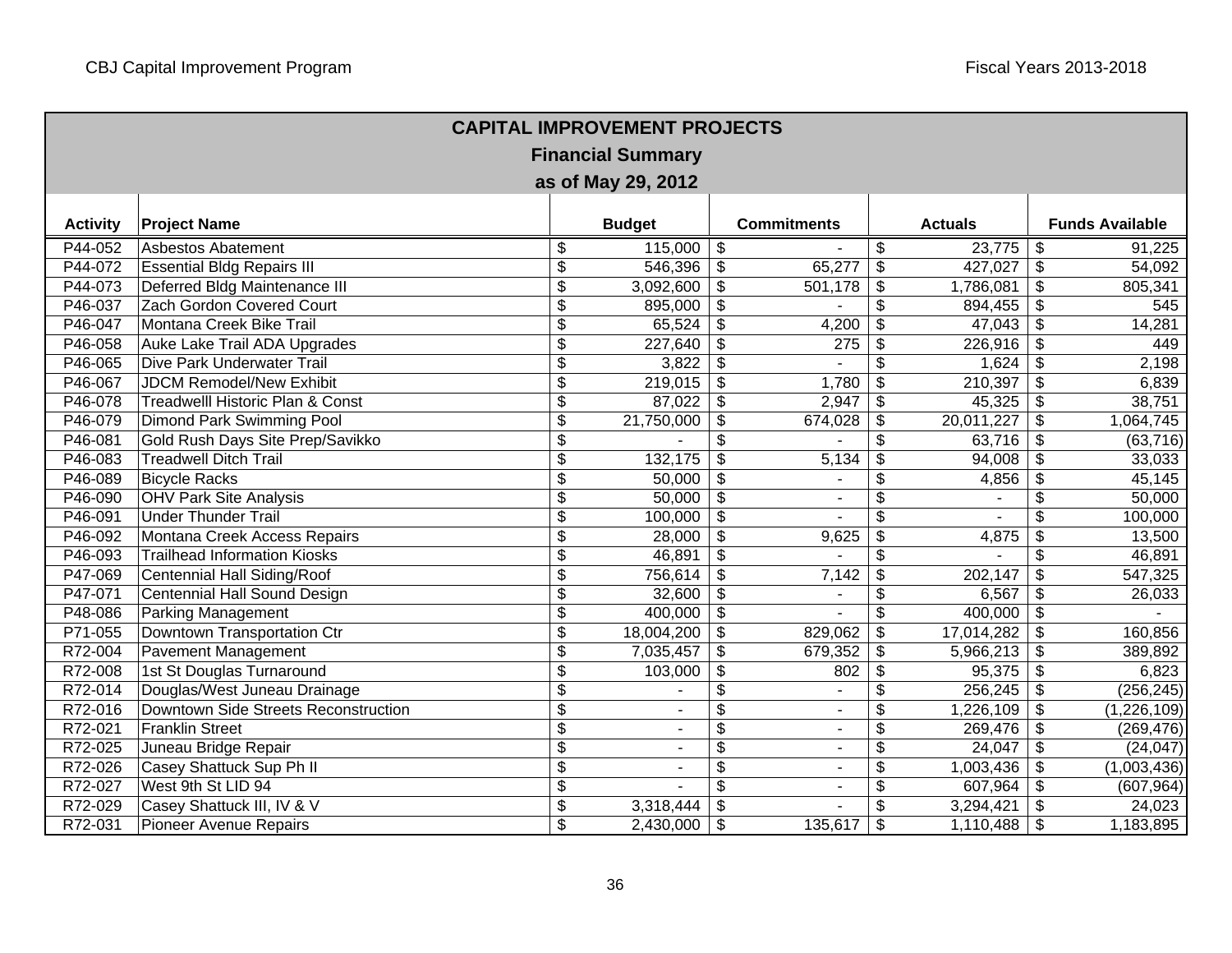| <b>CAPITAL IMPROVEMENT PROJECTS</b> |                                                 |                                  |               |                           |                    |                           |                |                           |                        |  |  |  |
|-------------------------------------|-------------------------------------------------|----------------------------------|---------------|---------------------------|--------------------|---------------------------|----------------|---------------------------|------------------------|--|--|--|
| <b>Financial Summary</b>            |                                                 |                                  |               |                           |                    |                           |                |                           |                        |  |  |  |
| as of May 29, 2012                  |                                                 |                                  |               |                           |                    |                           |                |                           |                        |  |  |  |
|                                     |                                                 |                                  |               |                           |                    |                           |                |                           |                        |  |  |  |
| <b>Activity</b>                     | <b>Project Name</b>                             |                                  | <b>Budget</b> |                           | <b>Commitments</b> |                           | <b>Actuals</b> |                           | <b>Funds Available</b> |  |  |  |
| R72-032                             | Radcliffe Avenue - Design                       | \$                               | 2,295,000     | \$                        | 3,647              | \$                        | 2,243,244      | \$                        | 48,109                 |  |  |  |
| R72-033                             | Environmental Clean-up Report                   | \$                               | 25,000        | \$                        | 6,039              | \$                        | 13,497         | $\boldsymbol{\mathsf{S}}$ | 5,464                  |  |  |  |
| R72-034                             | Downtown Side Streets Improvements Phase 3      | \$                               | 360,742       | \$                        | 2,697              | \$                        | 302,450        | \$                        | 55,595                 |  |  |  |
| R72-035                             | Sidewalk & Stairway Repairs                     | \$                               | 380,000       | \$                        | 22,109             | \$                        | 157,768        | \$                        | 200,123                |  |  |  |
| R72-036                             | Main St Imprv: Egan to 2nd St                   | \$                               | 2,100,000     | \$                        | 36,699             | \$                        | 2,028,641      | \$                        | 34,661                 |  |  |  |
| R72-037                             | Douglas Side Street LID                         | $\overline{\mathbf{S}}$          | 150,000       | \$                        |                    | \$                        | 20,038         | \$                        | 129,962                |  |  |  |
| R72-038                             | Valley Snow Storage Permitting                  | \$                               | 766,562       | \$                        | 29,016             | \$                        | 380,019        | $\sqrt[6]{\frac{1}{2}}$   | 357,527                |  |  |  |
| R72-040                             | Jordan Creek Bridge Replacement                 | \$                               |               | \$                        |                    | \$                        | 851,578        | \$                        | (851, 578)             |  |  |  |
| R72-041                             | West Juneau-Douglas Highway Access Study        | \$                               | 2,075,000     | \$                        | 6,404              | \$                        | 134,792        | \$                        | 1,933,805              |  |  |  |
| R72-042                             | East Valley Drainage                            | $\overline{\mathbf{S}}$          |               | \$                        |                    | \$                        | 18,141         | \$                        | (18, 141)              |  |  |  |
| R72-043                             | Lemon Flats 2nd Access ROW                      | \$                               | 225,000       | \$                        |                    | \$                        | 4,750          | \$                        | 220,250                |  |  |  |
| R72-044                             | Gold Creek Flume                                | \$                               | 310,000       | \$                        | 330                | \$                        | 208,794        | $\boldsymbol{\mathsf{S}}$ | 100,876                |  |  |  |
| R72-045                             | Casey Shattuck Phase V                          | \$                               | 1,650,000     | \$                        | 11,416             | \$                        | 1,585,011      | $\boldsymbol{\mathsf{S}}$ | 53,572                 |  |  |  |
| R72-046                             | <b>Wood Duck Avenue Improvements</b>            | $\overline{\boldsymbol{\theta}}$ | 2,365,000     | \$                        | 56,943             | \$                        | 2,234,745      | \$                        | 73,312                 |  |  |  |
| R72-047                             | Long Run Dr-Safe Routes to School               | \$                               | 819,120       | \$                        | 55,186             | \$                        | 759,935        | $\frac{1}{2}$             | 4,000                  |  |  |  |
| R72-048                             | Montana Creek Road Closure/Parking Mdfctn       | $\overline{\boldsymbol{\theta}}$ | 100,000       | \$                        |                    | \$                        | 2,510          | $\boldsymbol{\mathsf{S}}$ | 97,490                 |  |  |  |
| R72-049                             | Mendenhall River Bank Stabilization-Melvin Park | $\overline{\$}$                  | 104,603       | \$                        |                    | $\overline{\mathbf{e}}$   | 0              | \$                        | 104,603                |  |  |  |
| R72-050                             | Wes Juneau/Douglas Strom Drainage Improvements  | $\overline{\$}$                  | 150,000       | \$                        | $\overline{323}$   | $\overline{\mathcal{S}}$  | 99,343         | \$                        | 50,334                 |  |  |  |
| R72-051                             | <b>Berners Ave Reconstruction</b>               | $\overline{\$}$                  | 1,420,000     | $\boldsymbol{\mathsf{S}}$ | 690,974            | \$                        | 486,971        | \$                        | 242,055                |  |  |  |
| R72-052                             | Lower Highland Drive Infr Impr                  | $\overline{\boldsymbol{\theta}}$ | 450,000       | $\boldsymbol{\mathsf{S}}$ | 854                | \$                        | 437,427        | $\boldsymbol{\mathsf{S}}$ | 11,719                 |  |  |  |
| R72-053                             | Eagles Edge Utility LID                         | $\overline{\boldsymbol{\theta}}$ | 200,000       | $\boldsymbol{\mathsf{S}}$ |                    | $\overline{\mathcal{S}}$  |                | \$                        | 200,000                |  |  |  |
| R72-054                             | Dixon Street - Calhoun to Gold                  | \$                               | 1,270,000     | \$                        | 33,658             | \$                        | 1,156,081      | \$                        | 80,261                 |  |  |  |
| R72-055                             | <b>Central Avenue Sidewalk</b>                  | \$                               | 300,000       | \$                        | 2,070              | $\boldsymbol{\mathsf{S}}$ | 285,802        | \$                        | 12,128                 |  |  |  |
| R72-056                             | Areawide Drainage Improvements                  | \$                               | 291,736       | \$                        | 3,510              | \$                        | 98,495         | $\frac{1}{2}$             | 189,731                |  |  |  |
| R72-057                             | Lemon Creek Fire Hydrants                       | $\overline{\mathcal{S}}$         | 50,000        | \$                        | 17,300             | \$                        | 20,601         | $\boldsymbol{\mathsf{S}}$ | 12,099                 |  |  |  |
| R72-058                             | 2nd Street - Douglas                            | \$                               | 1,920,000     | \$                        | 407,066            | \$                        | 915,467        | \$                        | 597,468                |  |  |  |
| R72-059                             | Main Street 2nd to 7th                          | \$                               | 3,110,497     | \$                        | 2,013,417          | \$                        | 520,988        | \$                        | 576,093                |  |  |  |
| R72-060                             | <b>City Shop Demolition/Removal</b>             | \$                               | 300,000       | \$                        | 88,600             | \$                        | 45,659         | \$                        | 165,741                |  |  |  |
| R72-061                             | <b>Industrial Boulevard Match</b>               | $\overline{\mathbf{e}}$          | 200,000       | \$                        |                    | \$                        |                | \$                        | 200,000                |  |  |  |
| R72-062                             | Irwin & Reinhard Street Reconstruction          | \$                               | 1,220,000     | \$                        | 686,106            | \$                        | 219,901        | \$                        | 313,992                |  |  |  |
| R72-063                             | <b>Bayview Roads Improvement</b>                | \$                               | 250,000       | $\boldsymbol{\mathsf{S}}$ |                    | \$                        |                | \$                        | 250,000                |  |  |  |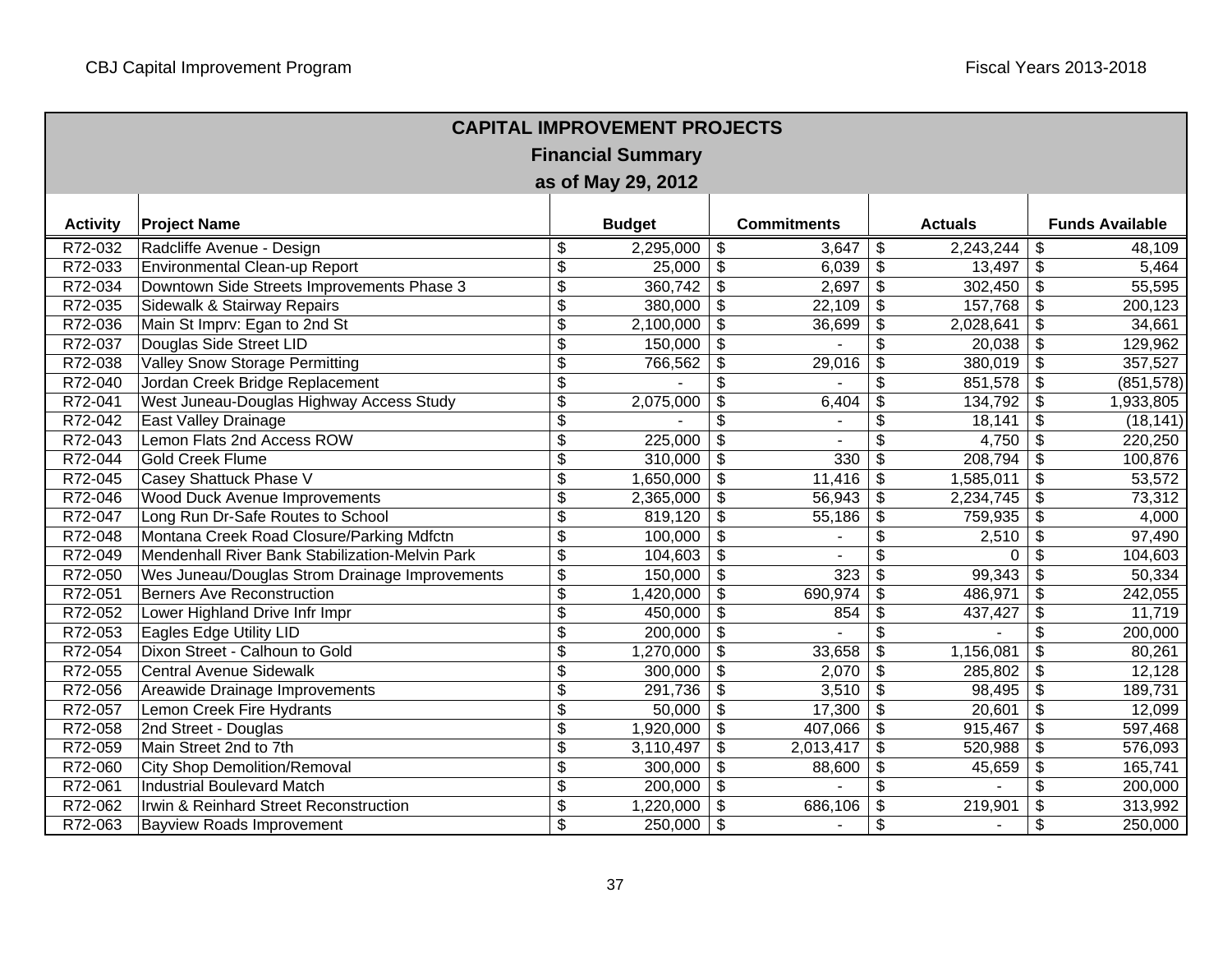| <b>CAPITAL IMPROVEMENT PROJECTS</b> |                                                |                                  |               |                                  |                    |                           |                |                            |                        |  |  |  |
|-------------------------------------|------------------------------------------------|----------------------------------|---------------|----------------------------------|--------------------|---------------------------|----------------|----------------------------|------------------------|--|--|--|
| <b>Financial Summary</b>            |                                                |                                  |               |                                  |                    |                           |                |                            |                        |  |  |  |
| as of May 29, 2012                  |                                                |                                  |               |                                  |                    |                           |                |                            |                        |  |  |  |
|                                     |                                                |                                  |               |                                  |                    |                           |                |                            |                        |  |  |  |
| <b>Activity</b>                     | <b>Project Name</b>                            |                                  | <b>Budget</b> |                                  | <b>Commitments</b> |                           | <b>Actuals</b> |                            | <b>Funds Available</b> |  |  |  |
| R72-064                             | <b>Retaining Wall Repairs</b>                  | \$                               | 5,000         | $\boldsymbol{\mathsf{S}}$        |                    | \$                        | 452            | \$                         | 4,548                  |  |  |  |
| R72-081                             | Streets Maintenance Shop Design - New Location | \$                               | 12,615,000    | \$                               | 374,171            | \$                        | 12,017,170     | $\boldsymbol{\mathsf{\$}}$ | 223,659                |  |  |  |
| R72-100                             | Northland Reconstruction                       | \$                               | 1,000,000     | \$                               | 825,000            | \$                        | 43,241         | \$                         | 131,759                |  |  |  |
| R72-101                             | <b>Glacier Ave Intersection</b>                | $\overline{\mathcal{S}}$         | 15,000        | \$                               |                    | \$                        |                | \$                         | 15,000                 |  |  |  |
| R72-102                             | Hughes Way Improvements                        | $\overline{\mathcal{S}}$         | 75,000        | \$                               | 850                | \$                        | 1,309          | \$                         | 72,841                 |  |  |  |
| R72-103                             | Flood Plain Mappng Tech Assist                 | \$                               | 50,000        | \$                               | 10,774             | \$                        | 7,643          | \$                         | 31,584                 |  |  |  |
| S02-081                             | DZ Improvements                                | \$                               | 400,000       | \$                               |                    | \$                        | 396,257        | \$                         | 3,743                  |  |  |  |
| S02-083                             | High School/Mendenhall Valley                  | \$                               | 76,248,825    | \$                               | 149,846            | \$                        | 75,874,351     | \$                         | 224,627                |  |  |  |
| S02-086                             | District Major Maintenance Upgrades            | $\overline{\mathcal{S}}$         | 6,879,731     | \$                               | 1,182,039          | \$                        | 4,842,361      | \$                         | 855,332                |  |  |  |
| S02-088                             | <b>Glacier Valley Renovation</b>               | \$                               | 17,654,304    | \$                               | 682                | \$                        | 17,533,273     | \$                         | 120,348                |  |  |  |
| S02-089                             | <b>Harborvie Renovation</b>                    | \$                               | 22,596,116    | \$                               | 5,717              | \$                        | 22,212,553     | \$                         | 377,846                |  |  |  |
| S02-090                             | <b>JSD Safety Upgrades</b>                     | $\overline{\mathbf{S}}$          | 147,000       | \$                               |                    | \$                        | 113,368        | \$                         | 33,632                 |  |  |  |
| S02-091                             | DZ Covered Play Area                           | $\overline{\boldsymbol{\theta}}$ | 1,365,000     | \$                               |                    | $\overline{\mathcal{S}}$  | 1,163,654      | \$                         | 201,346                |  |  |  |
| S02-092                             | <b>JSD Site Improvements</b>                   | $\overline{\boldsymbol{\theta}}$ | 724,162       | \$                               | 2,788              | \$                        | 710,925        | \$                         | 10,449                 |  |  |  |
| S02-094                             | <b>Gastineau Elem Reno</b>                     | \$                               | 13,031,285    | \$                               | 4,460,246          | \$                        | 6,714,122      | \$                         | 1,856,917              |  |  |  |
| S02-095                             | Auke Bay Elementary Site Reno                  | \$                               | 22,174,670    | \$                               | 18,216,471         | \$                        | 1,668,228      | \$                         | 2,289,971              |  |  |  |
| S02-096                             | Juneau School District Tech Upgrades           | $\overline{\boldsymbol{\theta}}$ | 275,000       | \$                               |                    | \$                        |                | \$                         | 275,000                |  |  |  |
| S02-097                             | Adair Kennedy Turf Field Resurfacing           | $\overline{\mathbf{e}}$          | 1,190,000     | \$                               | 949,408            | \$                        | 46,237         | \$                         | 194,355                |  |  |  |
| S02-098                             | JSD Safety Upgrds (Video Surv)                 | $\overline{\boldsymbol{\theta}}$ | 116,000       | $\overline{\boldsymbol{\theta}}$ |                    | $\overline{\mathbf{e}}$   | $\blacksquare$ | \$                         | 116,000                |  |  |  |
| U76-001                             | Energy Efficiency & Sec. Improv                | $\overline{\mathcal{S}}$         | 175,000       | $\boldsymbol{\theta}$            |                    | \$                        | $\blacksquare$ | \$                         | 175,000                |  |  |  |
| U76-002                             | Collect Sys. Fac. Plan & I&I A                 | $\overline{\boldsymbol{\theta}}$ | 130,000       | $\boldsymbol{\mathsf{S}}$        | 15,431             | \$                        | 1,897          | \$                         | 112,672                |  |  |  |
| U76-003                             | Lawson Creek Lift Station Design               | \$                               | 100,000       | $\boldsymbol{\mathsf{S}}$        | 73,513             | \$                        | 19,971         | $\boldsymbol{\mathsf{S}}$  | 6,516                  |  |  |  |
| U76-004                             | Wastewater SCADA Improvements                  | $\overline{\mathcal{S}}$         | 100,000       | $\boldsymbol{\mathsf{S}}$        | 50,000             | \$                        | 28,830         | $\boldsymbol{\mathsf{S}}$  | 21,170                 |  |  |  |
| U76-005                             | West Juneau Sewer                              | \$                               | 250,000       | $\boldsymbol{\mathsf{S}}$        | 190,000            | $\boldsymbol{\mathsf{S}}$ | 4,036          | $\boldsymbol{\mathsf{S}}$  | 55,964                 |  |  |  |
| U76-006                             | <b>Auke Lake Sewer</b>                         | \$                               | 275,000       | $\boldsymbol{\theta}$            |                    | \$                        | $\blacksquare$ | \$                         | 275,000                |  |  |  |
| U76-007                             | JD Biosolids Transfer Upgrades                 | \$                               | 100,000       | \$                               | $\sim$             | \$                        | $\blacksquare$ | \$                         | 100,000                |  |  |  |
| U76-008                             | <b>MWWTP Safety Improvements</b>               | $\overline{\mathcal{S}}$         | 100,000       | \$                               |                    | \$                        | $\blacksquare$ | \$                         | 100,000                |  |  |  |
| U76-009                             | JD Pretreatment Repairs/Upgrades               | $\overline{\mathcal{S}}$         | 300,000       | \$                               |                    | $\boldsymbol{\mathsf{S}}$ | $\blacksquare$ | \$                         | 300,000                |  |  |  |
| U76-010                             | Pump & Motor Replacement                       | \$                               | 100,000       | \$                               | 95,762             | \$                        | $\blacksquare$ | \$                         | 4,238                  |  |  |  |
| U76-011                             | <b>ABWWTP Headworks Improvements</b>           | \$                               | 125,000       | \$                               |                    | \$                        |                | \$                         | 125,000                |  |  |  |
| U76-012                             | Incinerator Repairs/Biosolids                  | \$                               | 100,000       | \$                               | 11,090             | \$                        | 6,080          | $\boldsymbol{\mathsf{S}}$  | 82,830                 |  |  |  |